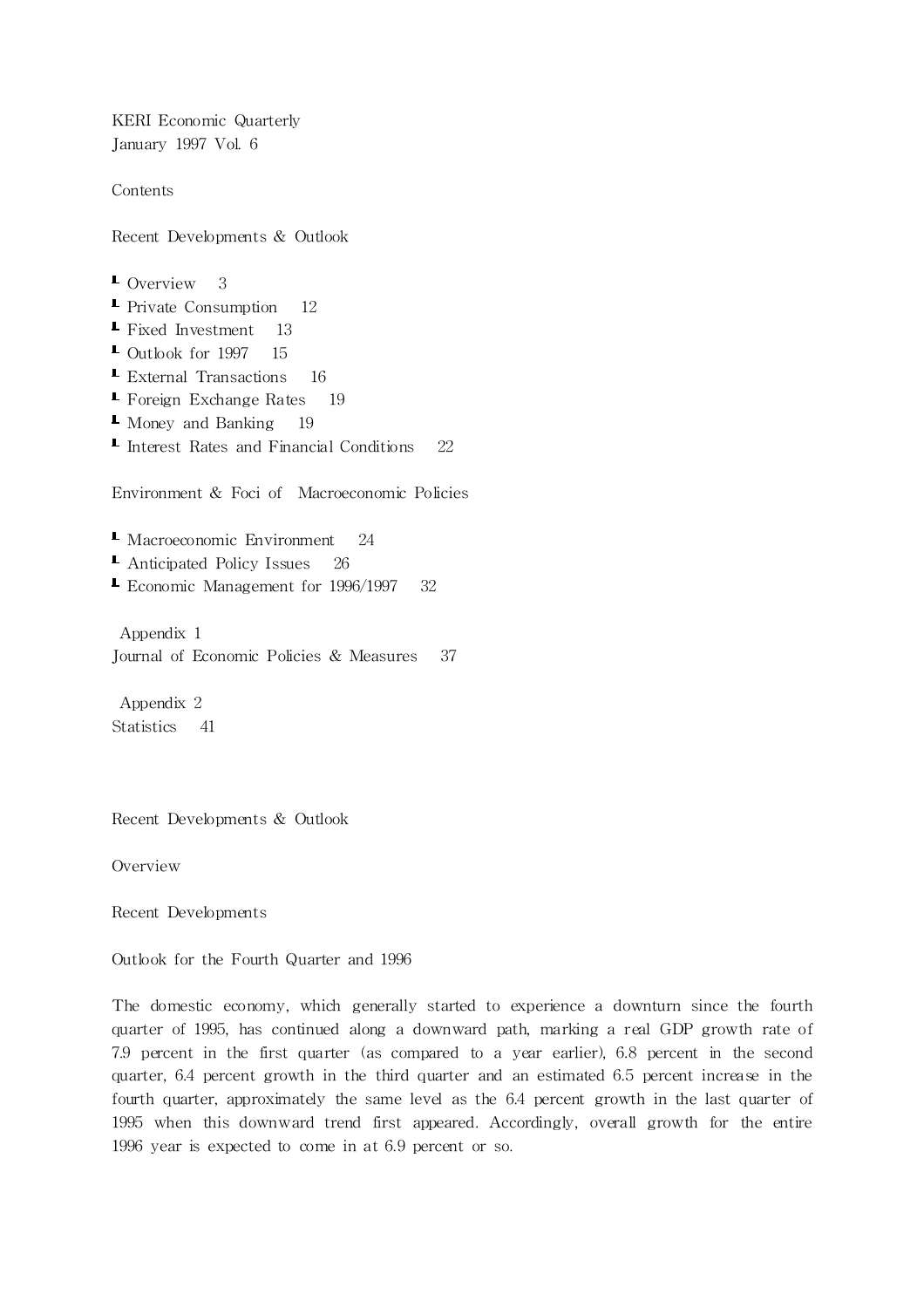Despite stunted demand in general, Korea's GDP recorded a 6.4 percent growth in the third quarter, thanks to better-than-anticipated results by the mining and manufacturing industries. However, the increased output of manufactured goods without a meaningful pickup in demand is likely to mean bloated inventories in the last quarter, which could serve to worsen or prolong the current economic downturn.

The Korean economy has shown a tendency to slump in the year's last quarter, as evidenced by the sharp falloff in the fourth quarter of 1995, when growth plunged to 6.8 percent from 9.8 percent the previous year.

As for 1996, a bountiful rice crop in the last quarter is expected to have added some 0.1 percentage point to GDP growth of the year.

Except for early for 1990s, when a total of some two million homes was constructed, Korea's economic growth has been greatly influenced by the country's export performance. The current economic downturn has no doubt resulted from the sharp decline in exports since the second quarter of this year, which has also contributed to dampened facility investment.

Since the third quarter of last year, when exports actually dropped below the level of a year earlier, quarterly export levels had managed to remain above, albeit moderately, year earlier results. However, arrivals of export L/Cs continued to fall short of the levels of a year earlier -- a clear indication that a meaningful recovery in export activities will not likely be seen anytime soon.

Outlook for 1997

Economic Growth

The current economic contraction cycle is likely to continue into the new year; conditions may begin to improve gradually and head for a recovery from 1998. Anticipated GDP growth for 1997 is about 6.3 percent -- somewhat below last year's estimated growth of 6.9 percent.

The ongoing economic downturn is of course not an unusual phenomenon following an expansion cycle. Moreover, it was prompted in large part by sharp declines in the interna tional prices of Korea's major export items. Also contributing to this trend is the so-called "high-cost, low-efficiency" structure of domestic industries; the culmination of Korea's rapid economic expansion since 1985, boosted by favorable conditions and the "three lows" -- low value of the won, low oil prices and low wages.

In terms of Korea's overall economic cycle, the current contraction has resulted from slumping exports and domestic demand in particular, which has led to expanding inventories as well as declining production activities and facility investment. Based on international balance of payments, exports surged an incredible 31.5 percent in 1995, then nosedived to minus 8.3 percent in the third quarter, with annual growth for last year likely to be up around 3.8 percent from 1995.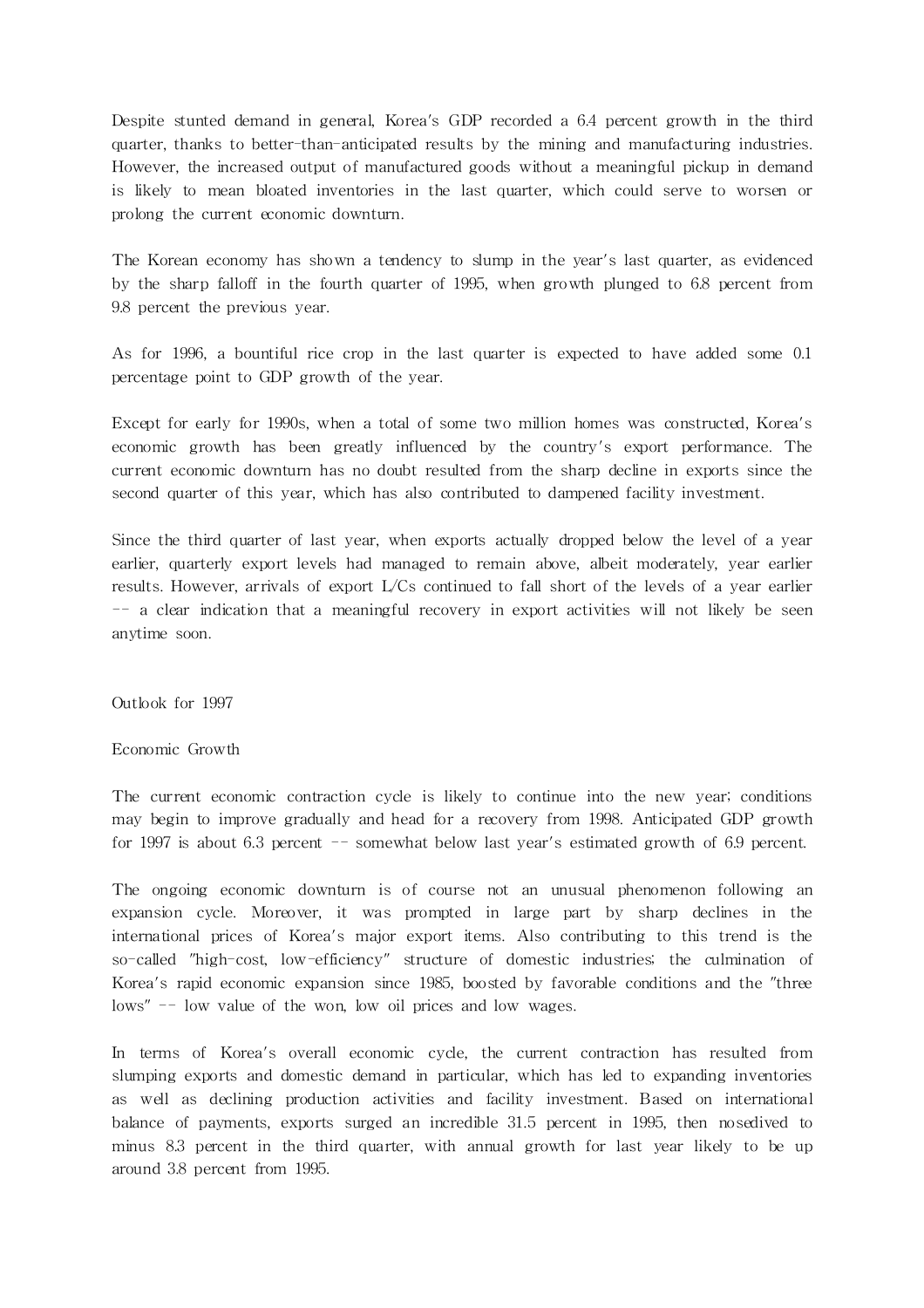Of note, there has been no sharp reduction in terms of volume; the primary culprit for the significant falloff in export value has been the steep declines in the international prices for semiconductor chips and other electronic products, iron and steel products, chemicals and other major export items.

Nonetheless, the drastic cutback in export value has served to directly dampen business sentiments toward facility investment and production as well. The year 1997 should see somewhat of a rebound in export value, although growth is likely to fall short of double digits at an estimated 9.3 percent over 1996.

Domestic consumption has been declining since the second half of 1996, and this trend is likely to continue well into 1997. Domestic consumption usually declines for several months after an economic downturn becomes apparent, so as to ease demand pressure during this phase, however under the current situation, the growth rate in private consumption in the third quarter had already dipped below that of overall economic growth. This trend is likely to extend into l997, thereby limiting its contribution to an early recovery of the economy.

On the other hand, inventories rose by around 20 percent last year from the previous year, while the growth in production declined from a double-digit rate in 1995 to a single-digit gain last year. However, from the last quarter of last year, the expansion of inventories is expected to gradually moderate, with industrial production growth recovering somewhat.

Facility investment in 1995 was up 15.9 percent, which led to favorable business conditions in the first quarter of 1996, however, growth was just 3.8 percent above a year earlier. There was a slight recovery in the second half, but the year 1996 as a whole will likely see a growth rate of 5.7 percent as compared to 1995. Facility investment is likely to further wither in 1997, resulting in an annual growth rate of a mere 3.3 percent.

Based on the typical pattern of past economic cycles, the domestic economy could show signs of economic recovery by the last quarter of l997; in which case, the economic contraction period would extend over some 24 months vs. the usual 19-month period. Nonetheless, the actual investment sentiment of enterprises appears to be much more pessimistic than in the past. For example, a survey of the 1997 facility investment plans of major businesses conducted by the Federation of Korean Industries and the Industrial Bank of Korea last month revealed that their nominal rate of growth in facility investment amounted to around 0.6 percent, indicating that facility investment will actually decrease in the new year.

The projection that the current economic downturn will bottom out in the last quarter of 1997 assumes that exports will begin to recover from the third quarter and that the impact of readjusting inventories will also become evident from the second half of 1997. This is also supported by indications that the economies of advanced countries will expand more briskly in 1997, and that the international prices of such leading export items as semiconductors, petrochemicals, and iron and steel products will rebound somewhat.

Other indica tions pointing to a more favorable business climate in the new year include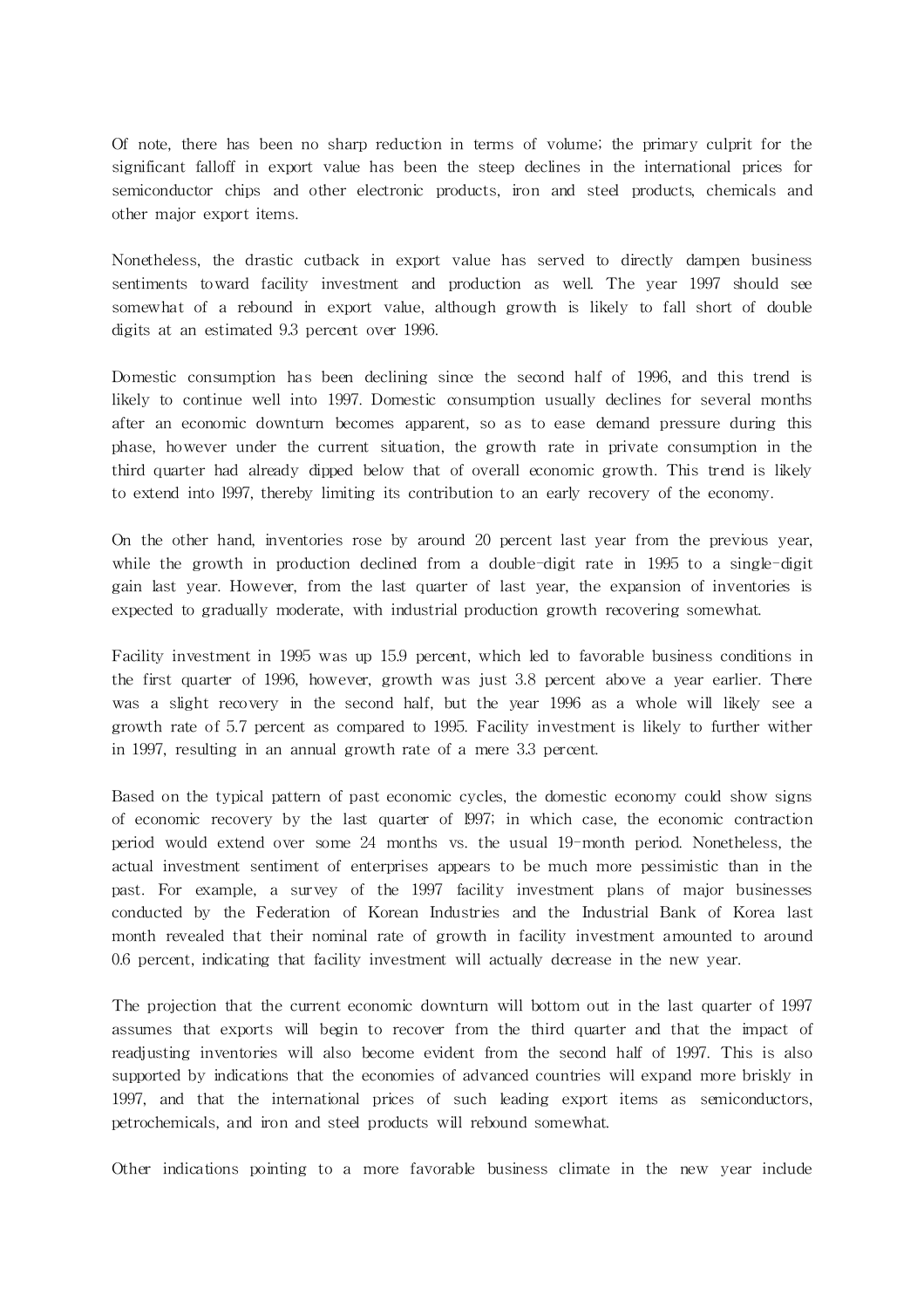facility investment projects, which began in the first quarter of last year, are close to completion and will commence operation soon, contributing to a pickup in export activities as well as an improvement in investment attitudes.

Korea's facility investment cycle in the past has been characterized by an expansion period of seven to nine years and then an adjustment period of two to three years. The last adjustment period was 1992-93. Therefore, except for an abrupt and significant reduction in exports as was experienced in 1996, it would be expected that facility investment growth will gradually recover following 1997, when the factory operating rate is projected to decline to 70 percent level in line with the readjustment of inventories.

Besides business cycle factors, there are a number of other factors that are likely to prolong the current economic slowdown, including a continued slide in the value of the yen since the second half of last year, protracted sluggishness in the world economy and deteriorating market conditions worldwide leading to weakened prices for semiconductors, iron and steel, petrochemicals and other major export items.

The continued weakening of the yen and resulting decline in the relative competitiveness of Korean export products versus those from Japan have inevitably resulted in the dampened shipments of domestic exports. In particular, an almost 80 percent plunge in the export prices of semiconductors in the world market from a year earlier, as well as weak demand for other leading export items, battered Korea's trade performance and overall economic growth.

Furthermore, seemingly negligible progress in efforts to improve the domestic economic structure, in terms of its inherent inefficiencies, has curtailed the ability of especially the private sector to revitalize the economy. In particular, Korea's relatively higher wage levels, distribution costs, interest rates, land prices and government red tape requirements have seen little or no improvement during the current economic slump. Consequently, domestic enterprises are being compelled to rely on a weakening won in regard to their efforts to revive sagging exports.

# External Transactions

It was originally anticipated that the economic sluggishness in 1996 would tend to reduce the current account deficit, however, due to the plummeting prices of major export goods and skyrocketing shortfalls in overseas travel expenditures and unrequited expenses, the invisible trade deficit is likely to more than double from 1995's US\$8.95 billion to US\$23 billion. The new year is forecast to record a 9.3 percent growth in exports, while imports are likely to be up 7.9 percent or so. Thus the deficit in the current account is likely to decrease slightly to US\$19.5 billion in 1997.

The trade deficit for 1996 will also show a substantial increase, resulting from rising imports of consumer goods and a negative growth in exports in the third quarter of the year. As such, Korea's trade deficit on a BOP basis expanded to US\$12.58 billion as of the end of October 1996, and this figure may well reach US\$15 billion by year-end, almost triple the shortfall marked in 1995.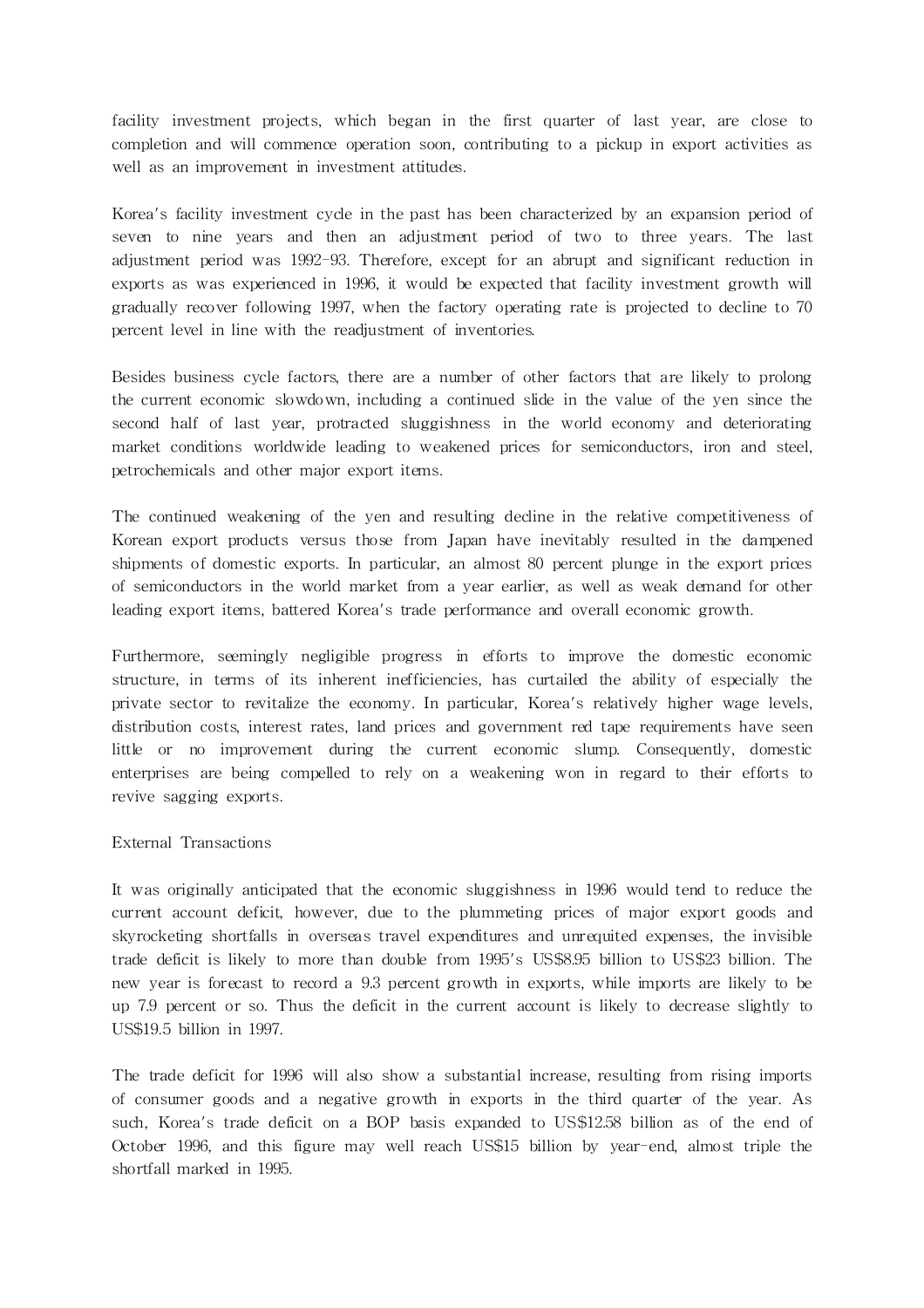In the last quarter of 1996, exports rose slightly  $-5$  percent in October and a meager 0.3 percent in November. Nonetheless, the aggregate value of export L/C arrivals has continued to record minus growth, and with the value of the yen expected to slide even further following the U.S. presidential election last November, export growth cannot be expected to do much better than 4.7 percent for 1996. Moreover, exports of machinery and industrial electronic products, which stepped up in the first quarter, reversed to a decline in the second half of the year.

In terms of imports, the growth rate for incoming capital goods fell off by half due to the economic downturn. Imports of consumer goods, however, expanded by 20 percent during the year, due to the liberalization of imports, wider opening of the distribution sectors, and increased demand for high-end products due to people's more affluent lifestyles. Thus, imports for 1996 are estimated to mark an 11.4 percent growth.

The year 1997 is expected to witness general recovery in the world economy in terms of GNP growth. Also, the downward trend in the prices of key export items including semiconductors, iron and steel and petrochemicals is likely to end, and the yen will probably start to stabilize in the second half of 1997, while the effect of the won's depreciation will begin to take hold. Accordingly, Korea's export growth will rebound about 9.3 percent in 1997.

Due to the widespread nature of the economic slowdown, growth in the imports of not only capital goods but consumer goods as well will be further cur tailed, such that import growth during the new year is being pegged at around 7.9 percent.

#### Interest Rates

Prevailing interest rates, which appeared to have been rather stable in the first quarter of 1996, started to show signs of an upturn in the second quarter, influenced by deepening export setbacks and blunted domestic demand. However, interest rates are likely to level off at around 12 percent in 1997 due mainly to slackened facility investment activities. Still, rates may start moving upward again in the last quarter or late in 1997, when signs of an economic recovery begin to emerge.

In April 1996, monthly average yields on debentures dropped to 11.0 percent and call rates to 9.5 percent -- both low points in recent years. Thereafter, interest rates became unstable and then rose to around 12.5 percent.

Among the reasons why interest rates have been inching up despite the fact that the economy has slowed down significantly and bank reserve rates have been lowered are the following:

First, corporate demand for operating funds has increased considerably due to the stunted exports and slowdown in domestic demand. Currently, foreign investors have contributed to upward pressure on the money supply with their heavy inflow of funds into the domestic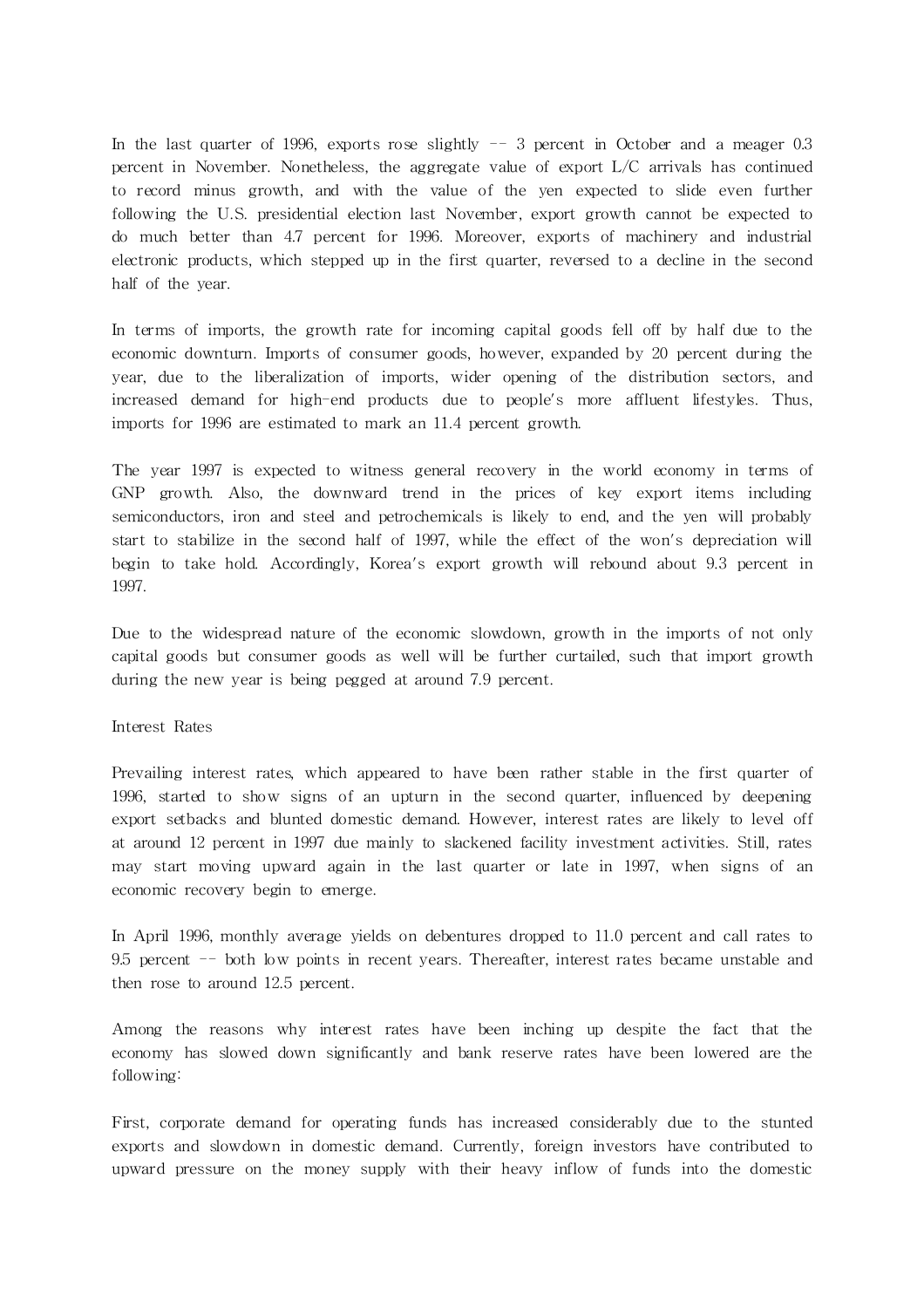stock market. Also, financial institutions have been more active in arranging loans from overseas sources for local businesses.

Second, the restructuring of the investment trust sector has disrupted the capital flows of secondary financial institutions. Due to the decreased growth in trust fund deposits, the operating funds of banks and trust and investment firms has decreased accordingly. Furthermore, the severe bear market conditions of the bourse have raised demand for call funds among securities firms and boosted the issuance of commercial paper. Thus the capital situation of financial institutions has deteriorated.

Third, increased demand for contingency reserve funds related to uncertainties in the outlook for the capital market has also served to raise prevailing interest rates.

With the economic downturn expected to extend into 1997, demand for operating funds among businesses is expected to slow somewhat, along with dampened facility investment. As such, consumer price inflation is likely to moderate and show a 0.5 percent improvement over 1996.

Other factors which should support a general decline in interest rates include: a) lowered bank reserve ra tios implemented in April 1996 which will begin to take effect in the new year; and b) development of new financial products in the second half of last year which is likely to absorb some of the excess liquidity and thus lead to overall stability in terms of liquidity and interest rates. In addition, increased liberalization of foreign investment in Korea will also serve to lower interest rates.

However, the tight capital situation of financial institutions will continue, in addition to uncertainty over the government's tight monetary policy, which will tend to further increase demand for short-term capital, meaning that prevailing interest rates are likely to remain unchanged and perhaps even step up somewhat.

On the other hand, it is possible that interest rates could fall back to the 11 percent level, provided that: a) bank reserve ratios are further lowered to provide banks with additional operating capital; b) further expansion of the ceiling on foreigners' investment in listed firms; c) further expansion of the limit on foreigners' acquisition of unsecured bonds of small and medium-size enterprises; d) approval for the issuance of debentures in overseas markets; and e) easing of restrictions on the inducement of foreign loan/commercial credits  $-$ - all projected for 1997 -- achieve their intended objectives.

However, as was the case in 1996, the surplus funds generated by lowering the bank reserve rates were absorbed into currency stabilization funds, while certain proposed measures were cancelled or delayed until the new year. Under such conditions, it will be difficult for interest rates to decline to the anticipated levels.

Exchange Rates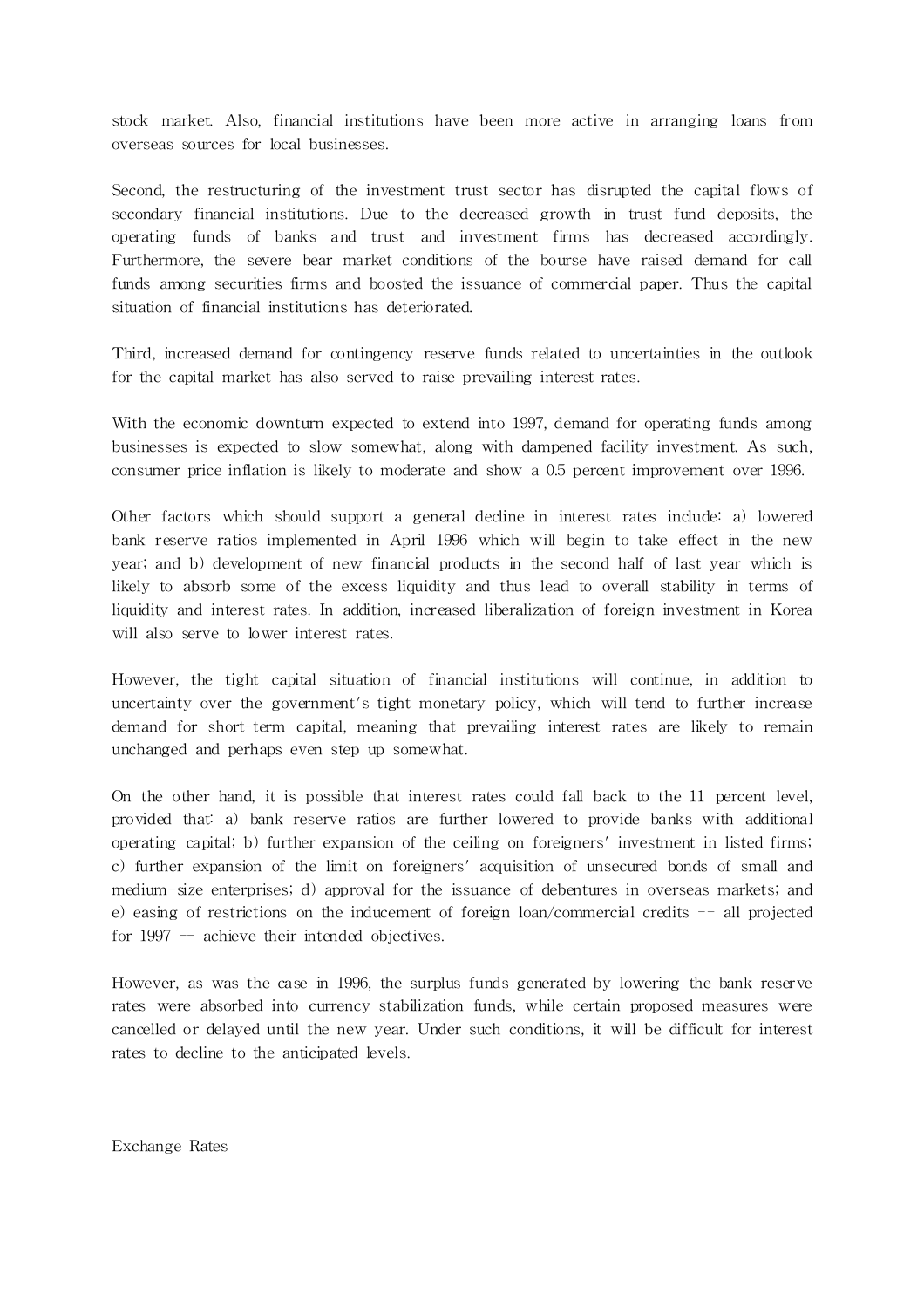The won-dollar exchange rate, which began to move downward since August 1996, is likely to further depreciate in the first half of 1997. However, the won may recover to a level of 840 won per dollar by the end of 1997, as a result of: a) weakening of the dollar in the second half of this year; b) slowdown in the pace of the economic downturn and related inflow of foreign capital; and c) gradual recovery in exports. Thus, the value of the won is likely to rebound somewhat in the last quarter of 1997.

The won began to appreciate from early 1994, reaching 756 won per dollar at the end of July 1995, due mainly to the influx of foreign capital following the liberalization of the domestic capital market. Thereafter, the won began a steady downward slide through December 1996 when it stood at 844.2 won per dollar.

The continued decline in the won's value is chiefly attributable to: a) the strong upward momentum of the dollar in the international market since the second half of last year; b) increased demand for the dollar for the settlement of imports in light of the sharp setback in exports; c) the economic slowdown and decreased inflow of foreign capital because of the protracted bearishness of the stock market; and d) increased dollar purchases by market players in anticipation of the won's weakening.

There are signs that the won's depreciation will continue into the first half of 1997 to above the 840 won level. However, 1997 is likely to see an 845 won per dollar rate (on average) in that the second half of 1997 could witness: a) the dollar's strength and the won's weakness both subsiding from the second half of 1997; and b) with the gradual recovery of the economy in sight, foreign capital inflows will again increase. As a result, the value of the won is forecast to reach 830~840 won per dollar in December 1997, with the average rate for the year 1997 standing at 845 won per dollar, representing an appreciation of about 5 percent.

# Prices

Thanks to steadfast efforts of the government to contain prices, consumer prices are expected to increase by some 4.7 percent for 1996, as compared to a year earlier. However, 1997 is likely to experience an increase in consumer prices of about 4.8 percent, slightly higher than 1996, due mainly to the need to raise public utility rates (which were delayed until the new year), increased wage levels and higher crude oil prices.

Consumer prices in 1997 could end up somewhat higher than the targeted 4.8 percent in that several rate and price hikes, related to rising prices of crude oil and other necessities in the world market, have been deferred until this year, which could mean higher-than-normal increases. Also, the won's weakness has contributed somewhat to the upward inflationary pressure.

Since last year, hikes in public utility rates and private service charges have led the increase in consumer prices. Also of concern are recent indications of rising real estate prices including housing rental charges which would tend to fuel inflation along with increased prices for imported goods.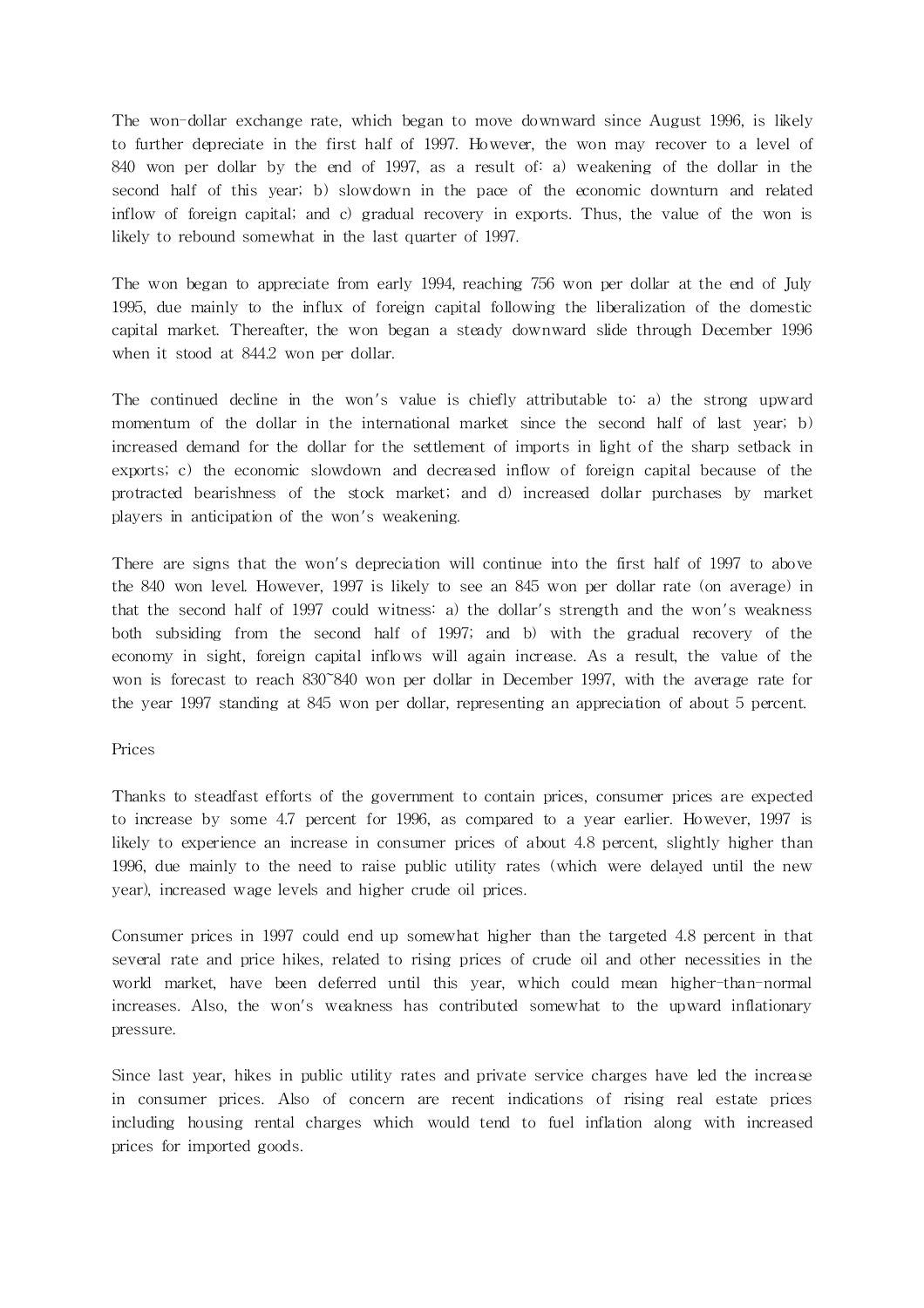Furthermore, domestic energy prices had maintained a downward growth trend since 1980, with increases being limited to single digits until last year when they jumped some 22.3 percent, thus contributing most to 1996's inflation growth. In fact, non-energy prices were up only 1.1 percent in the first 11 months of 1996.

In general, prices in 1997 will be relatively stable, influenced by the economic slowdown and stunted growth in wages and private consumption. However, much depends on the impact of increases in public utility charges, private service rates and the influence of the presidential election slated for December 1997.

In particular, 1997 can be expected to see: a) increases in insurance  $-$  involving drug prices which were deferred in 1996 (weighted value-26/1000); b) upward adjustment in expressway tolls; c) increased electricity and gas rates (22/1000) and higher school tuition charges; and d) a 13 percent increase in the rates for piped water and sewage disposal as well as garbage disposal.

Tuition fees for universities and colleges in 1997 have already been increased, while reduced coverage of certain drug costs and higher tap water rates are inevitable sometime this year. In addition, expressway toll charges are expected to be hiked shortly since they have little impact on consumer prices. However, the increased gasoline and traffic taxes as of December 14 are likely to push up the consumer price index by around 1 percentage point. The net effect of all of this is likely to mean that January 1997 will register a record-high jump in inflation for the month, which has averaged about 1.0 percentage point during the 1990s.

Private Consumption

Recent Developments

Influenced by the protracted economic recession and deteriorating terms of trade, income was dampened with growth in the third quarter of 1996 slowing to 6.0 percent, continuing a steady slide since the 8.8 percent growth marked in the first quarter of 1995.

Consumption growth rates for durable goods including automobiles as well as services such as education, culture, and recreation and entertainment have nosedived significantly. During the last quarter, private consumption expenditures marked a rise of 6.2 percent from a year earlier, recording an overall growth of 6.6 percent for 1996 -- slightly lower than the estimated 6.9 percent GDP growth for the year.

# **Trends**

During the third quarter of last year, shipments of consumer goods to the domestic market slumped considerably, while imports of consumer goods continued to maintain robust expansion, marking a 6.6 percent growth on both the retail and wholesale levels from a year earlier -- down just 0.7 of a percentage point from a year earlier.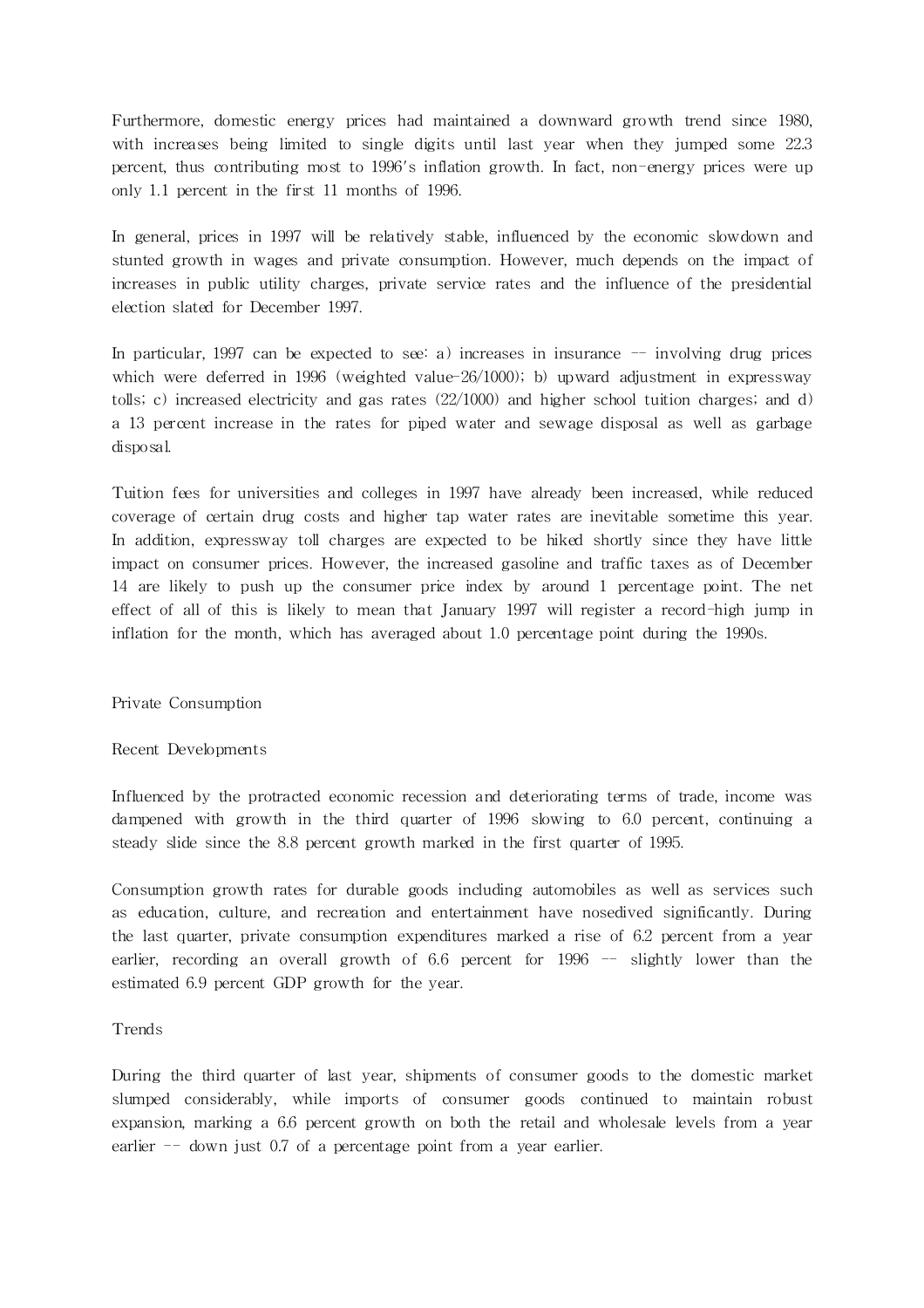Shipments of consumer goods for domestic use in the third quarter  $-$  a leading indicator  $$ were up just 1.9 percent, signaling a downturn in consumer expenditures, which is likely to continue in the new year.

Outlook for 1997

During the year 1997, private consumption is expected to increase by 5.7 percent, somewhat below its growth in 1996, due to the continued economic slump. This would be in line with: a) anticipated lower growth rate in income due to curtailed increases in wage levels, and b) restricted opportunities for gains in financial income because of the stock market's protracted bearishness as well as continued weakness in the real estate market.

Probable upward movement in unemployment rates stemming from extensive restructuring of the labor market during 1997 would also serve to further stunt growth in private consumption.

Fixed Investment

Recent Developments

Facility Investment

During the third quarter of 1996, facility investment increased by 8.7 percent  $-$  a relatively high growth rate. Facility investment in machinery marked an impressive 13.8 percent growth, thanks to stepped-up investment in industrial machinery.

In the transportation sector, investment in buses and aircraft was active, while vessels and trucks showed a decrease. As a result, the third quarter saw a 3.5 percent setback in transport investment from a year earlier.

Nonetheless, the last quarter witnessed a 6.4 percent growth from a year earlier, due to heavy investment in production capacity over the past several years and the sluggish growth related to the downturn in exports. As such, the whole of 1996 is likely to wind up with a 5.7 percent growth.

The shipment of machinery and equipment for domestic use did increase over the previous quarter, but still receipt of machinery orders from domestic users -- a leading index -recorded a marked slowdown in its rate of growth.

# Construction Investment

During the third quarter, construction investment in public infrastructure such as ports and harbors, airports and railways remained brisk; however, construction investment in plants, commercial buildings and other non-residential developments declined, with the quarter showing a 4.7 percent growth from a year earlier.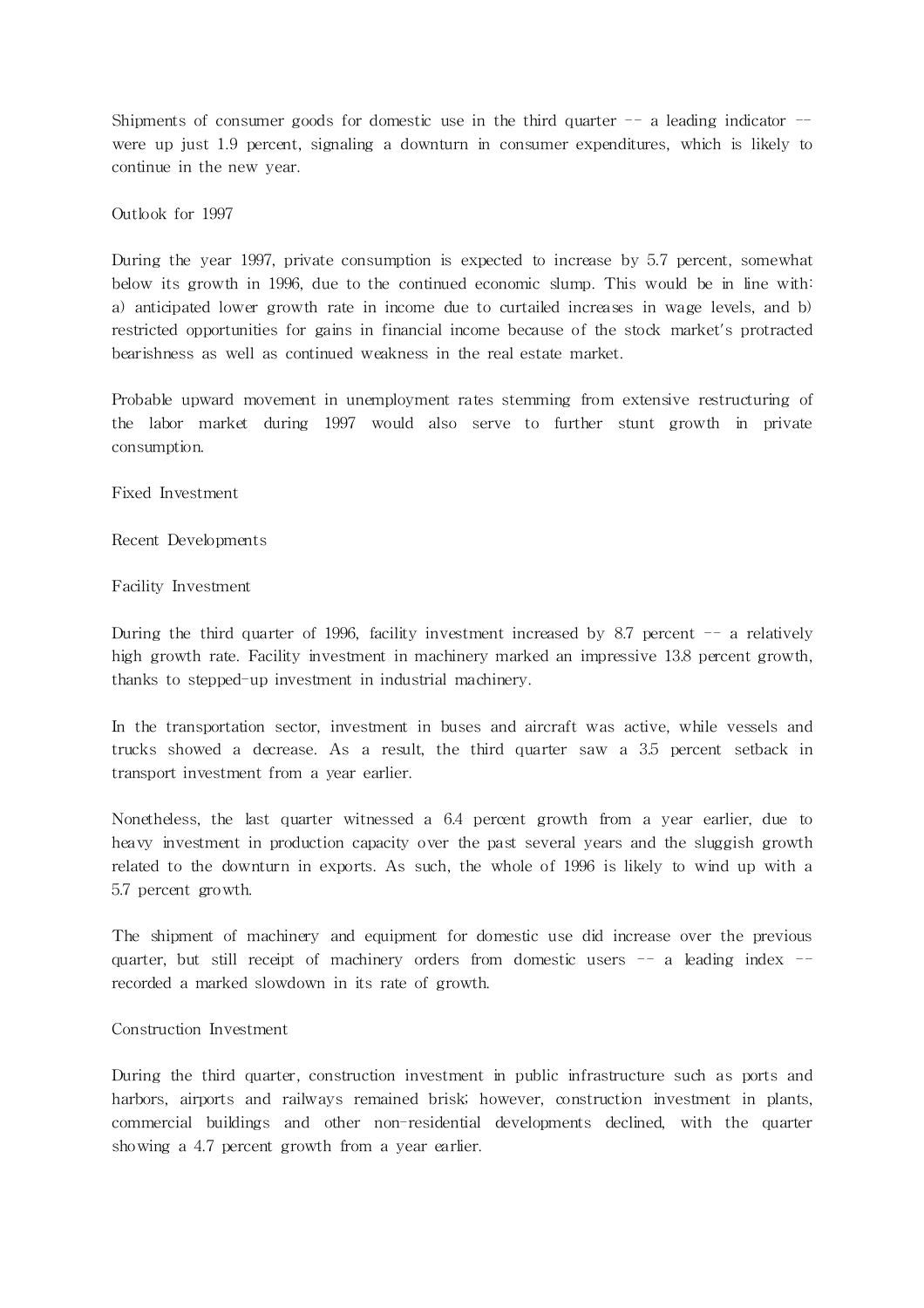The 4.7 percent growth in the third quarter is expected to lift the annual construction growth during 1996 to 5.9 percent.

Thanks to a pickup in the orders for domestic construction projects from the private sector, the third quarter of 1996 was able to record an 18.3 percent growth.

Outlook for 1997

Facility Investment

The year 1997 is likely to witness a meager 3.3 percent growth, due to continued weakness in domestic demand and slow export recovery, in particular. During the past several years, production facilities have in fact been sufficiently expanded to meet current demand levels. Moreover, burgeoning inventories and uncertain economic prospects will tend to further weigh heavy on investment attitudes.

## Construction Investment

Construction investment in 1997 is likely to mark a 3.9 percent growth over a year earlier mainly because the initiation of regional development projects together with concerted efforts to expand public infrastructure and preparations related to the hosting of large-scale interna tional events, including the World Cup 2002, will be somewhat offset by stunted growth in the private sector, due to the negative influence of the ongoing business downturn.

External Transactions

#### Recent Developments

Exports in October were up a mere 3.2 percent over the year before, and aggregate of exports in the first 10 months of 1996 could only manage a 4.6 percent growth. Key factors contributing to this situation included:

Due to price cutbacks of major items, especially semiconductors, exports to advanced countries decresed sharply. Exports of chemical and heavy industrial products also expanded just 2.2 percent in the first 10 months of 1996 from the same period of the previous year.

Exports of light industrial products marked a 7.6 percent growth in the first 10-month period of 1996 versus a 16.3 percent growth a year earlier.

Exports of such major items as semiconductors, iron and steel, and chemicals to developed countries fell significantly, and overall exports to these markets in the first 10 months of 1996 marked a minus growth of 6.4 percent.

Exports to developing countries in October registered a 24.3 percent growth, impressive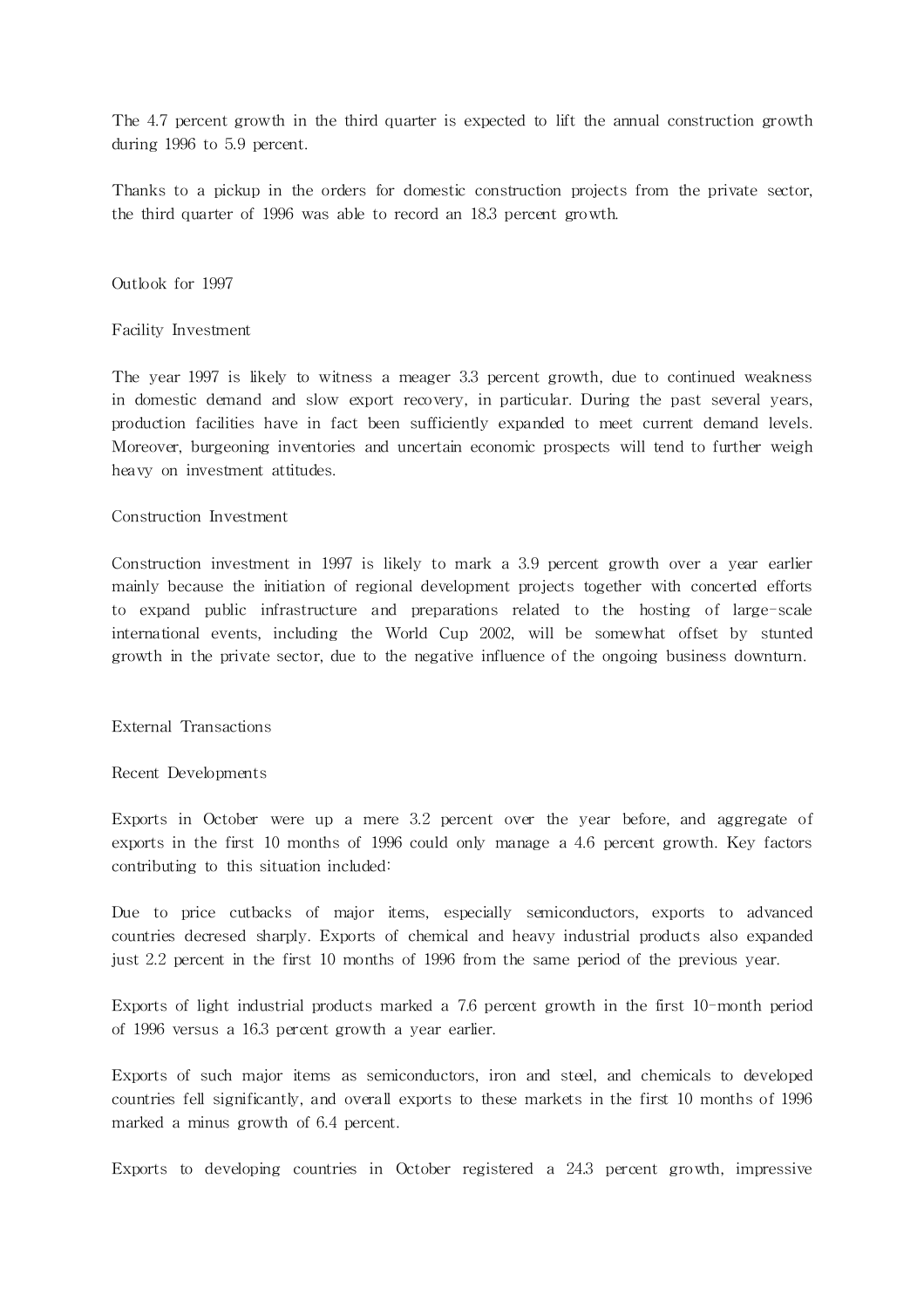enough but still below the 27.8 percent growth marked a year earlier.

The month of October saw imports soaring by 14.8 percent from a year earlier, despite the downturn in economic conditions due to the following:

Imports of capital goods for the manufacturing sector decreased, while demand was up for equipment imports related to the information and communication sectors as well as the service industry.

Influenced by a surge in demand for high-end consumer goods and full-scale opening of domestic markets, imports of consumer goods rose sharply to mark a 26.8 percent growth in October alone.

Moreover, imports from developing countries also increased by 26.1 percent in October, due to a deluge of garments, footwear and other low-end products, underlining the weakened interna tional competitiveness of domestic products.

In the month of October, the current account recorded a deficit of US\$2.4 billion as a result of serious deterioration in Korea's trade balance, coupled with a rising deficit in its invisible trade account.

The trade sector marked a deficit of US\$1.72 billion in October as slight increases in the exports of vessels and automobiles and other items were overwhelmed by sharp growth in the imports of capital goods and consumer goods.

In addition, the invisible trade sector incurred a deficit of US\$630 million due to increased advertising expenditures in overseas markets as well as royalty payments.

Outlook for 1997

The year 1997 is likely to see a 9.3 percent growth in exports, due primarily to slow recovery in unit export prices, while the world economy is expected to improve in general. Accordingly, export volume is likely to recover in line with the won's recent depreciation.

It is probable that in light of the continued economic downturn, imports in 1997 will only increase 7.9 percent from a year earlier, supported mostly by consumer goods; overall imports in 1997 are likely to reach US\$153.8 billion.

The trade deficit in 1997 is forecast to decline to US\$12.9 billion as export gains are expected to surpass import growth, albeit not significantly. Thus, the current account deficit in 1997 will also be reduced by around US\$2 billion from 1996.

Foreign Exchange Rates

Recent Developments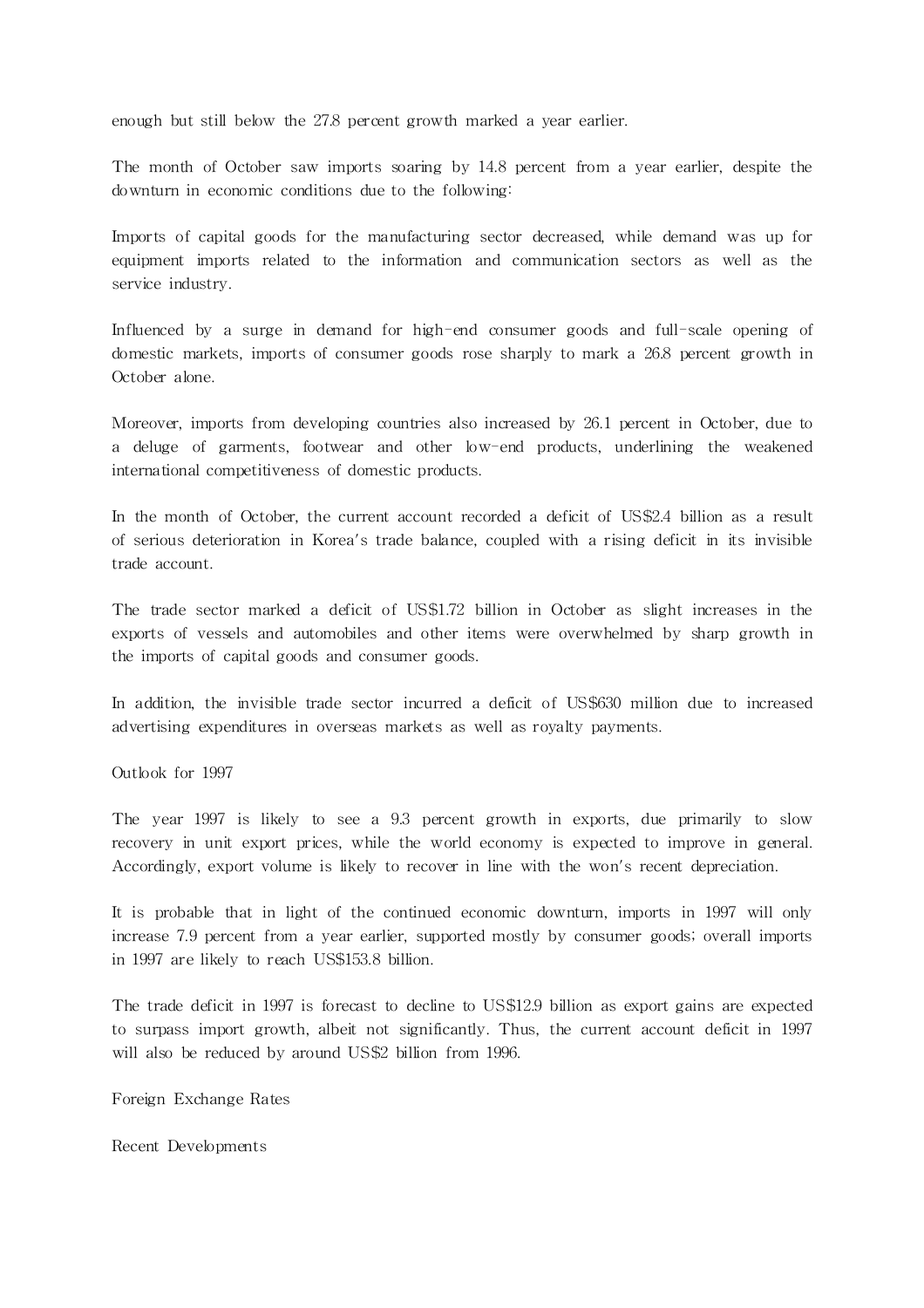The value of the won, which maintained an exchange rate of 820-830 won to the dollar throughout most of 1996, depreciated sharply to 840-850 won per dollar in December. This was attributed mainly to the notable increase in the current account deficit to an estimated US\$22 billion in 1996, together with a declining capital account surplus.

Outlook for 1997

In view of the current and near-term foreign exchange supply and demand conditions, it is likely that the won will reach 845 won to the dollar at the end of 1996. The won may recover somewhat in 1997 to about 830-840 won per dollar, as a result of a slight improvement in the current account deficit. In particular, the won may continue to depreciate slightly during the new year, but this trend will likely be reversed in the second half of 1997.

Money and Banking

Recent Developments

Average-balance growth of the (M2) money supply in September was 17.5 percent from a year earlier -- about the same year-on-year growth marked in August.

The M2 plus CD average-balance growth in September stood at 16.7 percent, an increase of 1 percentage point from the 15.75 percent growth registered in August from a year ago.

Developments by sector included the following:

In the government sector, some 4.3 trillion won was withdrawn in August, however in July and September, 1.7 trillion and 1.3 trillion won were supplied, respectively.

In the private sector, 3.6 trillion won was supplied in September.

In the foreign sector, 1.5 trillion won was withdrawn.

In the other sectors, about 1.2 trillion won was withdrawn.

Outlook for Fourth Quarter and 1996/1997

Total money supply is likely to grow 17-18 percent to help alleviate a potential tight money supply, which would mean upward pressure on interest rates, despite the protracted economic downturn and deterioration of investment sentiments.

It is likely that the nominal money supply will decrease in 1997, as total money supply is expected to decline 1-2 percentage points from 1996. In addition, there is the possibility of a sharp cutback in capital demand due to drastic curtailment of facility investment. Also, it appears that there will be no capital shortage nor marked increase in prevailing interest rates.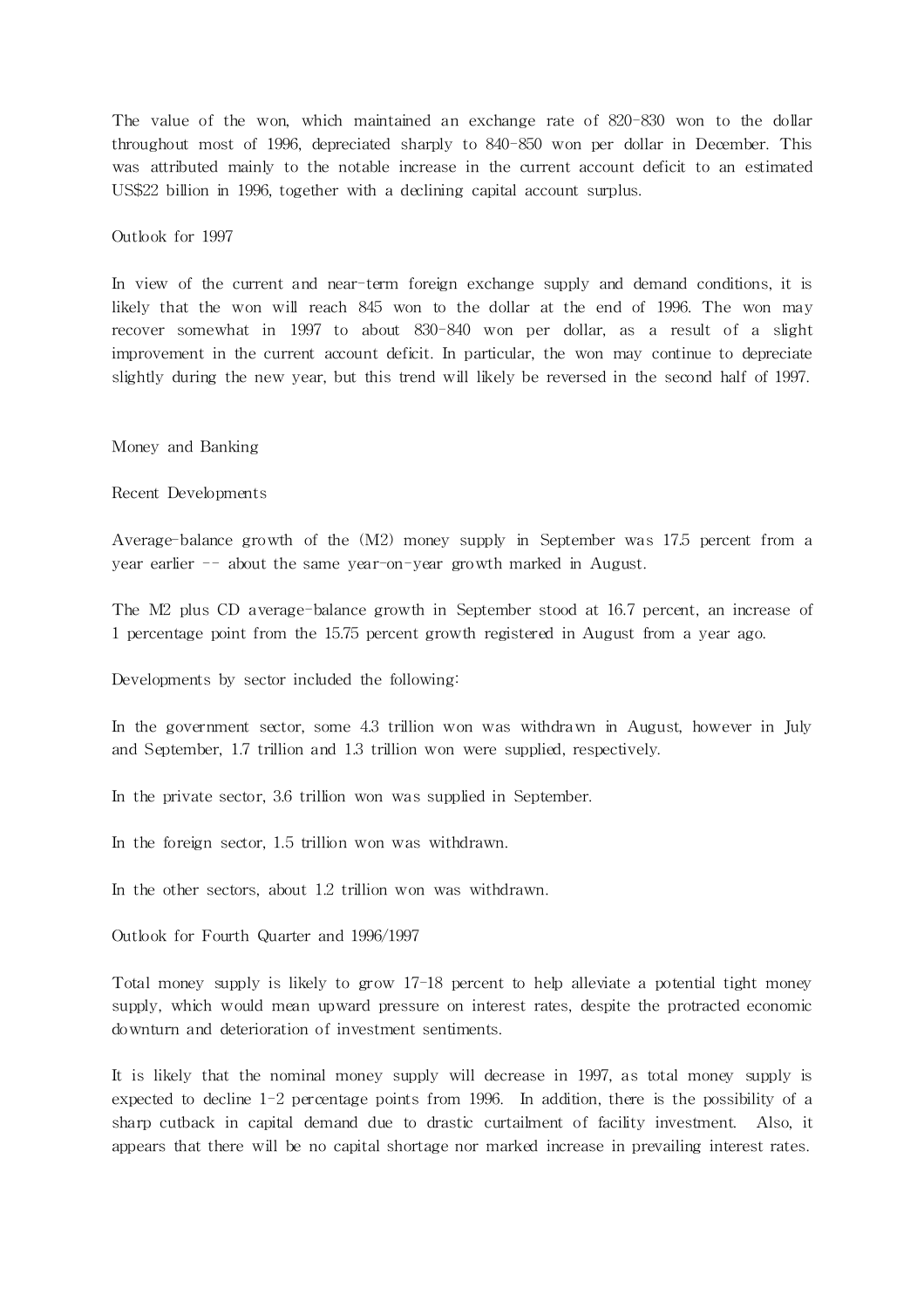Interest Rates and Financial Conditions

Recent Developments

In the third quarter, interest rates steadily crept upward, due to an uncertain capital situation.

In August, the ratio of dishonored bills (to the total amount of bills outstanding) in Seoul rose 0.01 percentage point from the previous month to 0.09 percent, while the nationwide ratio remained at 0.14 percent. The total amount raised directly from the capital market in the third quarter amounted to more than 600 billion won, with funds generated through the issuance of debentures reaching  $5.9$  trillion won  $-$  a new record.

Interest rates of city banks have moved up sharply since the end of July, reflecting the uneasy market conditions.

In particular, interest rates on call funds, debentures and CDs rose markedly following July, reflecting the uncertain capital market situa tion.

Interest on short-term call funds rose sharply toward the end of July and hit 15.9 percent in late August, before leveling off at 13.91 percent at the end of September.

Interest rates on debentures also hit the 12 percent level since August.

Outlook for the First Quarter and 1997

Mounting inventories, continued trade deficit, flagging exports and ongoing economic downturn are likely to mean further uncertainty for the capital market.

Outflow of capital is likely to bring about a shortage of liquidity, and lagging exports will result in operating capital shortages, both of which will contribute toward increased city interest rates. However, contraction in facility investment is expected to last through 1997, and interest rates should remain about at the level of the last quarter of 1996.

Furthermore, the government is expected to resort to a more flexible money supply policy in order to ease pressure on interest rates. Thus interest rates in the first quarter of 1997 should be maintained at around 12 percent.

During 1997, interest rates may dip slightly to around  $11-12$  percent due to decreased capital demand stemming from the economic downturn.

Environment & Foci of Macroeconomic Policies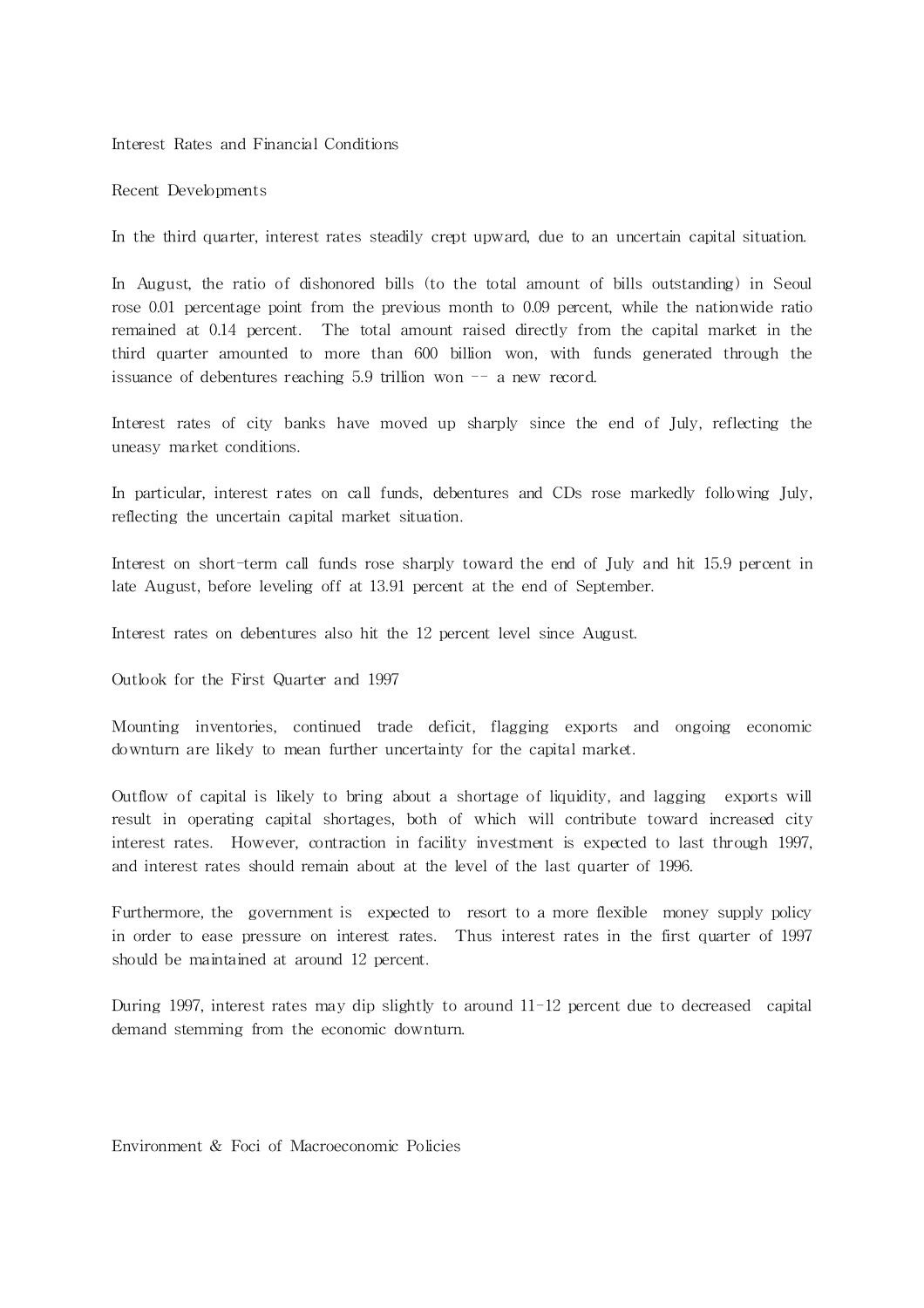#### Macroeconomic Environment

Following the last quarter of 1995, GDP growth fell to the 6-percent level, while in the third quarter of 1996 exports registered a minus growth from a year earlier. On top of this, domestic consumption and demand have continued to weaken. Thus, Korea's economy experienced a genuine economic slowdown in the second half of 1996.

Furthermore, in September the yen depreciated to 110 yen to the dollar and this downward trend is likely to continue for the remainder of 1996 and into next year as well. Internally, the so-called "September 3rd comprehensive measures" designed to boost the recovery of the domestic economy included no specific provisions for stimulating domestic demand to help speed up the overall recovery process.

In view of this, the sluggish economic growth since the first quarter of 1996 is likely to continue for over eight quarters, and the GDP growth rate is expected to decline to 6.5 percent in the second half of 1996, to mark a 6.9 percent annual growth for the entire year. Economic growth in 1997 is projected to reach around 6.3 percent.

In particular, the Japanese economy will be gradually recovering, while the economy of the United States will continue its steady expansion in the second half of 1996. Moreover, crude oil prices will remain firm as domestic import demand remains undaunted. Thus, the deficit in the current account will approach 5 percent of GDP, adding further pressure to inflation rates. In view of this, the domestic economic growth rate will remain stunted and Korea's BOP is expected to worsen.

The world economy in general has been experiencing an expansion in trade in terms of increased commodities and financial services. Against this backdrop, the won's depreciation since this past April began to accelerate in December.

However, the won has been relatively unchanged versus the yen, causing a loss in price competitiveness of leading export items including ships, automobiles, electronic products and petrochemicals. Consequently, there is little likelihood that exports of these items will improve significantly in the first half of 1997.

The depreciation of the won against the dollar is still not enough to offset the deterioration in Korea's international competitiveness. Moreover, any effects from the weakened won are expected to become more evident after a lag of two or three quarters. Therefore, Korea's trade terms may begin to improve from the last quar ter of 1997. On the other hand, despite the slumping level of facility investment and the won's recent depreciation, imports should gradually flatten out and slow the growth of the deficit in external transactions.

In terms of external trade, exports of certain major items such as electronic products, iron/steel, and petrochemicals have been severely curtailed due in large part to the sharp cutback in semiconductor prices and the tight monetary policy of China.

Furthermore, the extended weakness of the yen, considerably worse than most had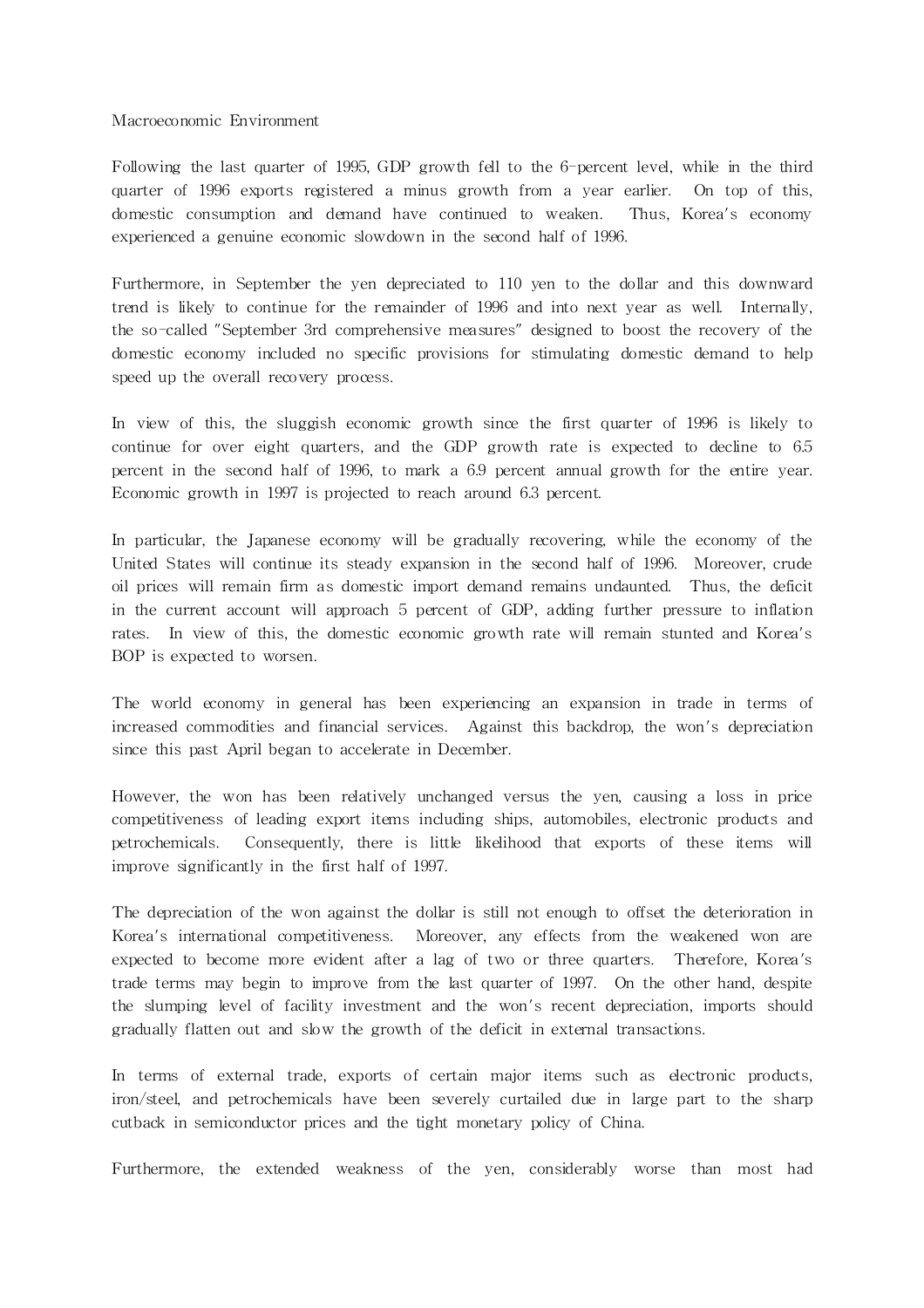anticipated, and rising crude oil prices on the world market have contributed to dampened exports and reduced productivity as well. In addition, the further opening up of the domestic market in line with the full-scale launch of the WTO as well as Korea's recent entry into the OECD will adversely a ffect efforts to bolster the national economy. This liberalization will inevitably lead to expanded imports of agricultural products and facilitate increased inflow of foreign capital.

Within the internal sector, there are also a number of difficult problems: a) impact of the upcoming Presidential election slated for December 1997 on the economy, b) unemployment concerns resulting from a restructuring of the labor market, c) developments related to recent amendments to labor laws, and d) relations with North Korea which have been strained due to an infiltration incident. Other factors that may adversely affect the economy include the wider opening of the distribution markets, and increasing imports of consumer goods, along with a deepening polarization of enterprises and deteriorating corporate profitability. On the other hand, despite an increase in the consumer price index, the producer index has remained stable at below 5 percent since 1995. It should be noted in this respect, that when the economic upturn began in 1994, the producer price index and market interest rates remained relatively steady as a result of the implementation of stability-oriented macroeconomic policy. The government's financial situation has also remained in balance, and it appears possible to apply a flexible macroeconomic policy to cope with the above problems.

The so-called "September 3rd economic measures" and related campaign to increase national competitiveness by 10 percent indicate that the incumbent economic team of the government appears to be more focused on medium-term microeconomic results, rather than short-term macroeconomic policy. Thus unless there is a significant external event, the economic downturn that began in the last quarter of 1995 is likely to stretch out beyond eight quarters instead of the usual six quarters.

This is because the possibility of a sudden economic recovery has been considerably weakened, due to: a) Plaza Accord in 1985 involving foreign exchange rates, b) artificial expansion of new housing construction, and c) rapid hikes in wages, commodity prices and real estate prices and production-related costs ever since the June 29 Declaration for Democracy.

In short, the economy, now at the bottom of its economic downturn, needs to especially concentrate on reducing the country's current account deficit and get back on track toward achieving an optimum level of economic growth. As for mid-term policies, efforts must be made to lower domestic interest rates and prices to levels comparable to that in advanced nations. Also, there is a need for measures which will minimize adverse consequences of economic polarization amidst the ongoing economic downturn, as well as continued efforts related to industrial restructuring.

Anticipated Policy Issues

Deficit in Current Account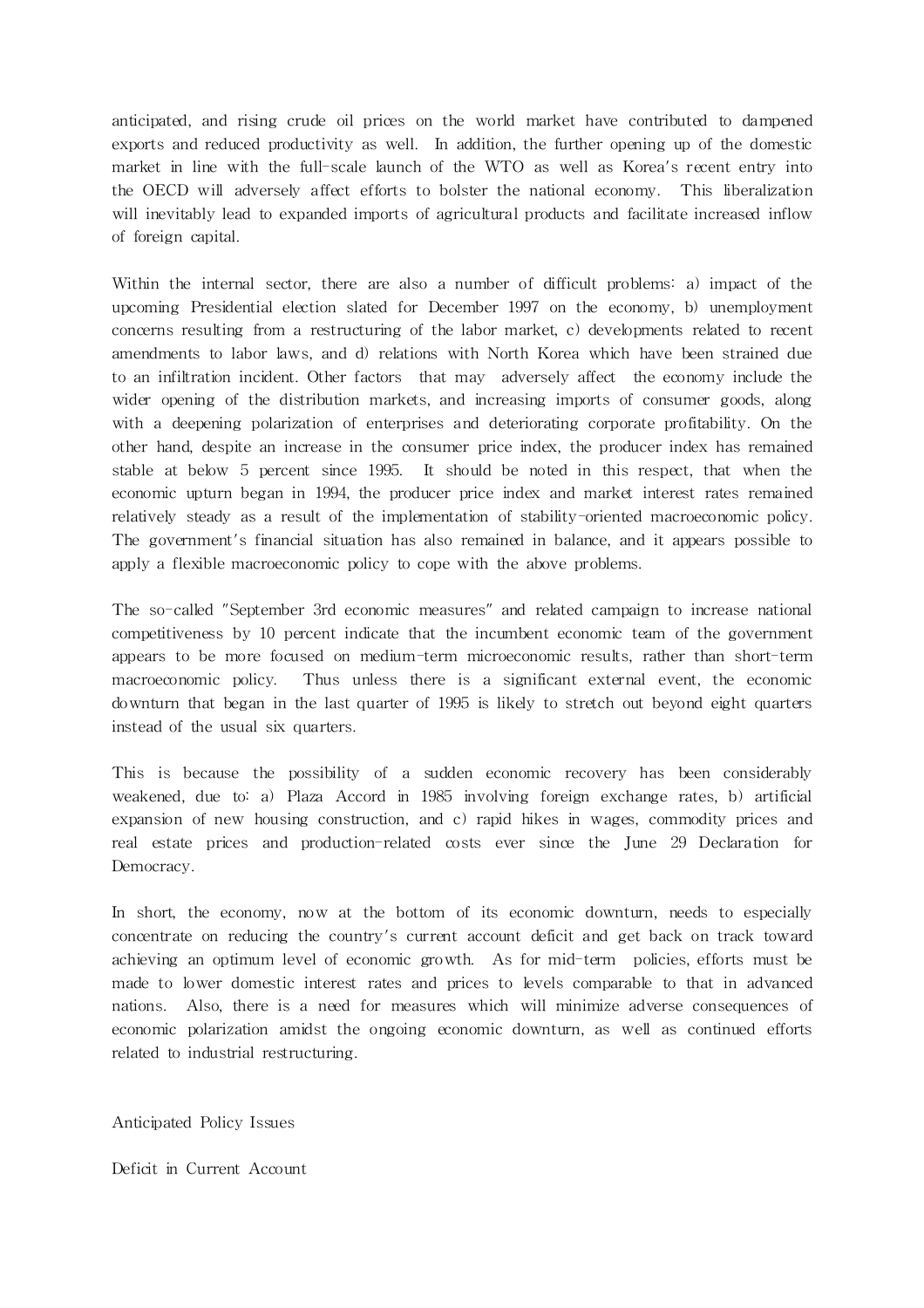Along with the sharp increase in net foreign debt, the burden of repayment has likewise expanded significantly; further contributing to uncertainty about the strength of any economic recovery.

The growth rate for imported consumer goods has more than doubled the overall growth rate for imports in general. Moreover, the protracted economic slowdown notwithstanding, as for certain items, their import growth has far exceeded export gains due to their inelastic demand; meaning that it will be very difficult to overcome a deficit condition for this type of situation. In particular, domestic demand for energy has been steadily growing, and the recent increase in crude oil prices boosted the aggregate oil imports for the first 10 months of 1996 to US\$583.1 million, up 14.0 percent from the same period of 1995.

In the invisible trade sector as well, expenditures related to overseas travel and royalty contracts have shown an increase. Moreover, with Korea's acceptance into the OECD, the country's share of official development aid will be raised to 0.7 percent of GNP -- an increase of 0.2 percentage point, with the balance of payments position expected to improve thereafter.

Korea's contribution of 1.7 percent related to its OECD accreditation, (US\$3.7 million) will have to be paid starting from 1997. In addition, 10.92 million francs (some 32 billion won) will also have to paid to the BIS, which Korea joined in 1996. Furthermore, the country's contribution to the EBRD will have to be doubled over a period of eight years starting from 1997 (to 14.62 million ECU or about 15.6 billion won), and Korea is also obligated to pay some 10.7 billion won to the AfDF (African Development Fund) over a period of two years (1997-1998), in addition to 28 billion won to to the IDA (International Development Associa tion).

OECD Entry and Its Industrial Effects

As for its accreditation to the OECD, Korea hopes to remain in the category of emerging countries for the time being in regard to environmental measures. Nonetheless, Korea will have to join the carbon tax accord under the FCCC as well as the ISO 14000 in the event that it agrees to adopt the international environmental standards being promoted by the ISO (International Standards Organization).

In an attempt to transform domestic industrial policy to better conform with international standards, in a 1994 report the OECD pointed out that Korea's economic policy excessively regulated the activities of business conglomerates, thereby undermining the effectiveness of corporate management and planning efforts.

In view of this, domestic industrial policy, which previously tended to stress decentralization of economic power and fair trade practices, will now have to emphasize a more competitive market environment as well as a balance between fair trade practices and liberalized competition.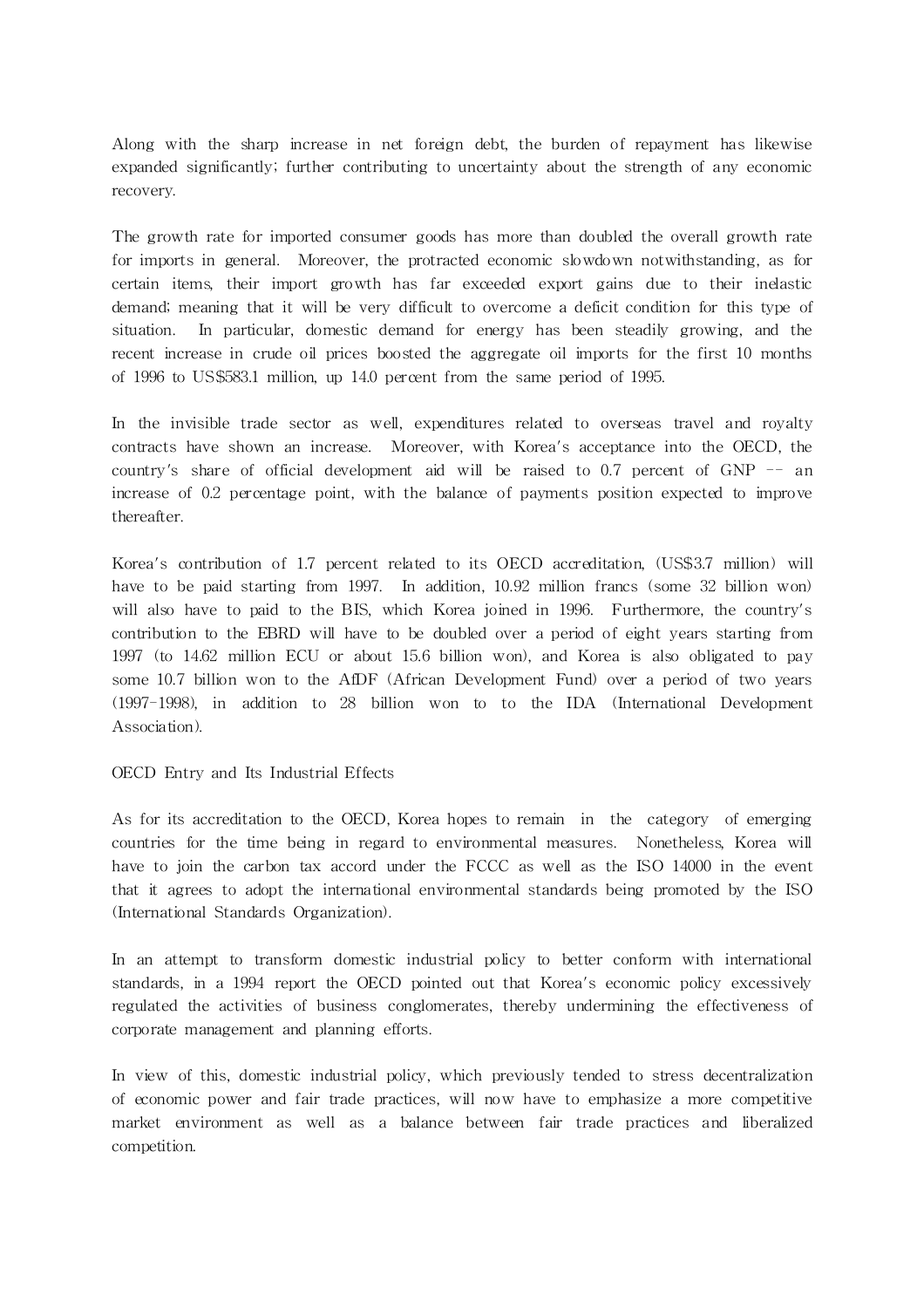It is likely that existing regula tory controls on the affiliates of conglomerates including credit restrictions will be eased, and the Fair Trade Law that targets a handful of specific manufacturers will be revised in favor of ex post facto control of possible abuses instead of blanket restrictions.

Moreover, the low-interest, long-term policy loans designed to support strategic industries will have to be gradually eliminated.

The controversial multiple trade union issue, along with third-party intervention and other labor-related provisions will also have to be amended in due time.

Problems of "high-cost, low-efficiency"

In the first half of 1996, numerous costs excluding rental rates soared, resulting in a notable decline in the ratio of ordinary profits to turnover among manufacturing firms.

Excluding nominal wage increases and labor productivity, Korea registered a 5 percent or so increase in unit labor cost growth as compared to a minus 1 percent growth recorded in other countries, thus weakening the competitiveness of domestic firms.

High Financial and Distribution Costs

Domestic enterprises are subject to financial costs three times higher than that of their foreign competitors, due to high market interest rates and heavy reliance on debt. In fact, in the case of city banks, their interest rates are as much as two to four times higher than those in other countries, thereby substantially raising the burden of financial costs on domestic enterprises.

Korea's distribution costs are also known to be well above the levels in other countries worldwide. Furthermore, the already high costs have continued to accelerate at an increasing rate, cutting into the ability of domestic concerns to compete in the global markets.

High Land Prices

The aggregate value of land holdings in Korea is estimated at 1,638 trillion won  $-$  about 5.4 times the amount of its GDP. The land cost of an industrial estate here is over 100 times more expensive than industrial property in Britain. It is also the equivalent of 10 times higher than land prices in other advanced countries.

#### High Quasi-Tax Obligations

The total amount of quasi-taxes (some 51 different types) including the contribution of funds paid by domestic enterprises totaled some 9.4 trillion won -- which represents 2.7 percent of GDP. It should also be noted that none of the related quasi-tax laws set forth specific rates for such assessments, leaving their enforcement up to government officials. Thus, the government is free to determine whatever tax rates it pleases, without regard to the will of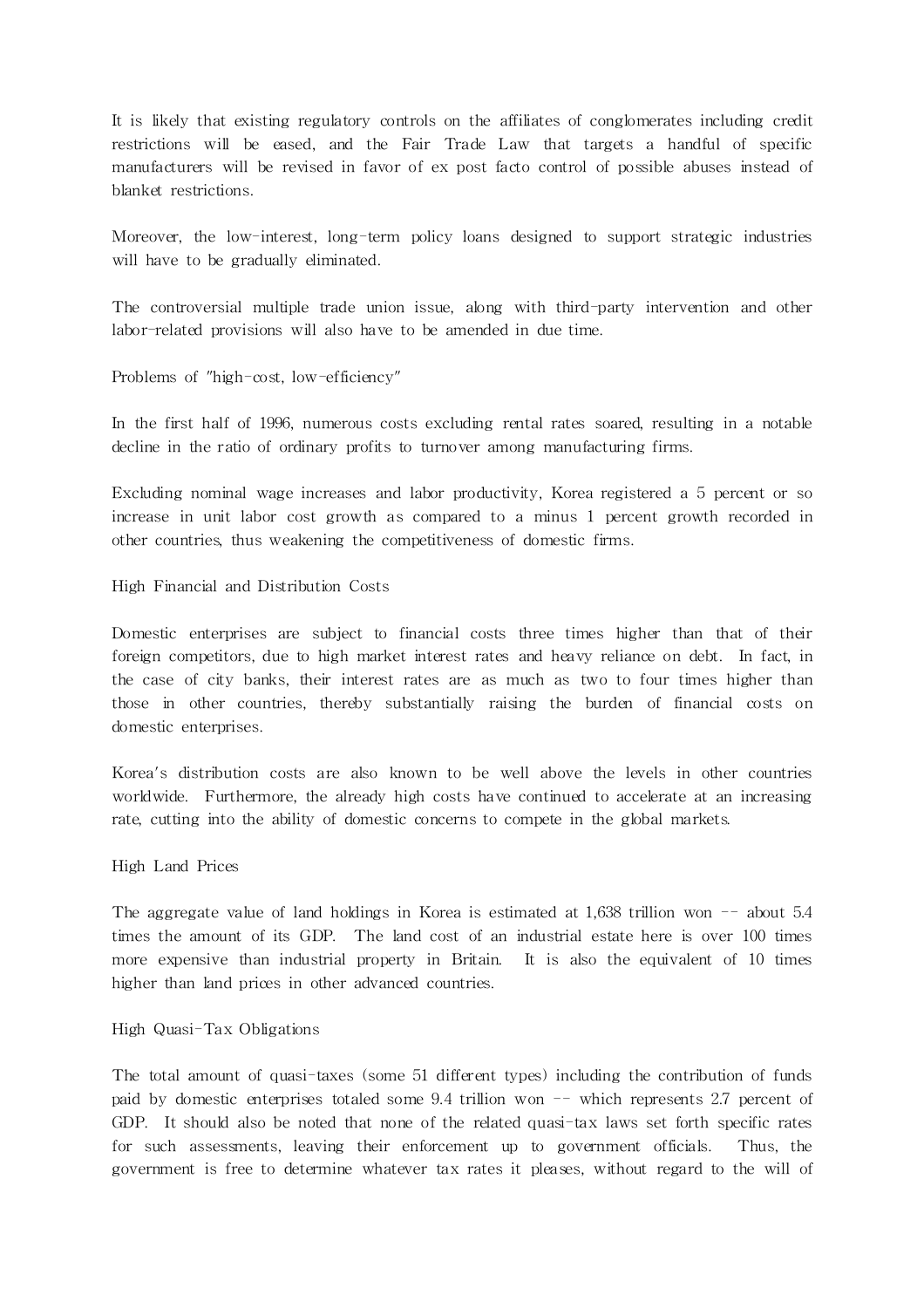the National Assembly. Nor has the National Assembly called for any audit and inspection of such quasi-taxes. Furthermore, there any number of quasi-taxes charged to enterprises for various reasons, without clarification as to which government agency should be responsible for such assessment.

Economic Management for 1996/1997

During the economic expansion cycle that began in January 1993, the accompanying high value of the yen and upturn in the world economy enabled the government to contain consumer price index growth at around 5 percent, and prevent the economy from overheating by implementing a macroeconomic policy which included an appreciation of the won and a stable money supply.

However, due to the economic downturn since 1995, along with the yen's depreciation the overall slide in domestic facility investment and other major economic indicators, Korea's GDP growth rate slowed to 6.5 percent in the second half of 1996 to mark an annual growth of 6.9 percent. In 1997, this figure is likely to further decline to 6.3 percent.

It would thus be more feasible to implement a macroeconomic policy that focused on consistently managing the economy, while seeking to avoid any excessive economic contraction. Amidst the economic downturn and widening current account deficit along with growing inflationary pressure, implementation of contraction-oriented macroeconomic policy would tend to wither major economic players, and in the end bring about serious consequences in terms of a potential depression.

Therefore, it should be pointed out that the government needs to skillfully maneuver to overcome the current economic slump. It is also advisable in this respect that the government should steer its macroeconomic policy toward a containment of economic contraction at an optimum level as a short-term objective, and over the long-term make efforts to promote recovery and strengthen Korea's potential economic growth.

Reduction of Current Account Deficit

In spite of the snowballing current account deficit, the won has maintained a relatively high level of 840 won to the dollar, and rather than attempting to ease pressure for the won's further depreciation, efforts should be taken to balance the current account, and thus control the overall money supply so as to ease the impact on foreign exchange rates and Korea's interna tional competitiveness.

Since the current account realized a surplus in 1986, the consumer price index rose by an annual average of about 5.8 percent during the period 1986-1995. Thus, in terms of purchasing power, the won had depreciated by over 2 percent, meaning that the current level of 840 won to the dollar in fact represents an appreciation of about 5 percent.

It must also be noted that in the process of the widening of the current account deficit,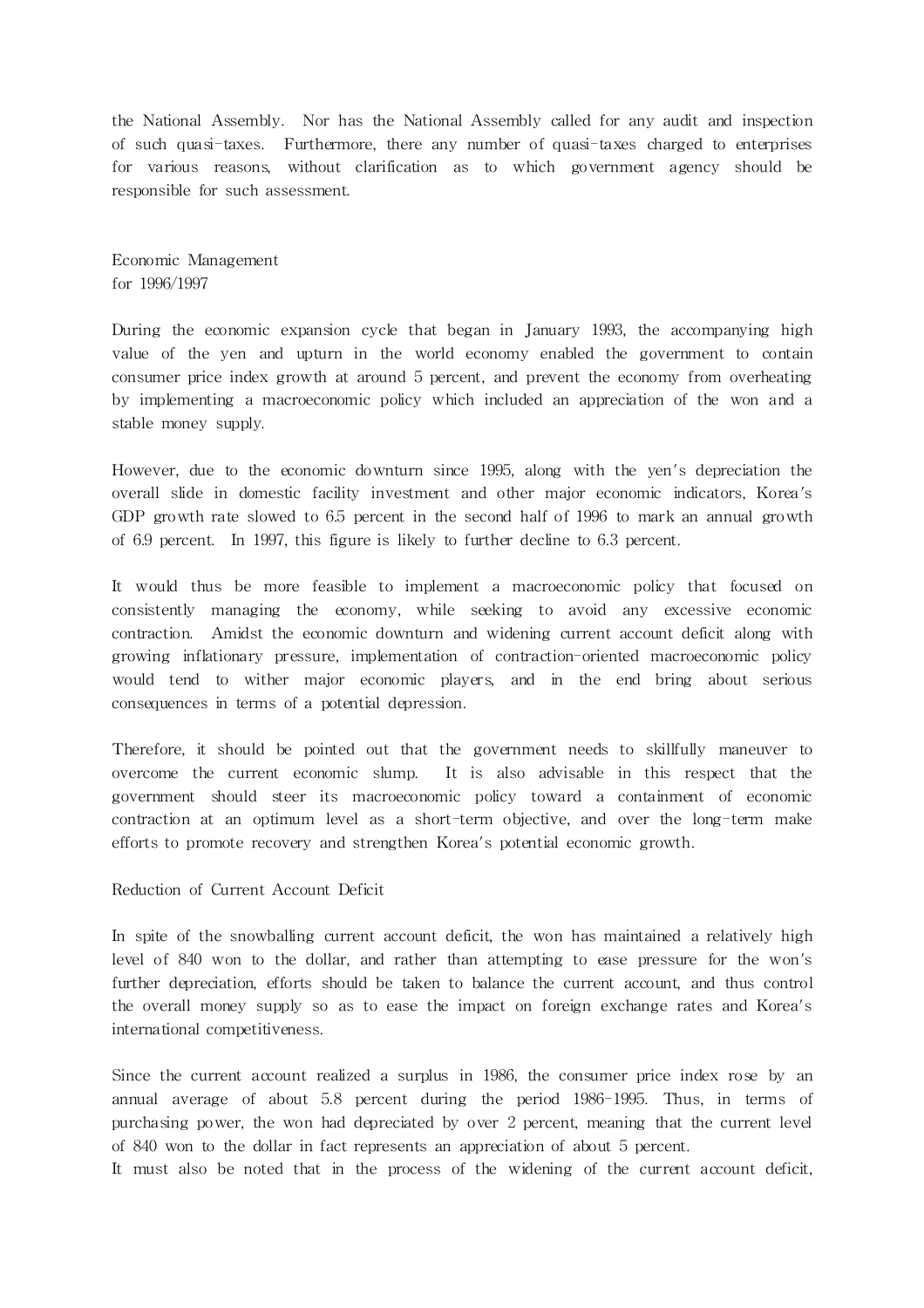withdrawal of liquidity by the central bank in an attempt to reduce money supplied to make up for the current account shortage is not only apt to reduce the availability of funds in circulation and bring down high interest rates, but will further heighten volatility in the value of the won due to increased uncertainty about the timing and extent of an improvement in the current account in the near term.

## Flexible Access to Labor Market

Influenced by high economic growth and in the process of attaining improved productivity, domestic wage levels have increased sharply -- the level of prevailing wages to per capita income is higher than that in other countries. On the other hand, the wage differential between small and big businesses has continued to expand, thereby making it more difficult to balance industry development and ensure effective use of manpower. It is urgently required that more flexible use of all manpower resources be achieved, including such sectors as highly-educated individuals, senior citizens, and women in general, by steadily easing controls on the labor market.

Inasmuch as the existing rigidity of the labor market under current labor-related laws has very much restrained the flexibility of Korea's labor market, which has shown a low unemployment rate, the relevant laws and regulations should be revised so as to enhance economic efficiency and bolster the competitiveness of industries.

Stabilization of wage levels and appropriate wage hikes are essential for strengthening Korea's economic competitiveness. It is thus necessary to strive for this goal within the framework of the country's productivity and financial capabilities. A more effective approach to improving the quality of life for the general workforce should include the following medium- and long-term measures: a) enhancement of social security benefits (which currently lags behind that of other countries, b) addressing the fact that the domestic labor market is quite rigid despite its low unemployment rate, c) increasing the supply of housing for sale and rent to workers, and d) resolving the problem of exorbitant private tutoring expenses in order to help ease workers' financial burdens.

Stabilization and Lowering of Interest Rates

High interest rates translate into high manufacturing and production costs as well as macroeconomic expenditures, inasmuch as the domestic economy is still in the process of implementing its capital market liberalization. Therefore, in order promote lower interest rates, lower bank reserve ratios as well as a flexible monetary and credit policy are needed. The lowering of banks' reserve ratio which was implemented last year notwithstanding, the current bank reserve ratio is still set at a relatively high level; therefore, it will be possible to further lower the reserve ratio to help facilitate lower interest rates to speed up the economic recovery.

In par ticular, as was experienced in the first half of 1996, during which investment demand was stagnant and producer prices remained stable, it is feasible to implement a flexible monetary policy as this would not stimulate prices by increasing demand, but will instead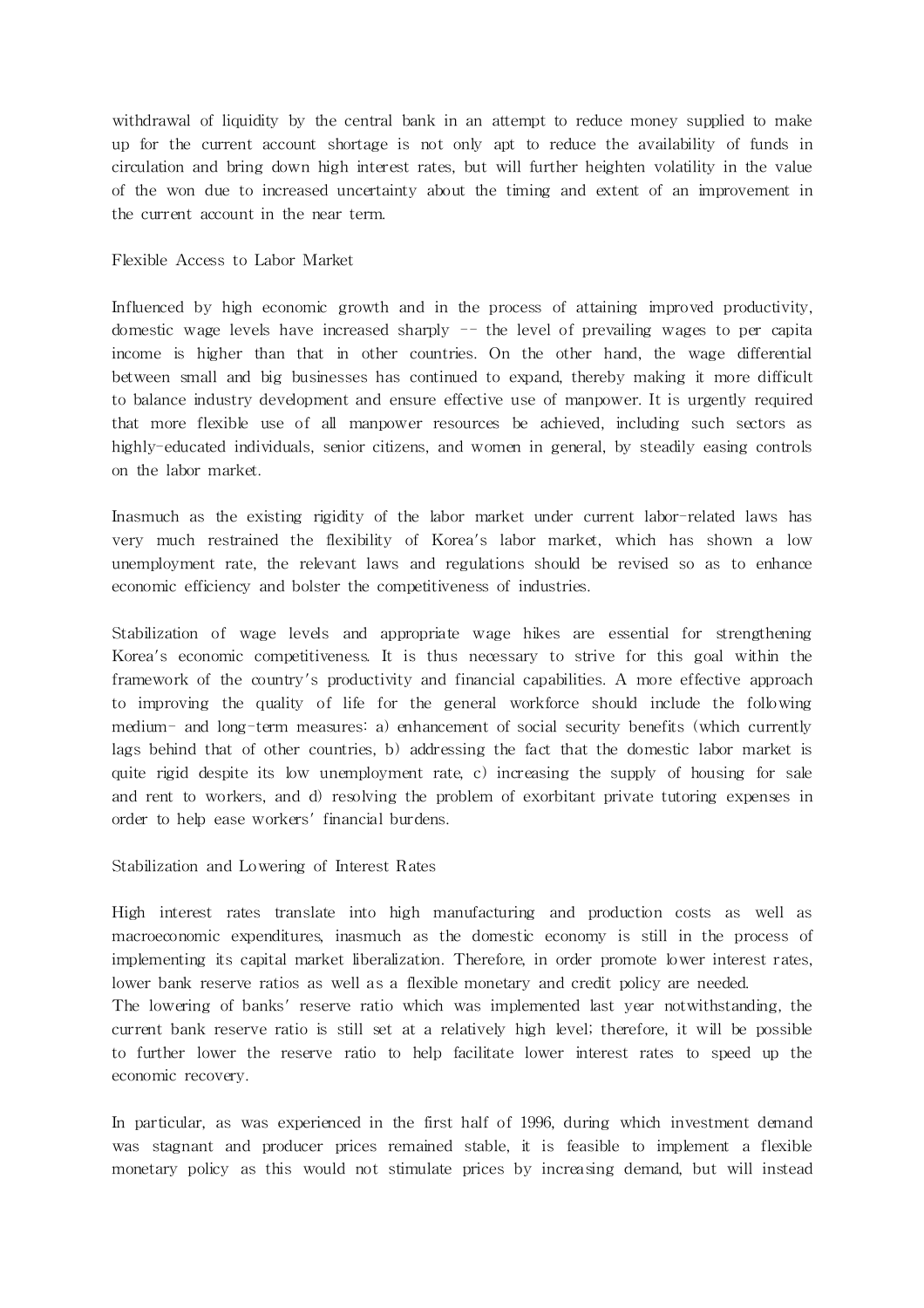bring about lower market interest rates and thus ultimately result in more positive macroeconomic conditions. On the other hand, further inflexibility in monetary policy amidst economic contraction will only serve to push up interest rates sharply, leading to an accelerating rate of dishonored bills and a rapid deterioration of the investment mindset among entrepreneurs.

During the first half of 1996, monetary growth was relatively stable, in view of the fact that it was marked by declining economic growth and decreased capital demand. If the fact that trust accounts were incorporated into the calculation of the total money supply is taken into account (trust deposits are estimated at about 1.4 percent of the total money supply), it would be found that the total money supply did not expand in the first half. At any rate, it was believed that the total amount of funds supplied was adequate, in light of the weakened demand for capital. And as such, interest rates remained stable as well. Consequently, it will also be feasible to supply sufficient funds hereafter, so as not to create any imbalance in the demand for funds and ensure the stability of interest rates overall.

#### Fiscal Policy Should Respond to Business Conditions

In addition, a balanced financial policy needs to be positively applied as a realistic approach for coping with the current account deficit and capital account surplus. It is believed that at this time the government's financial surplus is being effectively utilized to offset the current account deficit and foreign debt repayment.

Nonetheless, at such time when Korea's economic downturn is reversed and the need arises to step up investment in public infrastructure projects, the government will be able to balance its financial situation without regard to short-term economic considerations. For this reason, it would be better if the government refrained from raising the tax burden of individuals, as had been originally planned, to satisfy the increased budget levels for 1996 and 1997 (up 13.4 percent). Instead, its efforts should be focused on minimizing expenditures rather than attempting to increase revenues (taxes) to implement a supplemental budget for infrastructure work and other expenditures. That is, government fiscal policy should respond positively to prevailing business conditions.

Presently, more than one-half of the government's annual budget is earmarked for pre-determined projects, allowing little flexibility in the use of government funds. However, it will be necessary to work out measures that enable the administration to respond appropriately to existing business conditions, in addition to steadfastly working toward a permanent resolution to the economy's inherent structural deficiencies.

#### Easing of Quasi-Tax Burdens

It will not be possible to boost the international competitiveness of domestic enterprises, unless unnecessary administrative measures are eliminated and the myriad of quasi-taxes which amount to some 2.7 percent of GNP in direct/indirect assessments are likewise abolished or minimized.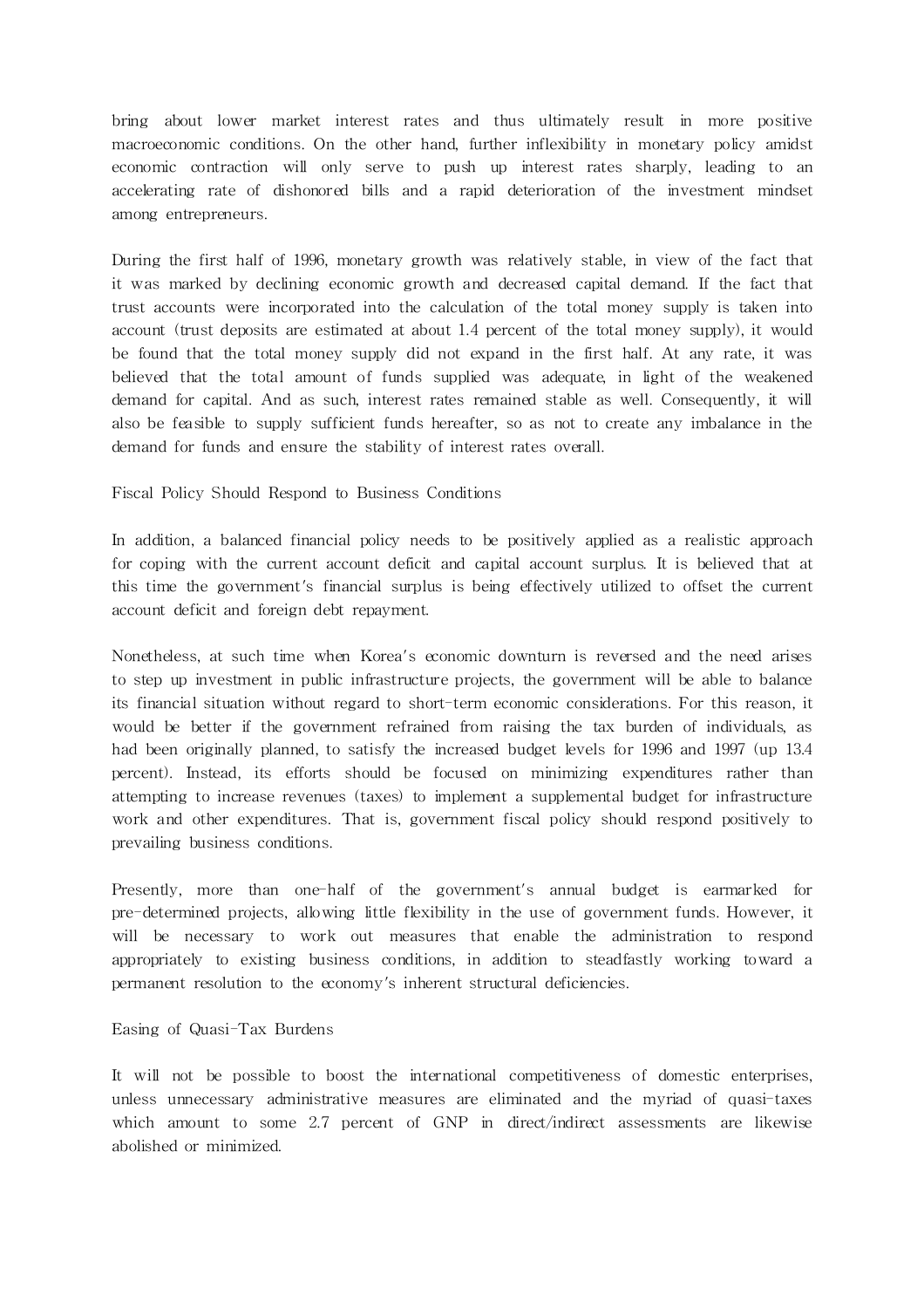Journal of Economic Policies & Measures (October 2 - December 13, 1996)

December 13 Ministry of Finance and Economy establishes standards for the determination of dividends by listed companies.

December 12 Bank of Korea announces the results of mediation related to major inter-bank disputes. Ministry of Finance and Economy says Korea will be excluded from the annual white paper on the world's foreign debt nations from 1997. Ministry of Finance announces its final version of a bill for the restructuring of banking institutions adopted during a cabinet meeting on December 12.

December 10

External Economic Policy Research Institute announces the release of its report on the policies of China, Russia, Japan and the United States toward North Korea.

Ministry of Finance and Economy announces changes in its schedule for the issuance of DRs.

December 5

Ministry of Finance and Economy announces plans for the implementation of a flexible tariff policy in 1997.

December 1 Korea Petroleum Association announces revised maximum prices for petroleum products.

November 30

Small and Medium Business Administration augments safety guidelines for electrical equipment.

November 29

Ministry of Finance and Economy adjusts tariff quotas for various import items for the second half of 1996.

November 28

Ministry of Finance and Economy revises standards for the advancement of foreign investment and trust firms into Korea.

November 26

Ministry of Finance and Economy announces bill to amend enforcement regulations for the Inducement of Private Capital for Public Infrastructure Law.

Ministry of Finance and Economy says enforcement regulations for the Securities Investment & Trust Law will be revised, in line with Korea's acceptance into the OECD.

November 21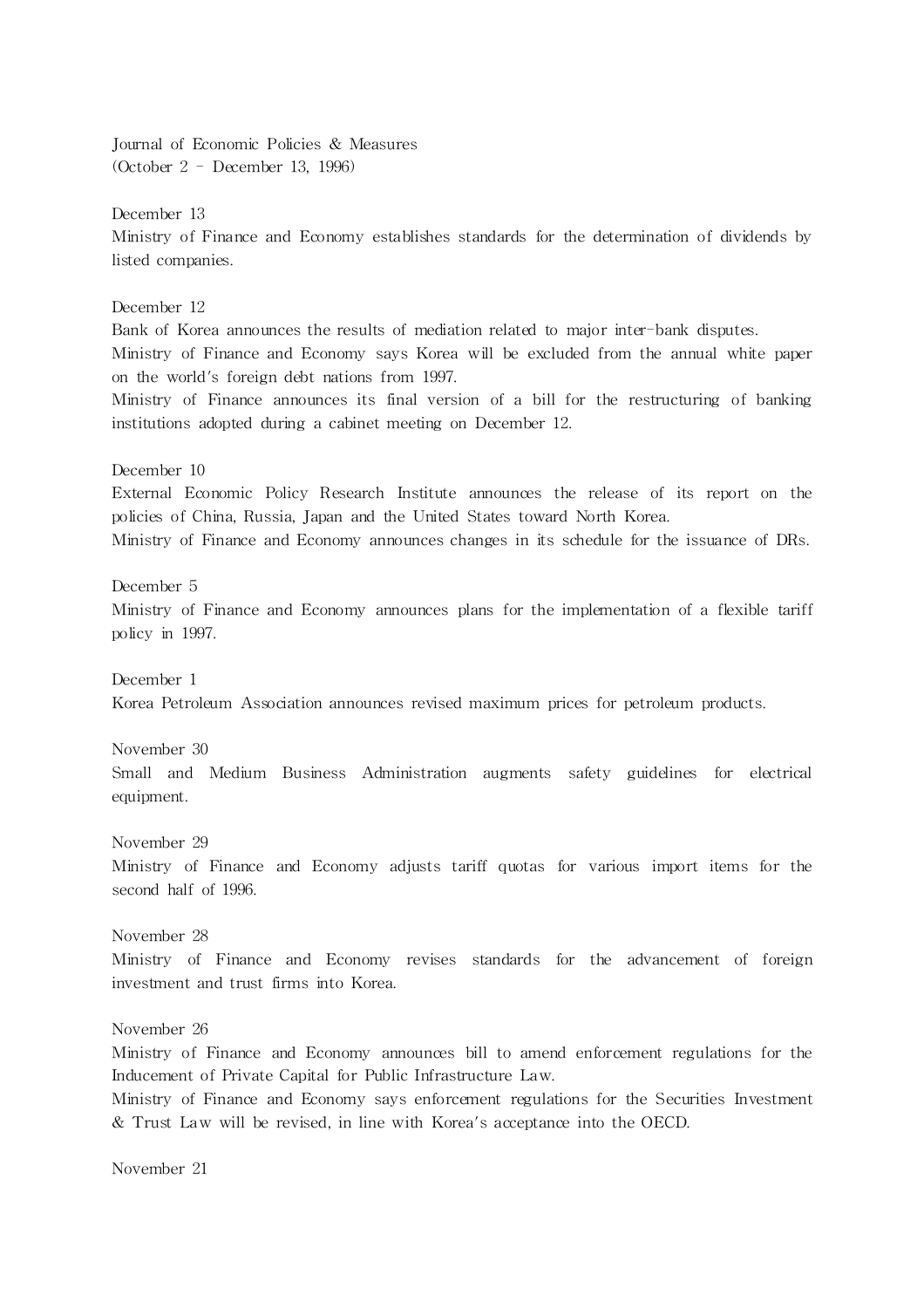Ministry of Finance and Economy tentatively approves the establishment of futures trading firms. November 20 Office of Supply adopts CD-ROM as the standard medium for designs related to government procurement projects. November 19 Ministry of Finance and Economy announces amendments to business rules concerning leasing firms. November 18 Ministry of Finance and Economy reports on measures designed to improve Korea's interna tional competitiveness by 10 percent. November 15 External Economic Policy Research Institute announces the anticipated economic impact of the trade liberalization plan adopted by APEC. November 13 Ministry of Finance and Economy reviews plans to enhance the efficiency of public enterprises, including measures to privatize certain concerns. November 6 Ministry of Finance and Economy reviews U.S. trade policy toward Korea following the November elections. November 4 Ministry of Finance and Economy announces measures to encourage private participation in public infrastructure projects. November 2 Ministry of Finance and Economy adopts measures to facilitate Korea's accreditation to the OECD. November 1 Ministry of Finance and Economy reorganizes short-term capital brokerage market. October 30 Ministry of Finance and Economy plans to liberalize the investment and trust market. October 25 Bank of Korea lowers the reserve ratio for banks. October 23 Insurance Supervisory Board announces guidelines for improving the industry's international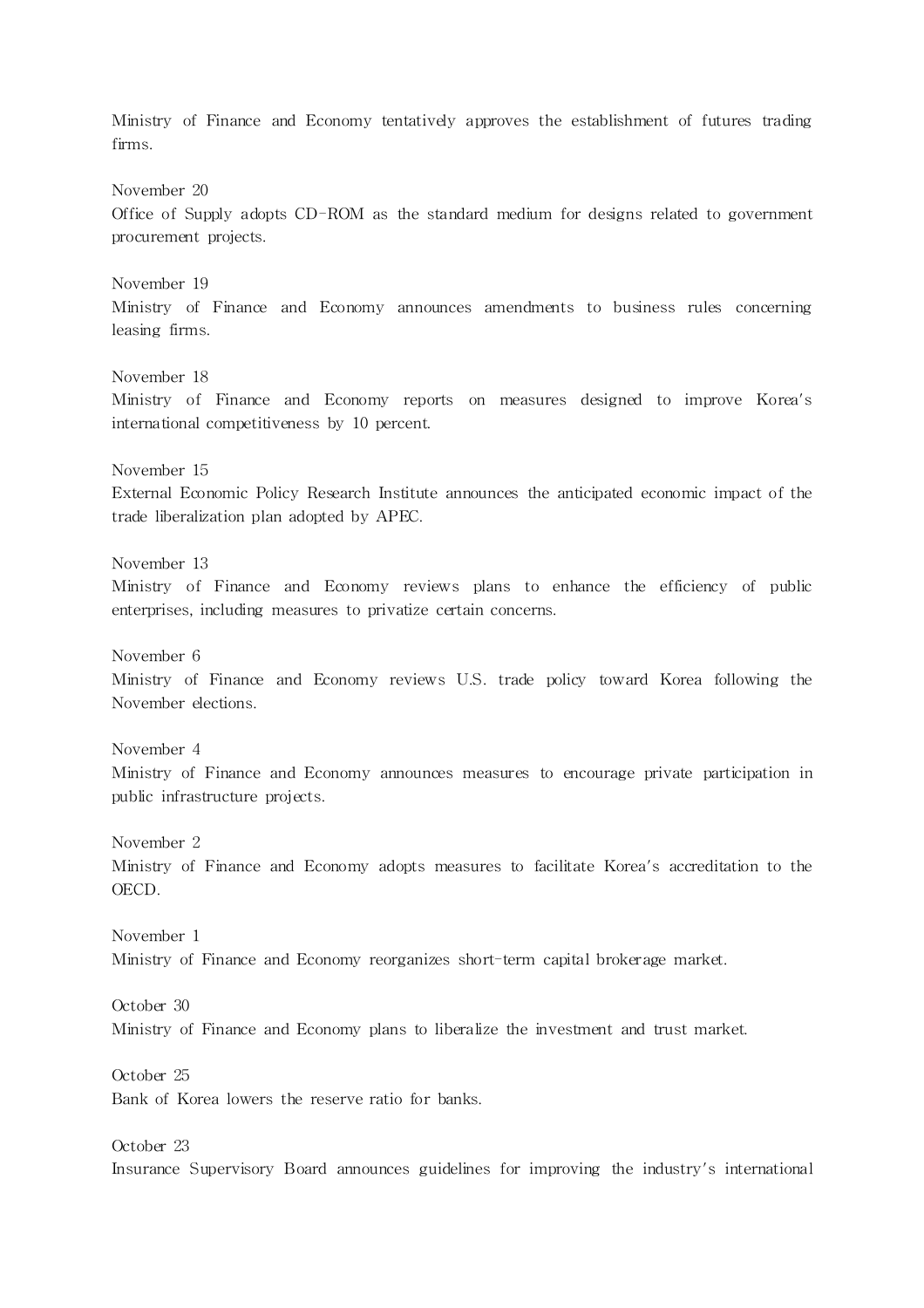competitiveness by 10 percent.

Korea Industrial Bank announces guidelines for raising its international competitiveness by 10 percent.

October 21

Bank of Korea establishes overall security measures covering financial institutions, PC banking and phone banking.

Ministry of Finance and Economy announces implementation of new savings accounts with tax incentives.

October 18

Bank of Korea expands access to foreign-currency loans for the purchase of locally-produced machinery.

## October 17

Ministry of Finance and Economy raises the ceiling on foreigners' investment in the stock index futures market.

Ministry of Finance and Economy expands ceiling on overseas borrowings by domestic enterprises.

## October 7

Ministry of Finance and Economy amends procedures for the establishment of overseas operations by securities firms.

October 3

Bank of Korea revises bank supervision and inspection procedures.

October 4

Ministry of Finance and Economy announces proposed amendments to the Law Concerning Mergers and Conversion of Banking Institutions.

October 2

Ministry of Finance and Economy announces licensing criteria for futures transaction dealers.

Who are we ?

Korea Economic Research Institute (KERI), a private economic research institute, was founded on April 1, 1981. Its purpose is to contribute to the growth and development of the national economy through "the building of an efficient free-market economy system and the nurturing of healthy corporate growth." Our scholars are conducting integrated research on both the entirety of the Korean economy and the long- and short-term prospects for corporate growth. We are vigorously working towards becoming a world-class think tank. The founding concept and basic philosophy of our research institute is 'Free Market, Free Enterprise, Free Competition.'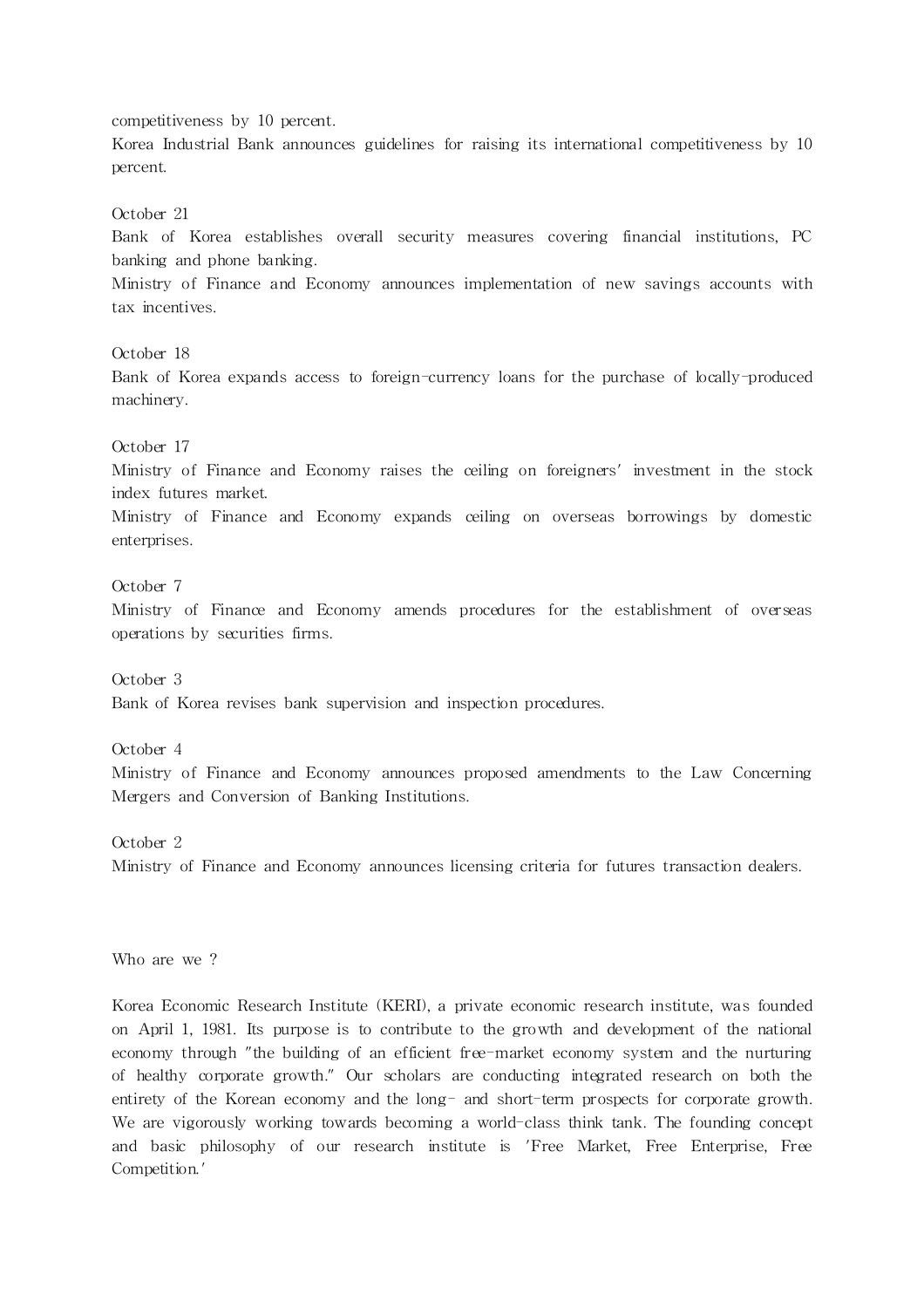KERI consists of five research departments which conduct efficient, practical research on the Korean economy: the Macroeconomic Studies Office, the Financial Studies Office, the Industrial Studies Office, the Center for Regulation Studies and the Special Projects Studies Office. To assist the research departments, we have four support offices: the Administrative Office, the Public Relations Office, the Information & Data Office and the Research Coordination Office.

Introducing the individual research departments, the Macroeconomic Studies Office conducts research on the macroeconomic level and on relevant policy trends, and provides forecasts on domestic and international economic activity. Its research also includes both development of policy alternatives for monetary and financial policy concerning corporate activity, and the improvement of related laws and systems. The quarterly journal 'KERI Economic Trends and Forecasts' predicts trends and suggests short- and long-term prospects for the Korean economy. The publication of the 'KERI Economic Quarterly' in English will contribute to an understanding of the Korean economy's place in the world in this age of globalization.

The Financial Studies Office conducts research though a systematic approach to the areas of finance and taxation. It develops and presents policy alternatives for reform in these areas.

The Industrial Studies Office focuses on two main fields of research. The first is industrial policy, including policies on big business and technical development. The second is in areas related to corporations, such as corporate restructuring, under the open economy system. The Industrial Studies Office is continuing the publication of its 'Free' series in order to expand awareness of the free-market economy.

KERI's Center for Regulation Studies concentrates on research and policy proposals both to enhance the autonomy and creativity of private corporate activity and to resolve inconveniences in everyday life. Its ultima te goal is to support the creation of a true free-market economy. Presently, we are working to evaluate government policies appropriate to the openness and democracy of our time. Pursuing this goal, we publish the Regulation Studies series of reports. Our research focuses on areas related to privatization, antitrust policy and land, entry and price regulations.

The Special Projects Studies Office selects timely topics for research and develops policy alternatives grounded in economic reality. As our research reports on the topics of 'Basic Concepts for Strengthening of International Competitiveness' and 'Entrepreneur-Style Local Management' have become important issues, we believe that these reports have been beneficial in providing direction for both the Korean economy and local management in this age of globalization and localization.

5. Outlook for 1996 & 1997 (Unit : % of year-to-year change) 1994 1995 1996 1996 1997 1997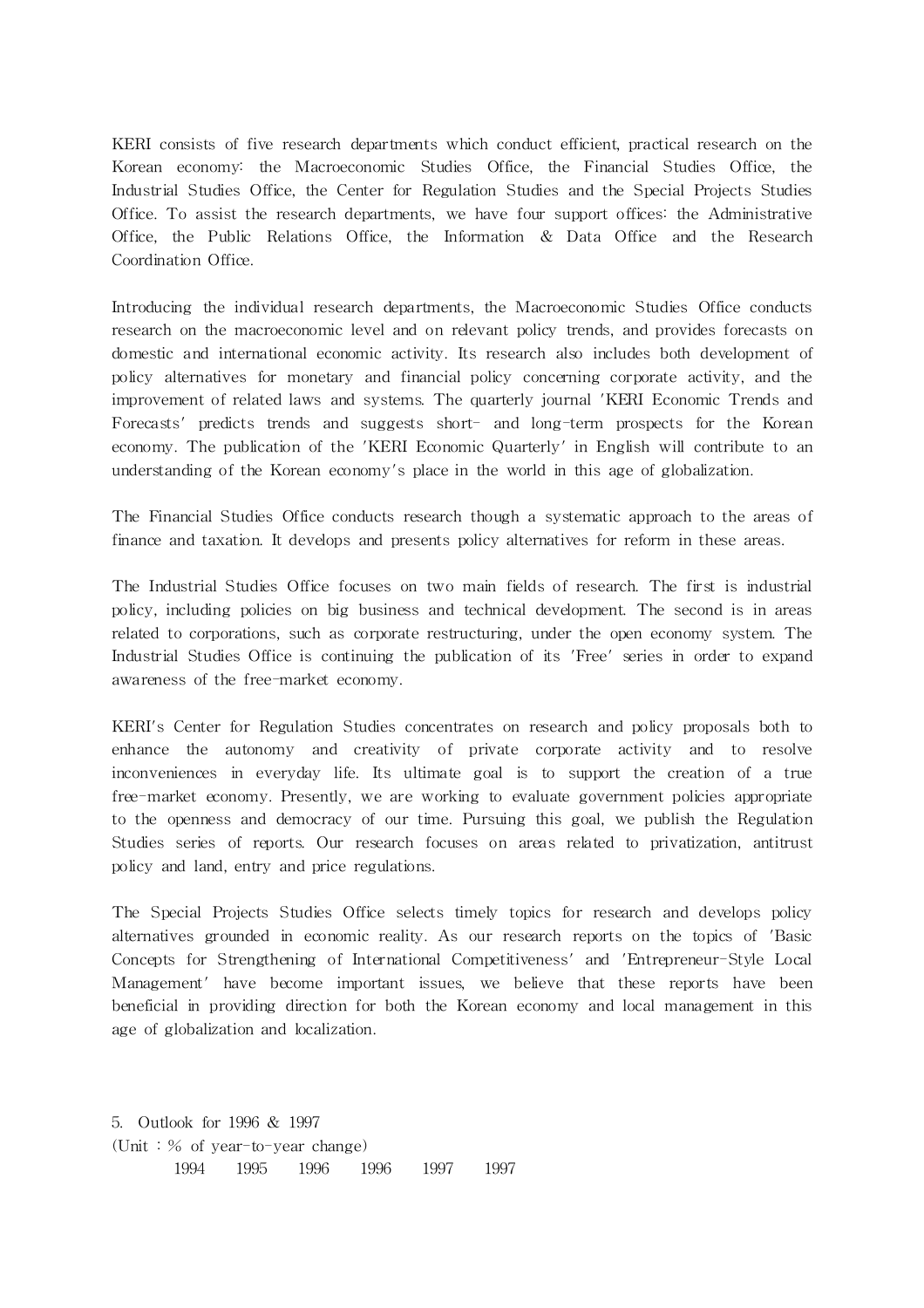|                | 1/4                       | $2/4\,$ | 3/4      | 4/4           | 1/4     | 2/4     | 3/4     | 4/4                               |          |          |
|----------------|---------------------------|---------|----------|---------------|---------|---------|---------|-----------------------------------|----------|----------|
| ${\rm GNP}$    |                           | 8.6     | 9.0      | 7.9           | 6.8     | 6.4     | 6.5     | 6.9                               | 6.6      | 6.7      |
| 6.4            | 5.7                       | 6.3     |          | Manufacturing |         | 10.4    | 10.7    | 7.8                               | 6.5      | 7.0      |
| 6.4            | 6.9                       | 6.4     | 6.3      | 6.0           | 5.6     |         |         | 6.1 Total consumption expenditure |          |          |
|                | 7.0                       | 7.2     | 7.2      | 6.8           | 5.9     | 6.0     | 6.5     | 6.1                               | 5.8      | 5.6      |
| 5.6            | 5.8                       |         |          |               |         |         |         |                                   |          |          |
|                | Private consumption       |         |          | 7.6           | 7.9     | 7.5     | 7.1     | 6.0                               | 6.2      | 6.6      |
| 5.9            | 5.6                       | 5.6     | 5.6      | 5.8           |         |         |         |                                   |          |          |
|                | Total fixed capital       |         |          | 11.8          | 12.4    | 7.5     | 4.3     | 6.5                               | 5.8      | 5.8      |
| 4.0            | 4.0                       | 3.5     | 3.1      | 3.6           |         |         |         |                                   |          |          |
|                | Equipment investment      |         |          | 23.6          | 15.9    | 4.3     | 3.5     | 8.7                               | 6.4      | 5.7      |
| 3.7            | 3.5                       | 3.0     | 2.9      | 3.3           |         |         |         |                                   |          |          |
|                | Construction investment   |         |          | 4.5           | 9.9     | 10.2    | 4.9     | 4.7                               | 4.7      | 5.9      |
| 4.3            | 4.4                       | 3.8     | 3.2      | $3.9\,$       |         |         |         |                                   |          |          |
|                |                           |         |          |               |         |         |         |                                   |          |          |
| PPI            |                           | 2.7     | 4.7      | 3.1           | 1.8     | 2.3     | 2.9     | 2.5                               | 3.3      | 3.5      |
| 3.3            | 3.3                       | 3.3     |          |               |         |         |         |                                   |          |          |
| <b>CPI</b>     |                           | 6.2     | 4.5      | 4.9           | 5.1     | 5.2     | 4.9     | 5.0                               | 5.1      | 5.0      |
| 4.8            | 4.4                       | 4.8     |          |               |         |         |         |                                   |          |          |
|                | Current account balance   |         |          | $-45.3$       | $-89.5$ | $-43.5$ | $-54.7$ | $-72.6$                           | $-44.2$  | $-215.0$ |
| $-54.6$        | $-57.9$                   | $-54.3$ | $-27.$   | $-194.5$      |         |         |         |                                   |          |          |
| Trade balance  |                           |         | $-31.5$  | $-47.5$       | $-23.9$ | $-36.7$ | $-48.0$ | $-27.9$                           | $-136.5$ | $-35.5$  |
| $-41.2$        | $-37.7$                   | $-13.7$ | $-128.1$ |               |         |         |         |                                   |          |          |
| <b>Exports</b> |                           | 936.7   | 1,232.0  | 315.6         | 334.1   | 291.6   | 348.2   | 1,289.5                           | 330.9    | 358.1    |
| 330.1          | 390.4                     | 1,409.4 |          |               |         |         |         |                                   |          |          |
| Growth $(\%)$  |                           |         | 15.7     | 31.5          | 20.8    | 6.6     | $-8.3$  | 2.4                               | 4.7      | 4.8      |
| 7.2            | 13.3                      | 12.0    | 9.3      |               |         |         |         |                                   |          |          |
| <b>Imports</b> |                           | 968.2   | 1,279.5  | 339.7         | 370.8   | 339.4   | 376.1   | 1,426.0                           | 366.5    | 399.5    |
| 367.8          | 404.1                     | 1,538.7 |          |               |         |         |         |                                   |          |          |
| Growth $(\%)$  |                           |         | 22.4     | 32.1          | 18.4    | 12.1    | 4.1     | 11.9                              | 11.4     | 7.9      |
| 7.7            | 8.4                       | 7.6     | 7.9      |               |         |         |         |                                   |          |          |
|                | Invisible trade balance & |         |          | $-13.8$       | $-42$   | $-19.6$ | $-18.0$ | $-24.6$                           | $-16.3$  | $-78.5$  |
| 19.1           | $-16.7$                   | $-16.2$ | $-13.9$  | $-66.4$       |         |         |         |                                   |          |          |
|                | Unrequited transfers      |         |          |               |         |         |         |                                   |          |          |

Sources : Korea Economic Research Institute Notes : In case of current account balance, the unit is 100 million U.S. dollars.

# 11. Domestic Energy Price Increase

| 1990 |                           |  |  | 1991 1992 1993 1994 1995 1996(Jan.~Nov.)                |  |
|------|---------------------------|--|--|---------------------------------------------------------|--|
|      |                           |  |  | Increase $\frac{(26)}{2}$ -1.6 4.0 6.3 4.4 0.1 5.1 22.3 |  |
|      | Source: The Bank of Korea |  |  |                                                         |  |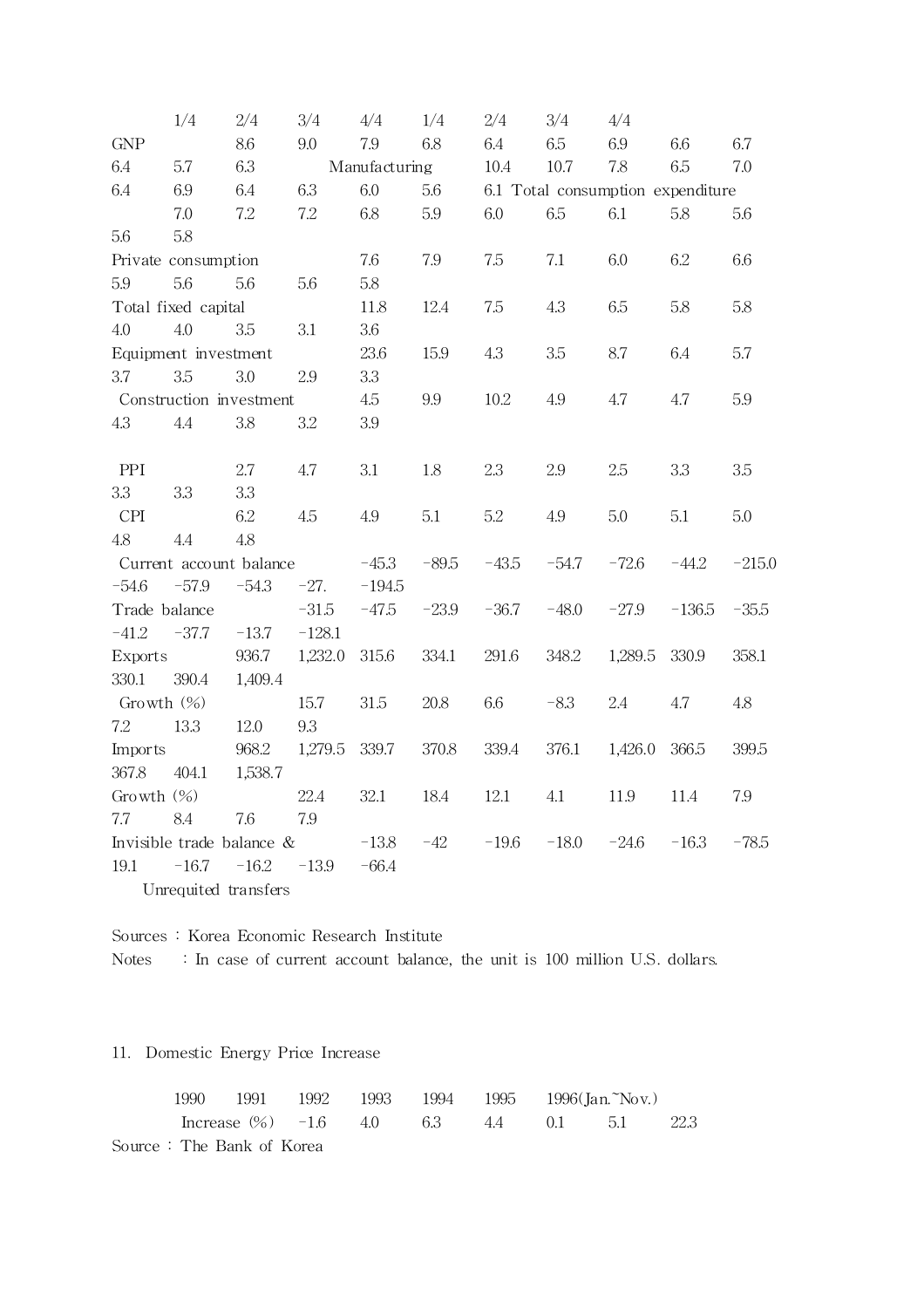# 12. Private Consumption & Household Consumption Trends (Unit : % of year-to-year change)

|      | 1995 |                           |                             |     |      |     |      |      |      | 1996 |
|------|------|---------------------------|-----------------------------|-----|------|-----|------|------|------|------|
|      |      | 2/4                       | 3/4                         | 4/4 | Year | 1/4 | 2/4  | 3/4  |      |      |
|      |      | Private consumption       |                             |     | 8.1  | 8.0 | 7.1  | 7.9  | 7.5  | 7.1  |
| 6.0  |      |                           |                             |     |      |     |      |      |      |      |
|      |      | Household consumption     |                             |     |      | 8.1 | 8.1  | 7.1  | 8.0  | 7.6  |
| 7.2  | 6.1  |                           |                             |     |      |     |      |      |      |      |
|      |      |                           | Durable consumer goods      |     |      | 9.5 | 11.4 | 9.9  | 11.6 | 9.4  |
| 11.4 | 6.7  |                           |                             |     |      |     |      |      |      |      |
|      |      |                           | Semi-durable consumer goods |     |      |     | 9.9  | 10.8 | 7.1  | 9.3  |
| 6.5  | 7.0  | 7.8                       |                             |     |      |     |      |      |      |      |
|      |      |                           | Non-durable consumer goods  |     |      |     | 7.0  | 5.5  | 5.1  | 6.0  |
| 5.5  | 4.2  | 4.6                       |                             |     |      |     |      |      |      |      |
|      |      | Services                  |                             | 9.1 | 8.5  | 8.5 | 8.4  | 7.7  | 7.1  | 5.9  |
|      |      | Source: The Bank of Korea |                             |     |      |     |      |      |      |      |

# 13. Consumption-Related Indices

(Unit : % of year-to-year change)

|      | 1994<br>1995<br>Year                     | 1996<br>1/4 | 2/4  | 3/4  | 4/4 | Year | 1/4 | 2/4  | 3/4 |
|------|------------------------------------------|-------------|------|------|-----|------|-----|------|-----|
| 8.3  | Retail and wholesale<br>6.6<br>7.0       |             |      | 8.0  | 8.7 | 7.8  | 7.3 | 7.4  | 7.8 |
| 4.9  | Wholesale<br>4.9                         |             | 9.8  | 7.9  | 7.0 | 6.3  | 6.2 | 6.9  | 6.9 |
| 8.6  | Retail                                   | 6.1         | 9.4  | 8.5  | 8.1 | 8.7  | 8.6 | 9.8  | 9.5 |
| 7.4  | Shipment of consumer goods<br>5.3<br>7.4 | 1.9         |      |      | 9.2 | 12.9 | 6.6 | 4.4  | 6.2 |
| 11.2 | Durables<br>0.9                          |             | 12.3 | 17.4 | 5.5 | 10.4 | 9.3 | 10.7 | 6.2 |
| 5.3  | Non-durables<br>2.4                      |             | 7.7  | 10.3 | 7.2 | 1.4  | 4.6 | 5.7  | 4.9 |

Source : National Statistical Office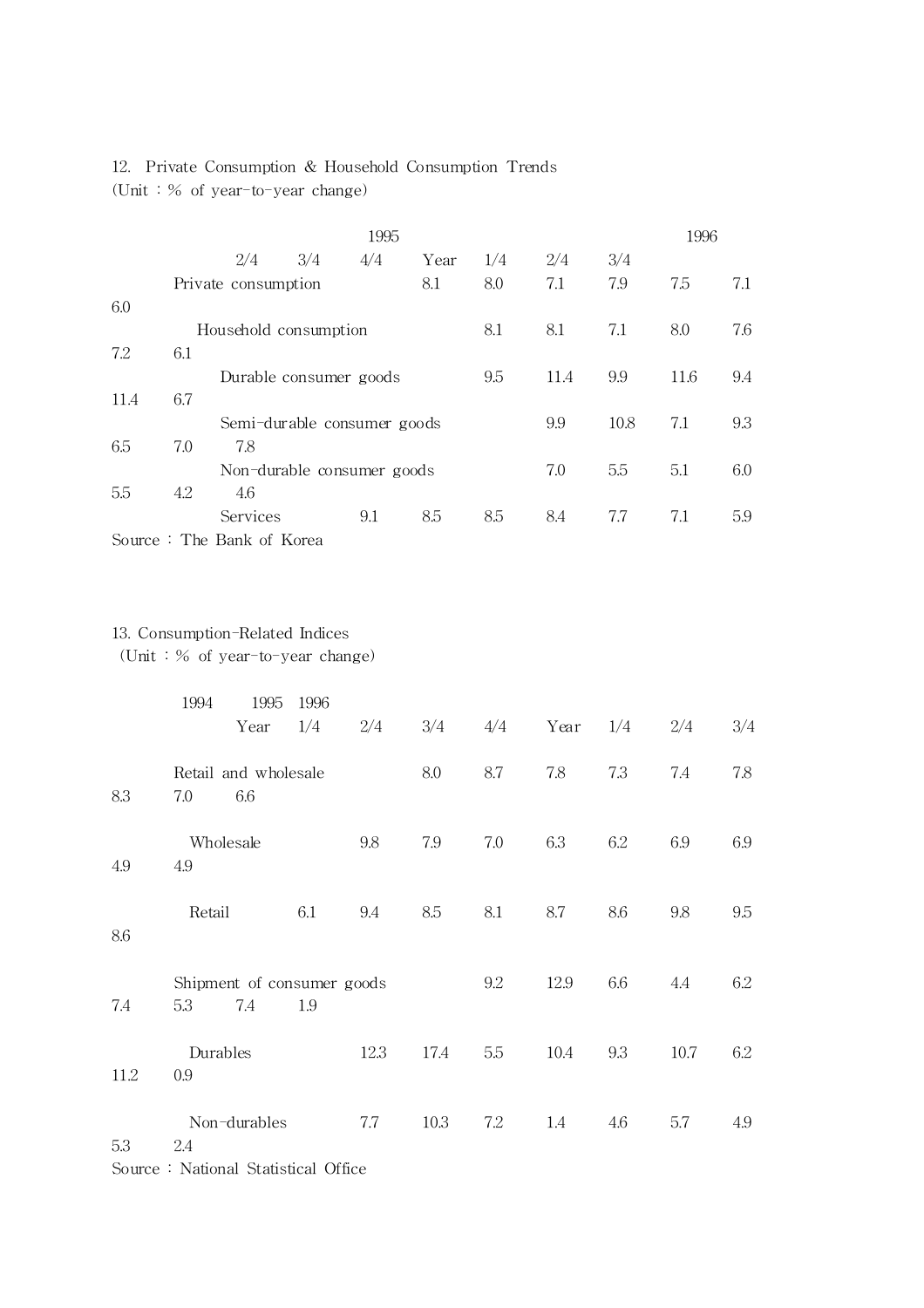## 14-1. Facility Investment Trends

(Unit : % of year- to-year change)

|     |                                 |      |            | 1995 |      |             |     | 1996   |     |
|-----|---------------------------------|------|------------|------|------|-------------|-----|--------|-----|
| 2/4 | 3/4                             | 4/4  | Year $1/4$ |      | 2/4  | 3/4         |     |        |     |
|     | Facility investment             |      | 18.0       | 22.2 | 1.5  | 15.9        | 4.3 | 3.5    | 8.7 |
|     | Machinery                       | 28.4 | 22.0       | 8.8  | 22.6 | 8.7         | 3.4 | 13.8   |     |
|     | Transportation equipment $-2.7$ |      |            |      | 23.2 | $-11.1$ 2.4 |     | $-8.5$ | 3.6 |
|     |                                 |      |            |      |      |             |     |        |     |

Source: The Bank of Korea

-3.5

# 14-2. Facility Investment and Related Indices (Unit : % of year- to-year change)

|      | 1994 | 1995                                                                           | 1996 |     |      |      |      |      |      |        |
|------|------|--------------------------------------------------------------------------------|------|-----|------|------|------|------|------|--------|
|      |      | Year                                                                           | 1/4  | 2/4 | 3/4  | 4/4  | 1/4  | 2/4  | 3/4  |        |
| 15.8 | 9.7  | Local orders for machinery<br>9.2                                              |      |     |      | 26.9 | 45.4 | 26.6 | 0.9  | $-1.5$ |
| 28.2 | 1.3  | I/Ls issued for machinery<br>18.3                                              |      |     |      | 73.6 | 59.4 | 79.8 | 1.7  | $-7.2$ |
| 16.0 | 16.2 | Machinery imports                                                              |      |     | 37.6 | 47.1 | 34.8 | 22.9 | 10.8 | 27.0   |
| 8.0  | 21.4 | M/Cs shipped for domestic market<br>9.0<br>Source: National Statistical Office | 8.4  |     |      |      | 22.0 | 28.3 | 30.0 | 21.1   |

15-1. Construction Investment Trends (Unit : % of year-to-year change)

| 1994 1995 1996 |  |                                                     |  |  |
|----------------|--|-----------------------------------------------------|--|--|
|                |  | Year $1/4$ $2/4$ $3/4$ $4/4$ Year $1/4$ $2/4$ $3/4$ |  |  |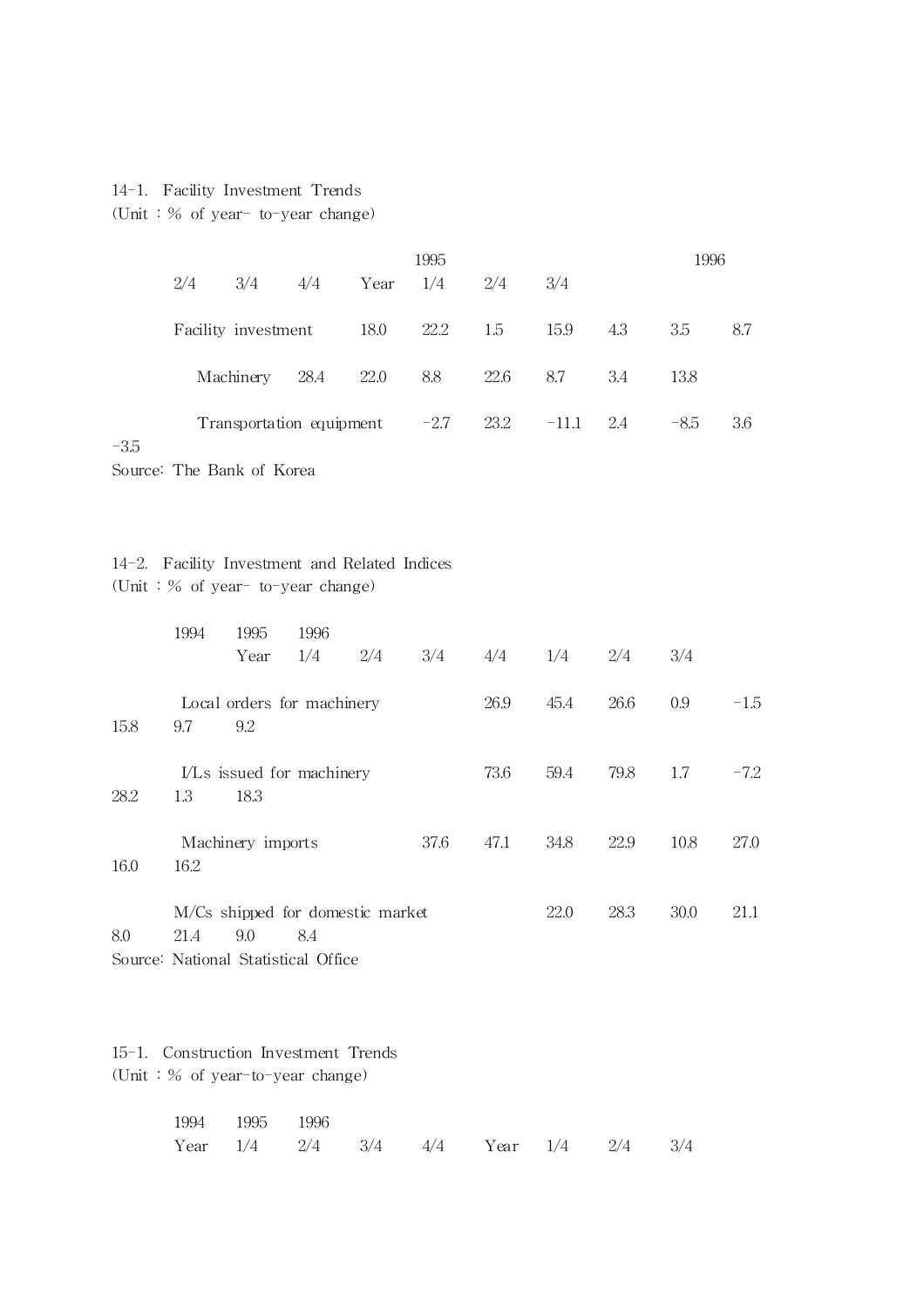|        | Construction investment                             | 4.5  | 7.6 | 8.8  | 10.8 | 11.7 | 9.9  | 10.5 |
|--------|-----------------------------------------------------|------|-----|------|------|------|------|------|
| 4.9    | 4.7                                                 |      |     |      |      |      |      |      |
| $-1.8$ | Building construction<br>$-1.0$                     | 2.2  | 5.3 | 11.3 | 15.3 | 9.9  | 10.5 | 5.8  |
| 13.8   | Other construction 8.1                              | 14.1 | 4.9 | 4.2  | 13.6 | 9.0  | 22.5 | 16.0 |
| $\sim$ | $\sim$ $\pi$ <sup>1</sup> $\sim$ $\pi$ <sup>7</sup> |      |     |      |      |      |      |      |

Source : The Bank of Korea.

|  | 15-2. Construction Investment and Related Indices |  |  |  |
|--|---------------------------------------------------|--|--|--|
|  | (Unit: $%$ of year-to-year change)                |  |  |  |

|      | 1994                                       | 1995    | 1996  |                                    |      |        |      |      |         |         |
|------|--------------------------------------------|---------|-------|------------------------------------|------|--------|------|------|---------|---------|
|      |                                            | Year    | 1/4   | 2/4                                | 3/4  | 4/4    | Year | 1/4  | 2/4     | 3/4     |
| 21.2 | Local construction orders received<br>47.4 | 13.1    | 18.3  |                                    |      | 18.5   | 14.3 | 21.9 | 29.8    | 48.7    |
| 43.6 | Public construction<br>14.2                |         |       | 17.0                               | 27.7 | $-8.9$ | 51.9 | 14.6 | 17.6    | 156.9   |
| 1.0  | $-7.4$                                     | $-16.7$ | -27.6 | Floor area of construction permits |      | $-1.3$ | 16.2 | 35.9 | $-25.6$ | $-12.2$ |
|      |                                            |         |       |                                    |      |        |      |      |         |         |

Source : National Statistical Office

16. Recent Export Trends (customs clearance basis) (Unit : US\$100 million, % of year- to-year change)

|            | 1995                               | 1996      |           |       |         |           |      |       |       |
|------------|------------------------------------|-----------|-----------|-------|---------|-----------|------|-------|-------|
|            | Oct.                               | Jan. Oct. |           | Sep.  | Oct.    | Jan.~Oct. |      |       |       |
| Total      |                                    |           |           |       |         |           |      |       |       |
|            | 115.2                              | 1,108.4   | 100.9     | 118.9 | 1,065.1 |           |      |       |       |
|            | (30.0)                             | (38.9)    | $(-8.1)$  | (3.2) | (4.6)   |           |      |       |       |
| By product |                                    |           |           |       |         |           |      |       |       |
|            |                                    |           |           |       |         |           |      |       |       |
|            | Chemical/Heavy industrial Products |           |           |       | 82.4    | 709.5     | 67.4 | 83.2  | 724.8 |
|            | (36.3)                             | (42.0)    | $(-14.3)$ | (0.9) | (2.2)   |           |      |       |       |
|            |                                    |           |           |       |         |           |      |       |       |
|            | Light industrial products          |           |           | 25.2  | 244.8   | 25.9      | 26.3 | 263.5 |       |
|            | (16.3)                             | (16.3)    | (5.5)     | (4.6) | (7.6)   |           |      |       |       |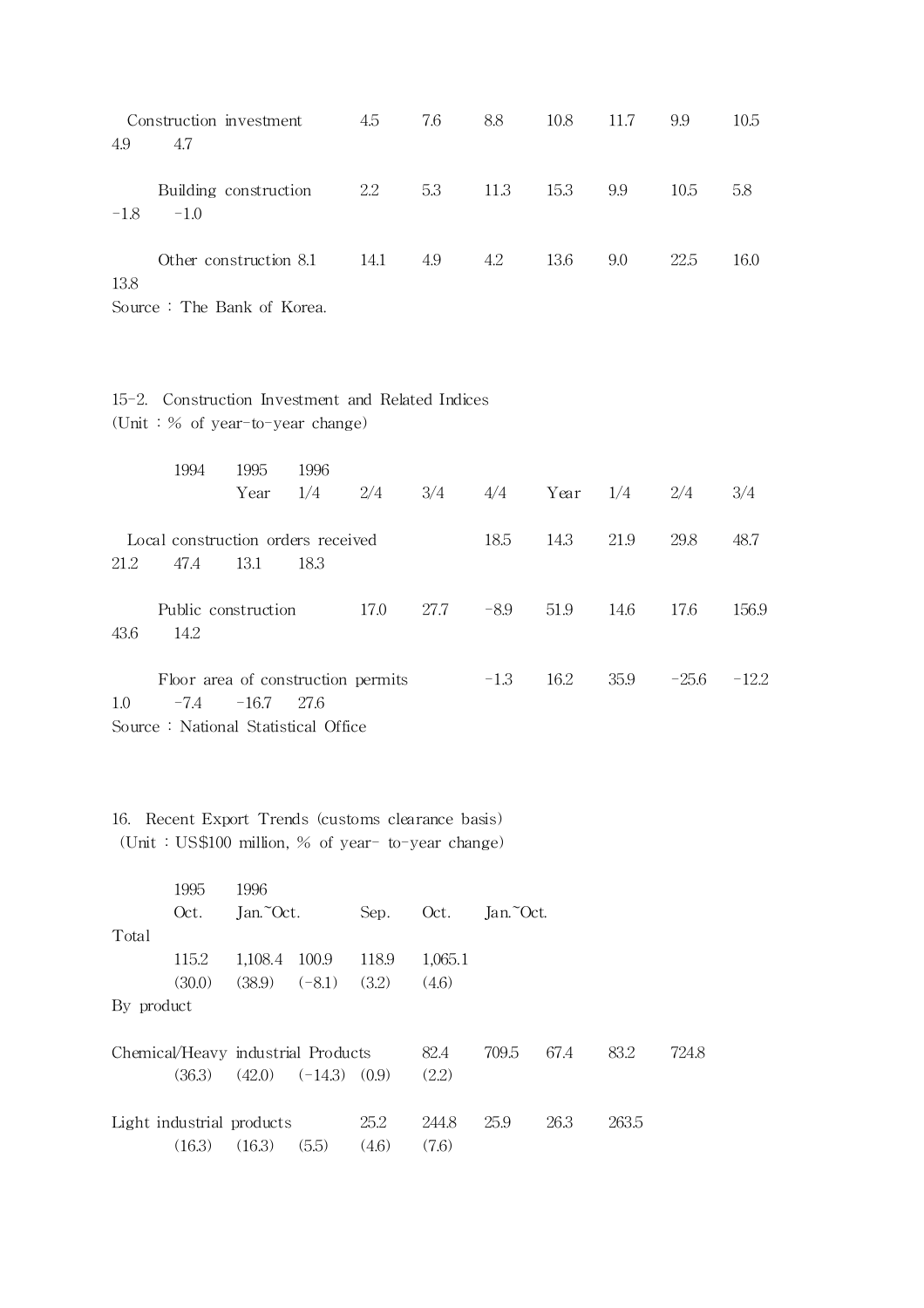By region

|                                                | Developed countries  |                           |                                       | 59.9   | 508.2 43.0 |  | 49.9 | 475.7 |
|------------------------------------------------|----------------------|---------------------------|---------------------------------------|--------|------------|--|------|-------|
|                                                | (32.0)               |                           | $(30.7)$ $(-19.3)$ $(-16.8)$ $(-6.4)$ |        |            |  |      |       |
|                                                |                      |                           |                                       |        |            |  |      |       |
|                                                | Developing countries |                           |                                       | 55.3   | 510.2 57.9 |  | 68.8 | 589.0 |
|                                                |                      | $(27.8)$ $(37.1)$ $(2.4)$ |                                       | (24.3) | (15.4)     |  |      |       |
| Source: Ministry of Trade, Industry and Energy |                      |                           |                                       |        |            |  |      |       |

17. Recent Import Trends (customs clearance basis) (Unit : US\$100 million, % of year- to-year change)

|                      | 1995                 | 1996      |                            |        |                                                |       |           |       |
|----------------------|----------------------|-----------|----------------------------|--------|------------------------------------------------|-------|-----------|-------|
|                      | Oct.                 | Jan. Oct. |                            | Sep.   | Oct.                                           |       | Jan. Oct. |       |
| Total                | 117.3                |           | 1,114.4 113.9              | 134.6  | 1,232.9                                        |       |           |       |
|                      | (29.0)               | (38.6)    | $(-1.9)$                   | (14.8) | (10.6)                                         |       |           |       |
| By Product           |                      |           |                            |        |                                                |       |           |       |
| Raw materials        |                      |           | 60.1                       | 555.5  | 55.2                                           | 64.7  | 611.8     |       |
|                      | (35.7)               | (34.8)    | $(-3.8)$                   | (7.7)  | (10.1)                                         |       |           |       |
|                      | Capital goods $44.5$ |           |                            | 44.9   | 53.8                                           | 480.9 |           |       |
|                      | (21.8)               | (37.8)    | 443.0<br>$(-4.0)$          | (21.0) | (8.6)                                          |       |           |       |
|                      | Consumer goods       |           | 12.7                       | 115.9  | 13.8                                           | 16.1  | 140.2     |       |
|                      | (24.5)               | (31.3)    | (15.0)                     | (26.8) | (21.0)                                         |       |           |       |
| By region            |                      |           |                            |        |                                                |       |           |       |
|                      | Developed countries  |           |                            | 79.9   | 757.9                                          | 74.1  | 87.5      | 814.3 |
|                      | (29.2)               | (36.2)    | $(-2.8)$                   | (9.5)  | (7.4)                                          |       |           |       |
| Developing countries |                      |           |                            | 37.4   | 356.5                                          | 39.8  | 47.1      | 418.6 |
| (28.6)               |                      |           | $(34.5)$ $(-0.3)$ $(26.1)$ |        | (17.4)                                         |       |           |       |
|                      |                      |           |                            |        | Source: Ministry of Trade, Industry and Energy |       |           |       |

18. Balance of Payments (Unit : US\$100 million, % of year-to- year change) 1995 1996 Oct. Jan.~Oct. Sep. Oct. Jan.~Oct. Current account balance -3.4 -84.2 -14.1 -24.1 -195.0 Trade balance  $-0.1$   $-51.2$   $-8.1$   $-17.2$   $-125.8$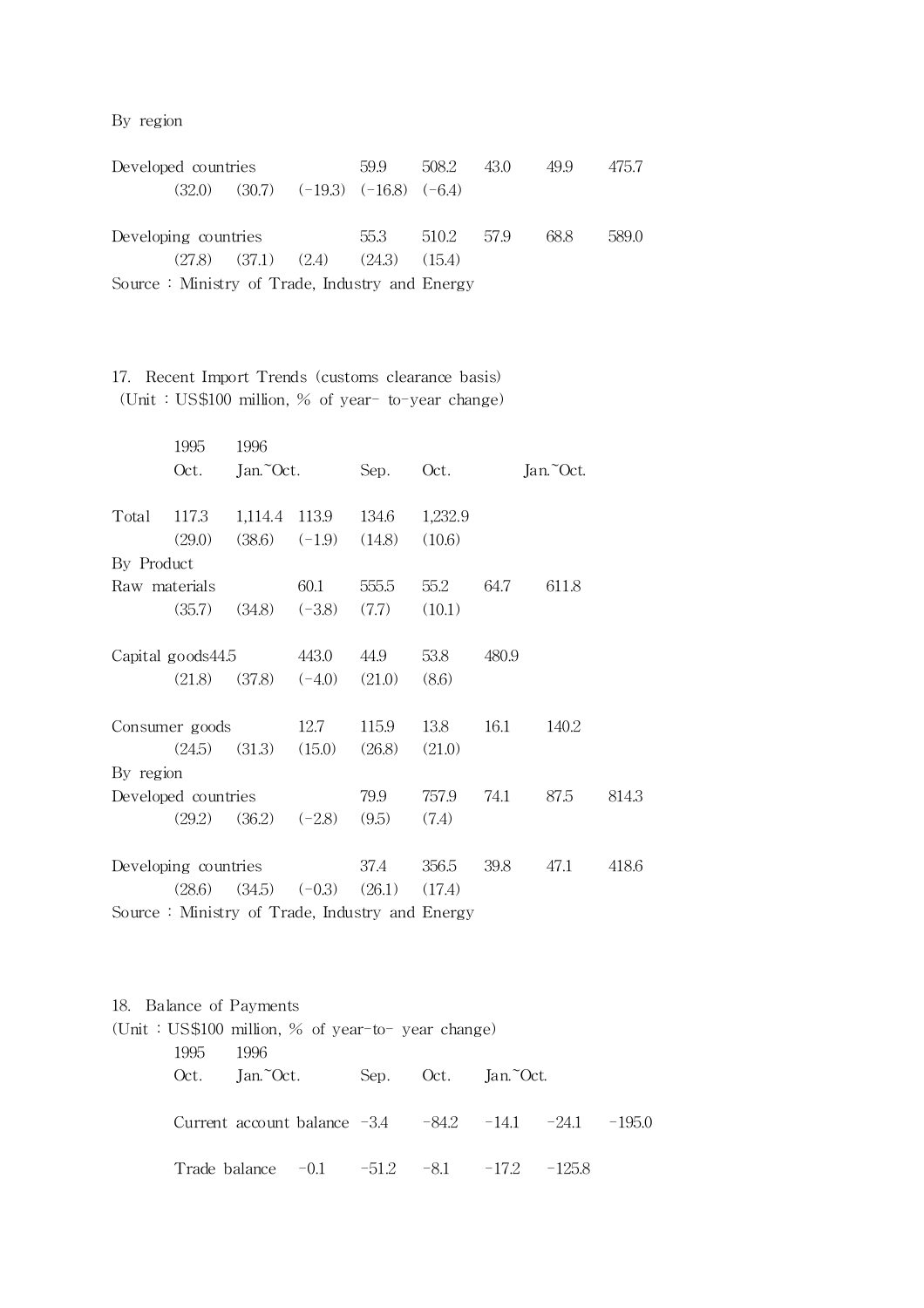| Export growth $(\%)$ 30.7                            |       |        | $34.4 \qquad -5.9$   | 1.5   | 5.0     |      |
|------------------------------------------------------|-------|--------|----------------------|-------|---------|------|
| Import growth $(\%)$ 27.3                            |       | 35.6   | $-1.0$               | 16.9  | 11.9    |      |
| Invisible trade balance $-2.9$ $-28.8$ $-5.1$ $-6.3$ |       |        |                      |       | $-60.9$ |      |
| Unrequited transfer balance                          |       |        | $-0.5$ $-4.2$ $-0.9$ |       | $-0.7$  | -8.3 |
| Capital balance 3.0                                  | 103.0 | $-0.6$ | 11.3                 | 145.1 |         |      |

- Source : The Bank of Korea
- 20. Money Supply (M2) by Sector (Unit : 100 million won, %) 1996
	- July Aug. Sep.
- Government sector 17,422 -43,186 13,865
- Private sector 33,598 76,664 36,407
- Foreign sector 15,199 -26,309 -15,839
- Other sector -22,871 -6,467 -12,643
- M2 43,348 702 21,790
- Source : The Bank of Korea
- Note : M2 is on the basis of the end of month balance

## 21. Money Supply

(Unit : 100 million won, %) 1996 1995

July Aug. Sep. Sep.

Average balance 1,595,2121,607,7401,653,2961,406,637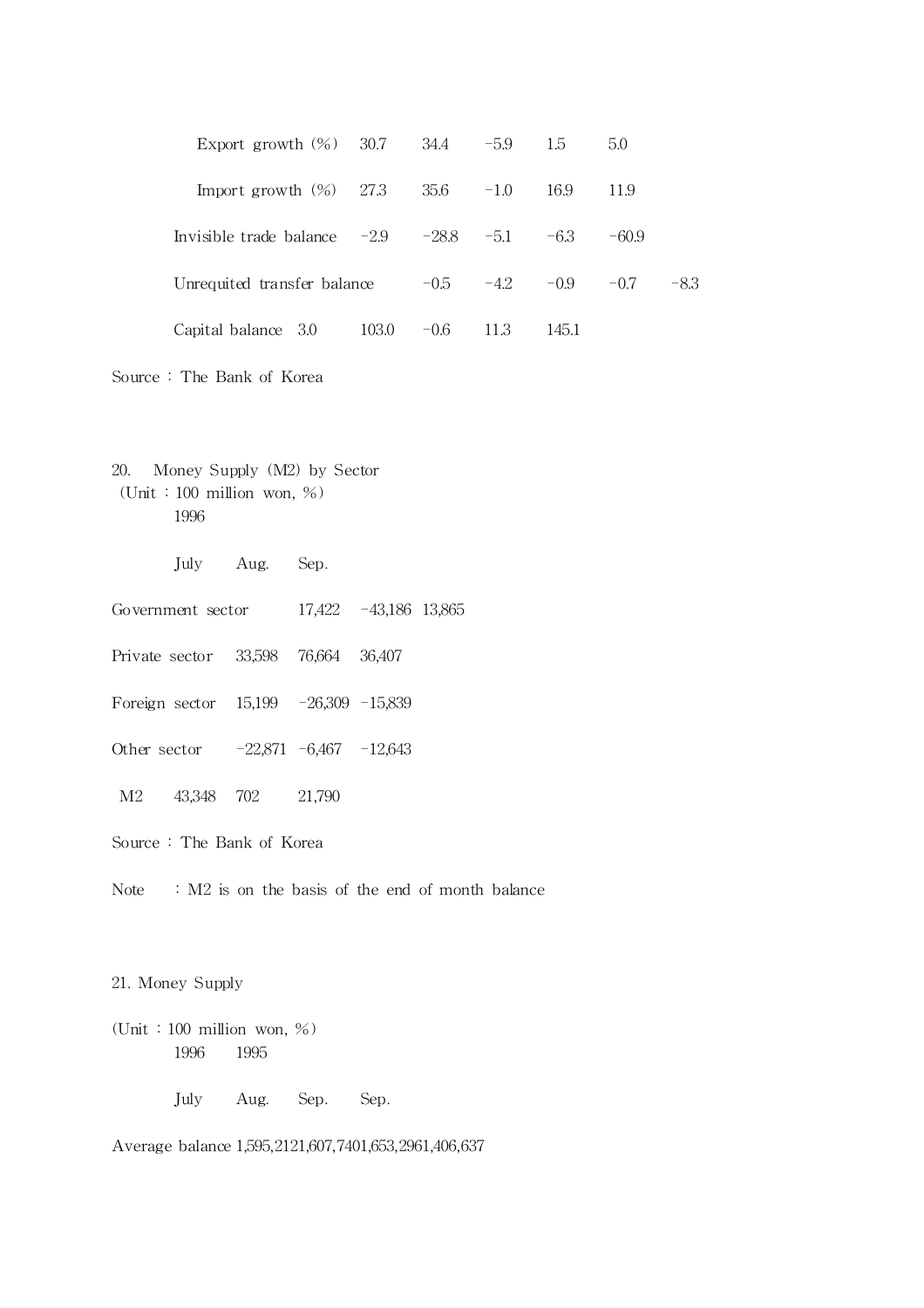| (Movement of the money supply in the period) $31,207$ 12,528 |       |       |                                      |        | 44,211 | 36,923 |
|--------------------------------------------------------------|-------|-------|--------------------------------------|--------|--------|--------|
| (% of year-to-year change)                                   | 17.1  | 17.4  | 17.5                                 | 13.9   |        |        |
| Balance at the end of period                                 |       |       | 1,598,2401,620,0301,700,6531,397,681 |        |        |        |
| (Movement of the money supply in the period) 703             |       |       |                                      | 21,790 | 77,569 | 15,784 |
| $(\%$ of year-to-year change)                                | 17.0  | 17.2  | 21.7                                 | 13.9   |        |        |
| $M2+CD$ (Average balance)                                    | 15.88 | 15.75 | 16.7                                 | 15.71  |        |        |
|                                                              |       |       |                                      |        |        |        |

Source: The Bank of Korea

22. Funds Raised on Capital Market (Unit : million won)

> 1996 1995 Change  $(\text{July}^{\sim}\text{Sep.})$   $(\text{July}^{\sim}\text{Sep.})$   $(\text{July}^{\sim}\text{Sep.})$

Public offerings of shares 117,580 203,834 -86,254

Shares issued with consideration 1,513,779812,088 701,683

Issue of debentures 5,947,6555,934,60013,055

Total 7,582,8106,954,229628,581

Source: The Bank of Korea

23. Quarterly Interest Rates & Financial Conditions (Unit : %) 1996

|                                                 | June July Aug. Sep. Change        |       |                 |      |      |           |         |         |
|-------------------------------------------------|-----------------------------------|-------|-----------------|------|------|-----------|---------|---------|
| A                                               | <sup>B</sup>                      |       | $C$ D B-A $C-B$ |      |      | $D-C$     |         |         |
| Call                                            | 12.37 12.94 15.39 13.91 0.57 2.45 |       |                 |      |      |           | $-1.48$ |         |
| Yield of debenture 11.55 11.91 12.34 12.18 0.36 |                                   |       |                 |      |      |           | 0.43    | $-0.16$ |
| CD12.18 12.84                                   |                                   | 14.79 | 14.30           | 0.66 | 1.95 | $-(0.49)$ |         |         |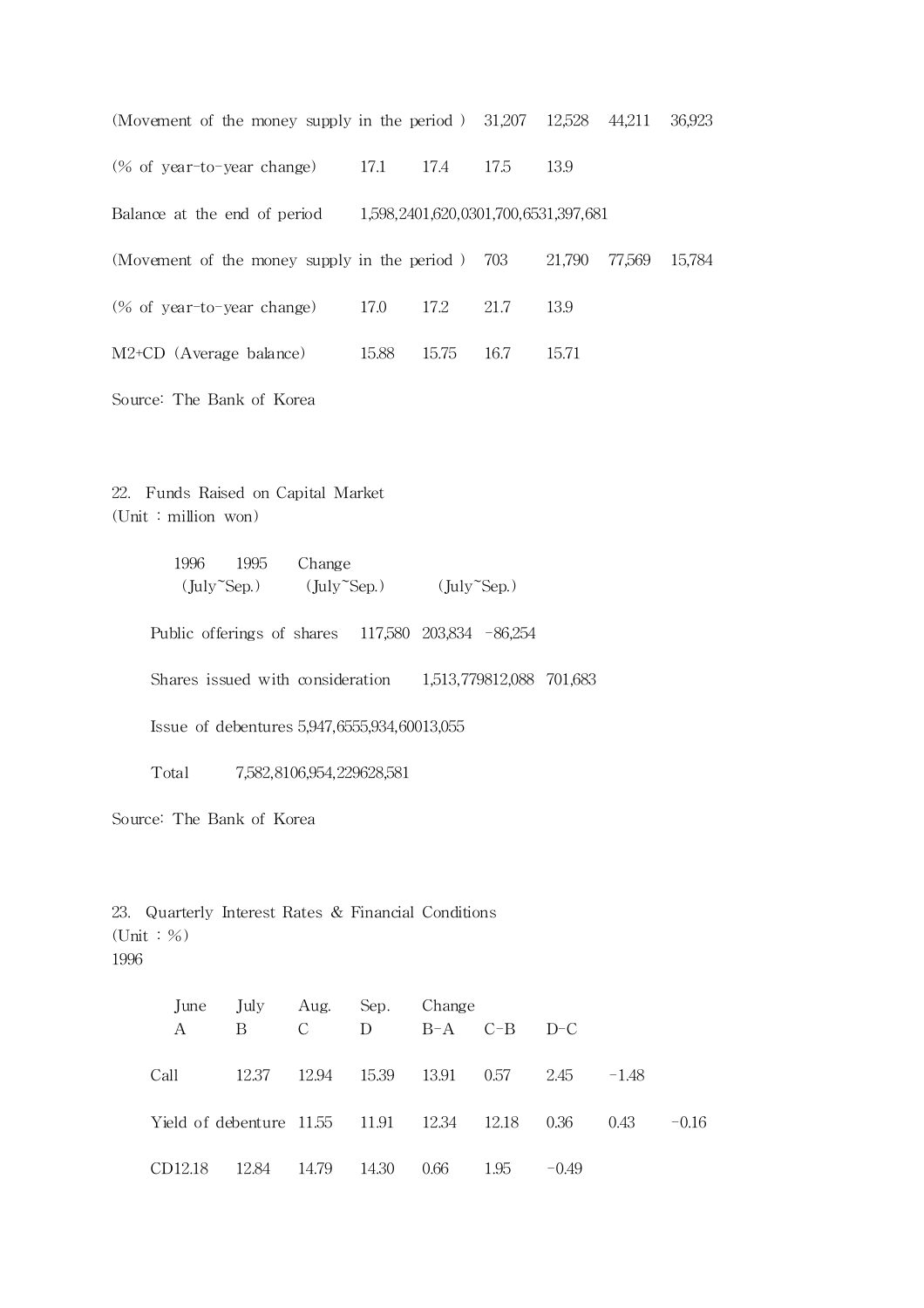Source : The Bank of Korea

Note : 1) Call rate: daily base

2) Yield of debenture: 3-year-maturity guaranteed debenture

3) Yield of CD: 91 day base

#### 26. Foreign Debt and Repayment Burden

1996 1995

Total debts 97 billion 78.4 billion

Total foreign debts/GNP about 20% 17.4%

Principal plus interest 10.1 billion 8.2 billion Note: Preliminary from the Bank of Korea

27. Growth of Leading Import Items (Jan.-Sep., 1996) (%, year-to-year change)

Amount (US\$) Ratio to total imports Contribution ratio to import increase

Total imports 109.82 bil. (10.1%) 100.0% 100.0%

Gold and copper 3.85 bil. (120.4%) 3.5% 20.8%

Crude oil 9.83 bil. (21.7%) 9.0% 17.3%

Semiconductors 7.95 bil. (13.6%) 6.9% 8.9%

Computers 20.5% 2.6% 4.9%

Sub-total 22.0% 51.9% Source: Ministry of Finance and Economy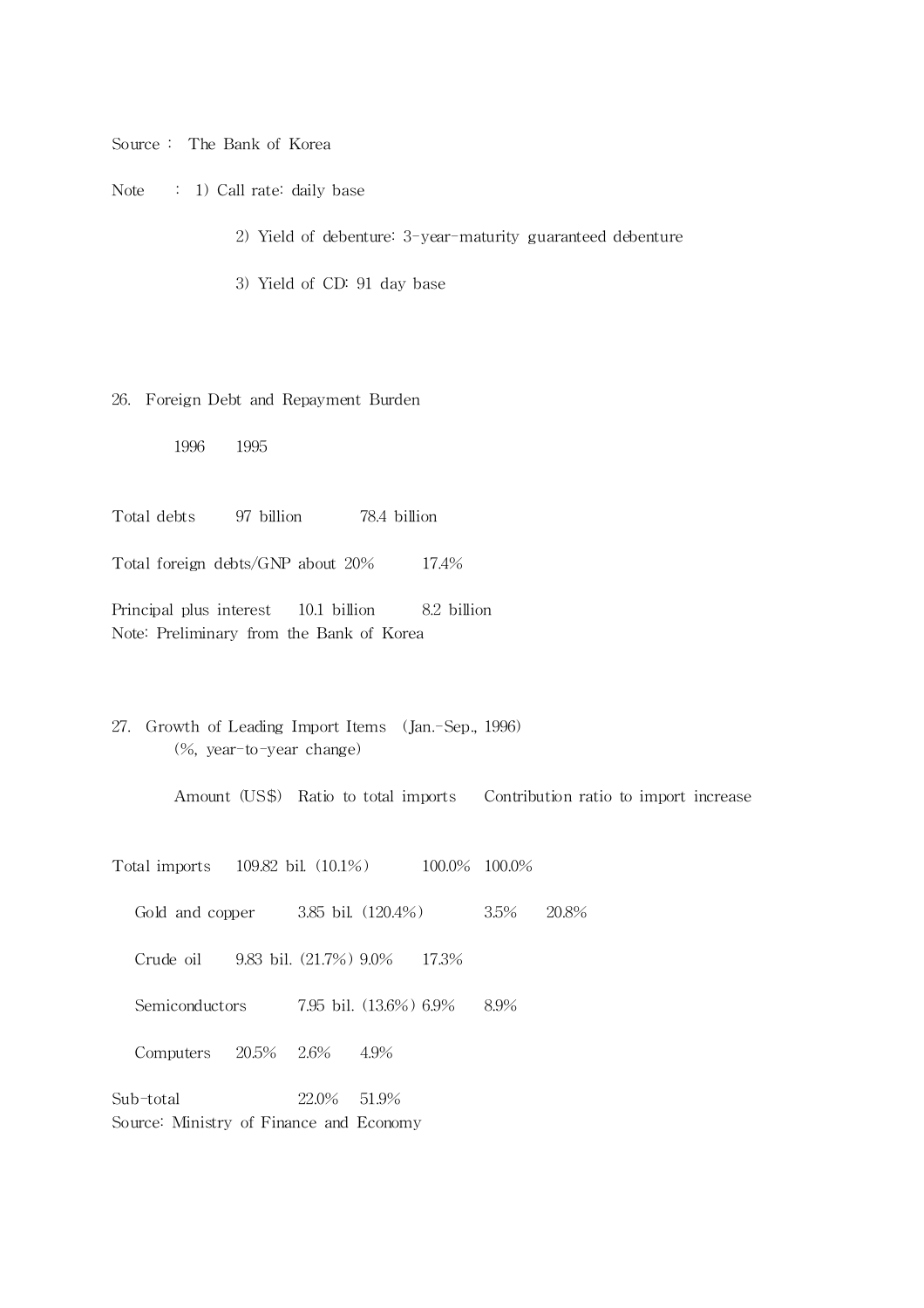28. Industrial Impact of OECD Entry

Business line Major impact

Manufacturing Automobiles Active advance of foreign cars into Korea

industry Easier access to foreign auto markets

Iron/Steel Probable imports of special steel items Not much benefit

General Machinery Probable imports of foreign capital goods Not much benefit

Electronic household Probable import increase of high-grade goods appliances Reduced trade friction and increased exports

Construction/ Construction Increased advance of foreign firms into Korea

services Foreign encroachment of technology-intensive projects

Communications Active advances from Japan and EU

Foreign encroachment of basic & value-added telecom.

Finance Active M&As involving smaller banks anticipated Restructuring of financial industry inevitable

29-1. High Costs of Manufacturing Firms

 $($ Unit:  $%$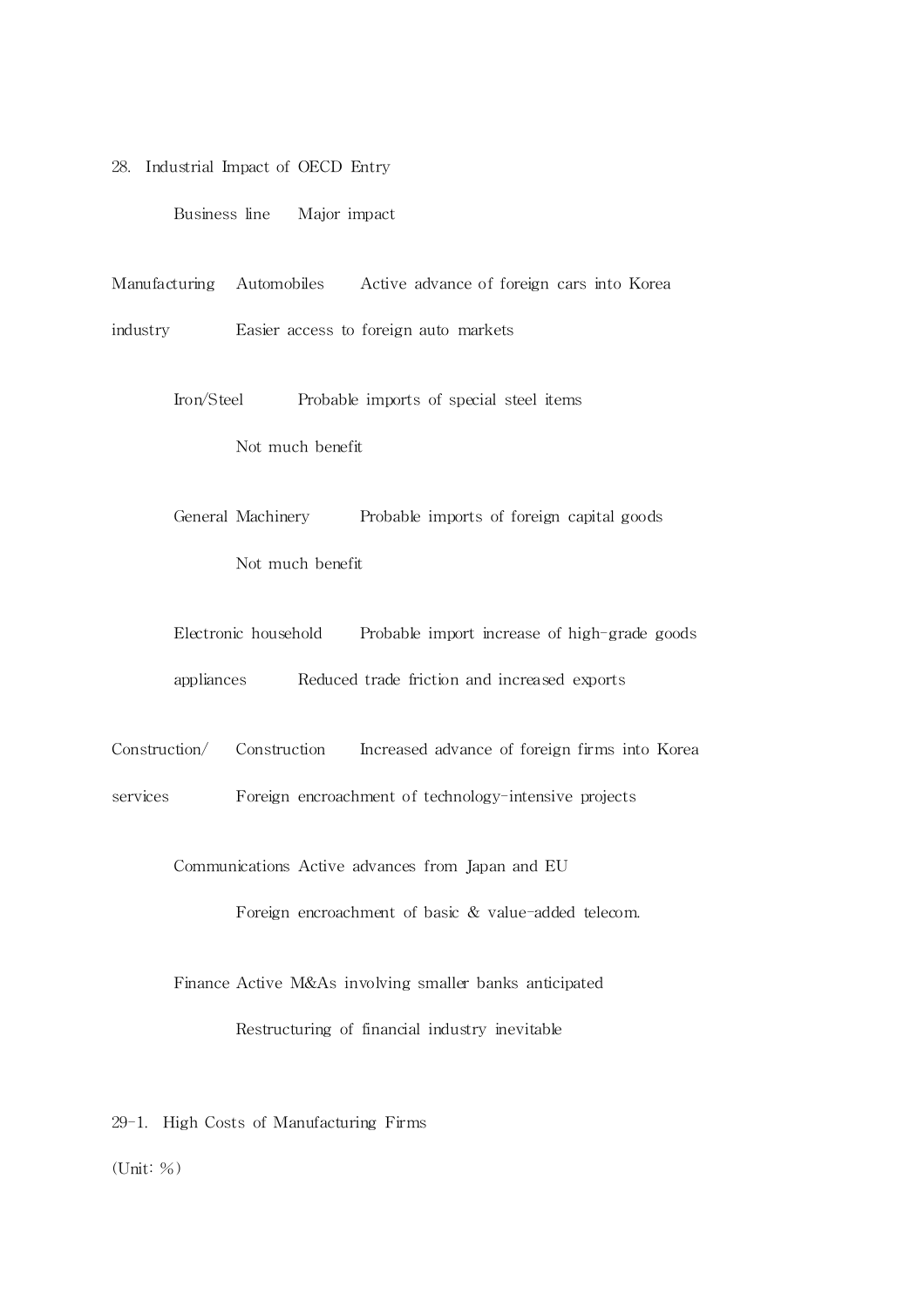Cost & profits Ratio of cost to turnover

Ordinary profits 1.8 (4.2)

Interest rate 5.7 (5.5)

Labor costs 12.91 (12.89)

Distribution costs 2.04 (2.01)

Rental rates 0.81 (0.74)

Source: The Bank of Korea

Note: Actual record of 1st half 1996 from the Bank of Korea. The number in parathesis is the actual record of 1st half 1995.

Ref. : Total distribution cost is 15.7% and 14% respectively comparing to GDP and turnover in 1994.

| 29-2. Wage & Labor Productivity Trends (1987-1995 averages) |       |                                                          |       |        |     |     |      |                                                                                       |  |
|-------------------------------------------------------------|-------|----------------------------------------------------------|-------|--------|-----|-----|------|---------------------------------------------------------------------------------------|--|
| (Unit: %)                                                   |       |                                                          |       |        |     |     |      |                                                                                       |  |
|                                                             | Korea | U.S.A Japan U.K. Taiwan Singapore                        |       |        |     |     |      |                                                                                       |  |
|                                                             |       |                                                          |       |        |     |     |      |                                                                                       |  |
| Wage increase $(A)1$                                        |       |                                                          | 16.1  | 2.7    | 2.8 | 6.5 | 10.4 | 9.4                                                                                   |  |
| Labor productivity $(B)2$ ) 11.1                            |       |                                                          |       | 4.6    | 2.9 | 6.6 | 8.6  | 9.3                                                                                   |  |
| $A \perp B$ 5.0                                             |       | $-1.9$ $-0.1$                                            |       | $-0.1$ | 1.8 | 0.1 |      |                                                                                       |  |
|                                                             |       |                                                          |       |        |     |     |      | Note: In case of U.K., Taiwan and Singapore, the record is on the basis of 1987–1994. |  |
|                                                             |       | 1) On the basis of manufacturing industry                |       |        |     |     |      |                                                                                       |  |
|                                                             |       | 2) National labor productivity (GDP growth per employee) |       |        |     |     |      |                                                                                       |  |
|                                                             |       |                                                          |       |        |     |     |      |                                                                                       |  |
|                                                             |       |                                                          |       |        |     |     |      |                                                                                       |  |
| 30-1. Comparison of Financial and Distribution Costs        |       |                                                          |       |        |     |     |      |                                                                                       |  |
| (Unit: %)                                                   |       |                                                          |       |        |     |     |      |                                                                                       |  |
|                                                             | Korea | U.S.A                                                    | Japan | Taiwan |     |     |      |                                                                                       |  |
|                                                             |       |                                                          |       |        |     |     |      |                                                                                       |  |
| Interests in the market (Average in 1995) 13.8              |       |                                                          |       |        |     | 6.3 | 3.0  | 7.3                                                                                   |  |

Financial costs/turnover (Average in 1990~1995) 5.6 1.8 1.6 1.7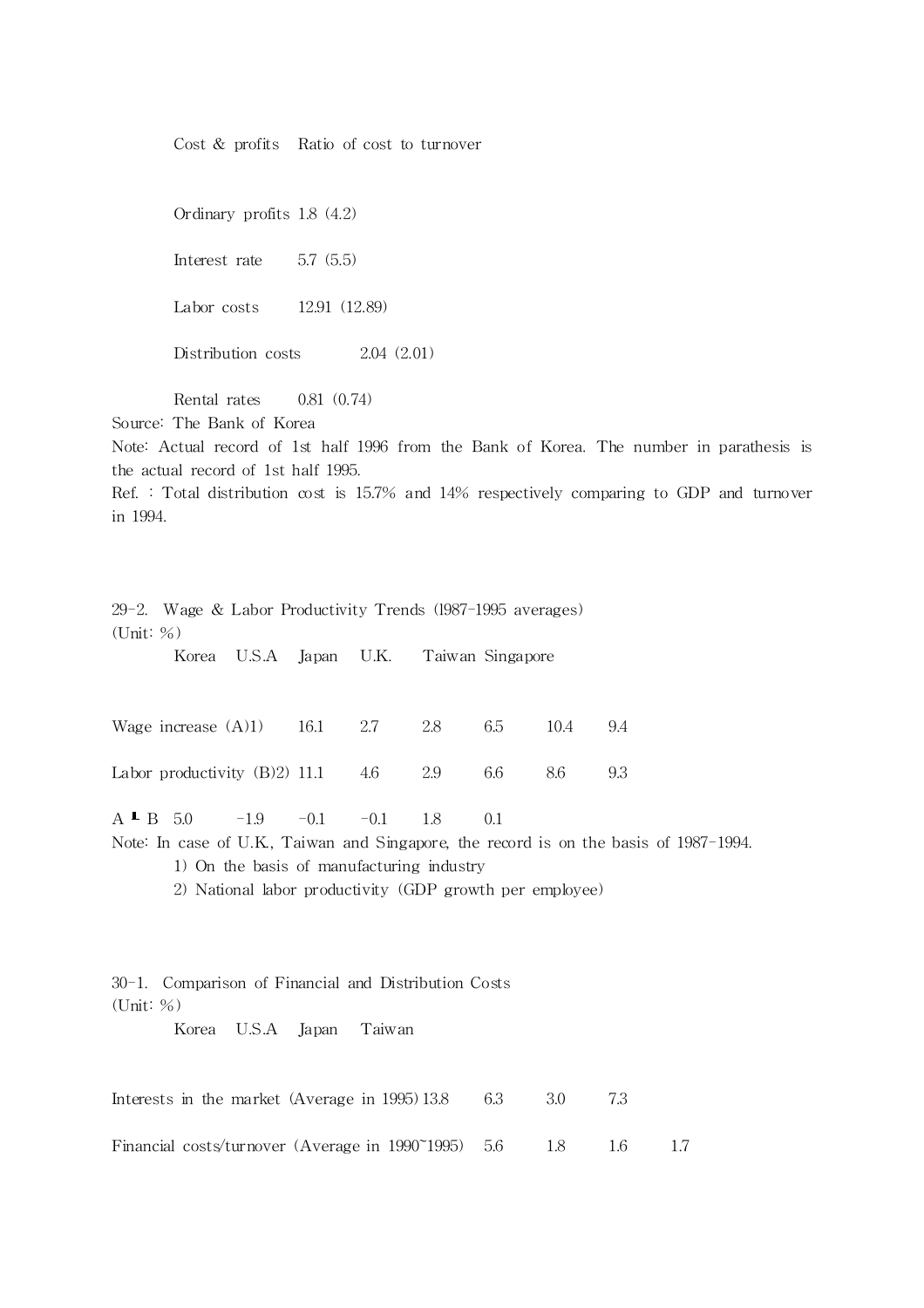Distritubion costs/turnover (1994) 16.9 7.0 11.3

30-2. Comparison of Land Value to GDP (Unit: Times)

Korea Japan U.S.A U.K. France

5.4 3.5 0.7 1.6 0.9 Source: Ministry of Finance and Economy

31. Formal Quasi-tax Assessments

Authority Charges/funds

Ministry of trade, industry & energy Petroleum import charge, LPG import charge, special material use fund and 6 other items

Ministry of labor affairs Employment insurance charge and 5 other items

Ministry of environment Environmental improvement charge and 4 other items

Office of forestry Forestry utilization charge

Ministry of home affairs Local automous body charge

Local automous body Traffic congestion charge

Total 28 items, 4,932 billion won is appropriated in 1997 budget, 22.6% increase of 4,022 billion won in 1996 budget

Source: National Assembly budget office's statistics of quasi-tax imposition

34-1. Bank Reserve Ratio Trends

(Unit: %)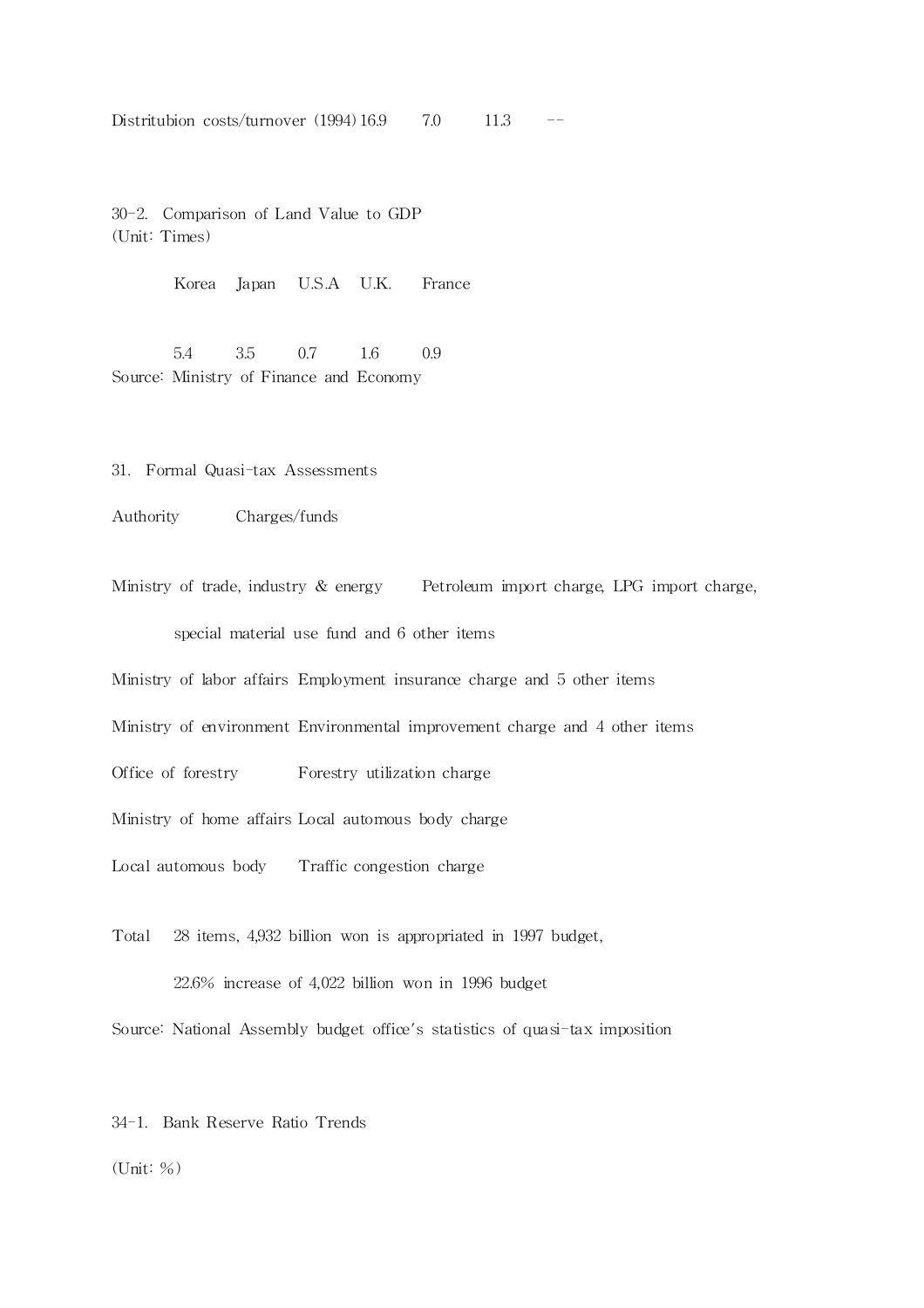Classification Sep. '84 Dec. '88 Feb. '90 After Apr. '96

Property formation deposit, workers' long-term 2.02) 3.0 3.0 3.0 deposit, mutual deposits, etc. Time or installment deposits (over 2 years)  $4.5$  7.0 8.0 6.0 Others1) 4.5 10.0 11.5 9.0

Average bank reserve rate  $4.3$   $9.2$   $9.4$   $7.4$ Note: 1) Demanded deposits, optional deposit/withrawal, less than 2 year time deposits 2) Only property formation deposit

34-2. Bank Reserve Ratios of Foreign Countries (Unit: %)

U.S.A. Japan Germany Taiwan

Transaction A/C Time deposit:  $0.05$  1.2 Saving deposit: 1.5 Current A/C: 23.75

US\$52 million and less: 3.0 Ordinary A/C: 21.75

Over US\$52 million: 10.0

Others: 0 0thers: 0.1~2.0 Others: 2.0 Others: 6.875~14.25

Note: As of end August, 1996

35. Government's Financial Scale (Unit: %) 1994 1995 1996 1997

Government's financial increase 16.8 15.1 14.8 13.7 (General accounts) (15.6) (16.7) (16.2) (12.8)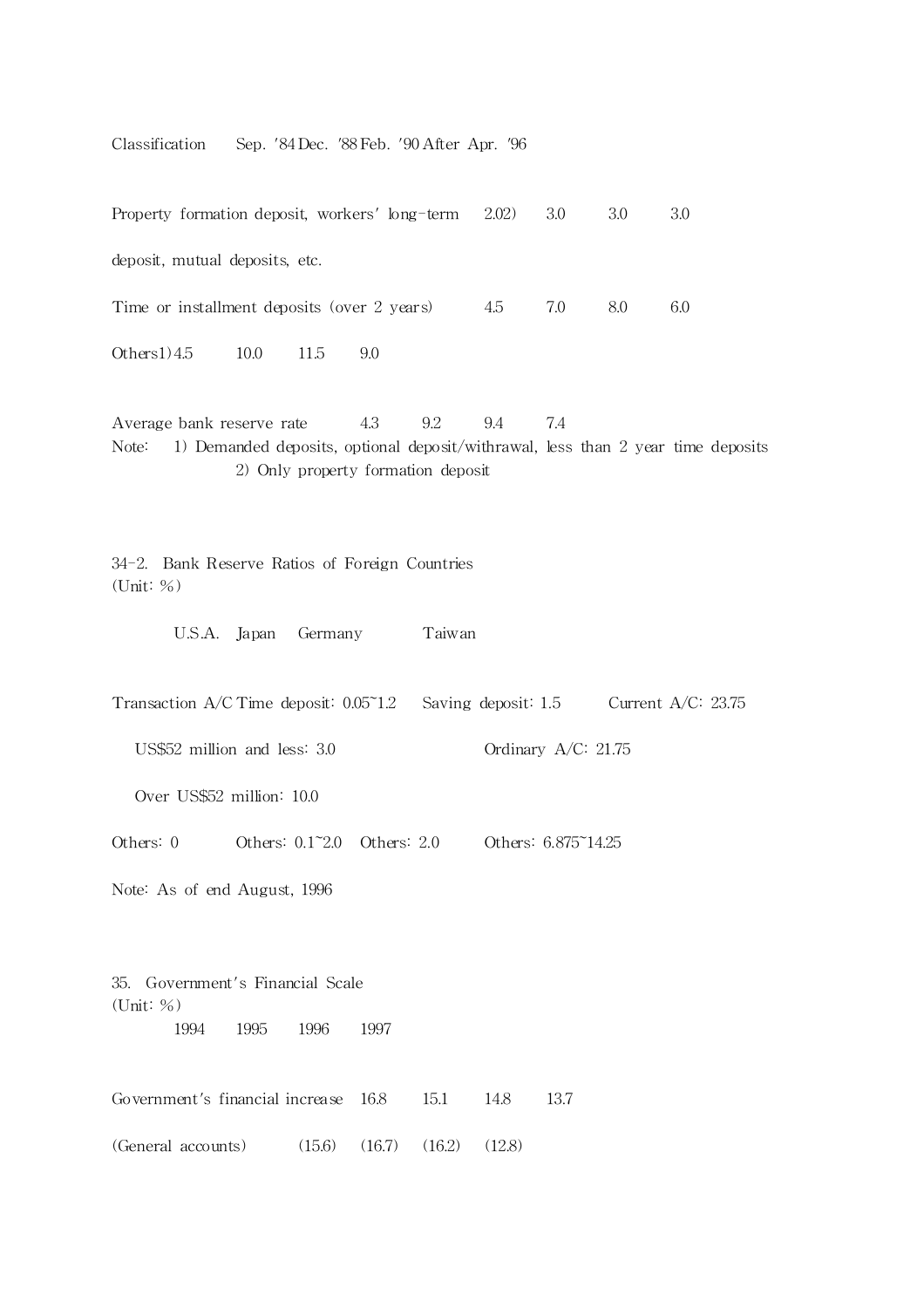$(Long-term loans)$   $(36.4)$   $(-6.7)$   $(-7.5)$   $(33.9)$ Note: On the basis of compilation of the budget

36. Breakdown of Government Expenditures (Unit: 100 million won, %)

Budget in '96 Budget in '97 (Draft) Increase amount Increase rate Pre-determined projects 334,556 371,612 37,056 11.1 - Labor costs 78,857 85,678 6,821 8.6 - Defense expenditures 127,360 142,705 15,345 12.0 - Subsidies 120,852 132,429 11,577 9.6 - Reserves 7,487 10,800 3,313 44.3 Working expenses 295,110 344,408 49,338 16.7 Total 629,666 716,020 86,354 13.7

Note: Combined general accounts and special accounts

41-1. Economic Growth, Consumption and Investment

Year/Month Economic Growth GDP Mfg ind. Year-to-year change  $(\%)$ Per capita GNP U.S.\$ Consumption Total Private Investment Total fixed investment Equipment Construction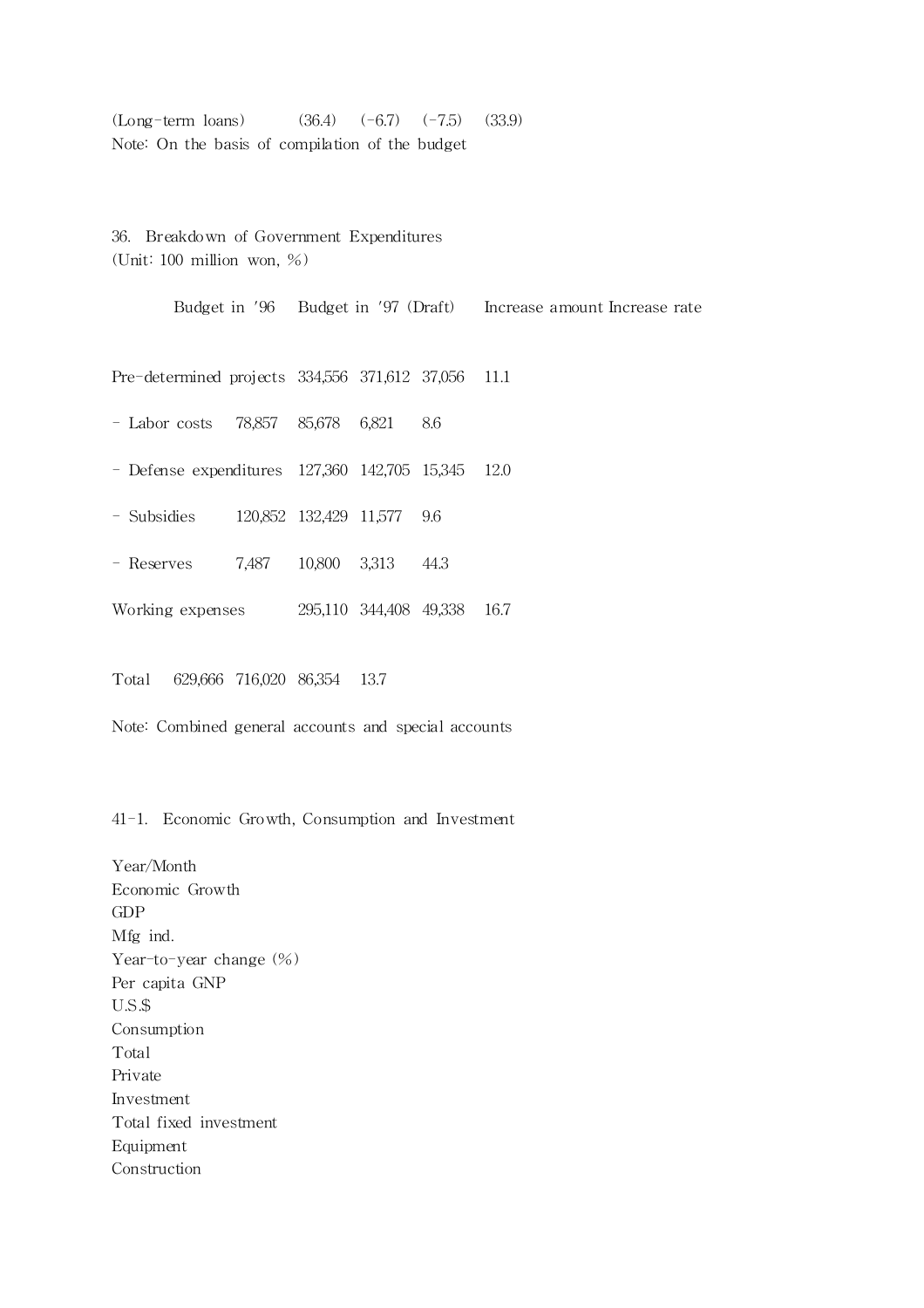Year-to-year change(%)

| 1990        | 9.5        | 9.7     | 5,883      | 10.1                     | 10.7 | 25.9   | 18.8   | 31.2    |          |
|-------------|------------|---------|------------|--------------------------|------|--------|--------|---------|----------|
| 1991        | 9.1        | $9.1\,$ | 6,757 9.3  |                          | 9.5  | 12.6   | 12.1   | 13.0    |          |
| 1992        | 5.1        | 5.1     | 7,007      | 6.8                      | 6.6  | $-0.8$ | $-1.1$ | $-0.6$  |          |
| 1993        | $5.8\,$    | 5.0     | 7,513 5.3  |                          | 5.7  | 5.2    | $-0.1$ | $8.9\,$ |          |
| 1994        | $8.6\,$    | 10.4    | 8,508      | 7.0                      | 7.6  | 11.8   | 23.6   | 4.5     |          |
| 1995        | 9.0        | 10.7    | 10,076 7.2 |                          | 7.9  | 12.4   | 15.9   | $9.9\,$ |          |
| 1996. 1 7.9 |            | 7.8     | -          | 7.2                      | 7.5  | 7.3    | 4.3    | 10.0    |          |
|             | $\sqrt{2}$ | 7.9     | 7.8        |                          | 7.2  | 7.5    | 7.3    | 4.3     | 10.0     |
|             | 3          | 7.9     | 7.8        |                          | 7.2  | 7.5    | 7.3    | 4.3     | $10.0\,$ |
|             | $\sqrt{4}$ | 6.7     | 6.5        | $\overline{\phantom{0}}$ | 6.7  | 7.1    | 4.2    | 3.4     | $4.8\,$  |
|             | 5          | 6.7     | 6.5        | $\overline{\phantom{a}}$ | 6.7  | 7.1    | 4.2    | 3.4     | $4.8\,$  |
|             | $\sqrt{6}$ | 6.7     | 6.5        |                          | 6.7  | 7.1    | 4.2    | 3.4     | 4.8      |

# 41-2. Trade and International Balance of Payments

Year/Month Trade Balance of payments Foreign exchange reserves 1) Exchange rate (W/US\$ ) Exports (FOB) L/C arrivals Imports (CIF) I/L issued Trade balance Current balance Total balance US.\$ mil. Year-to-year change  $(\%)$ US.\$ mil. Year-to-year change  $(\%)$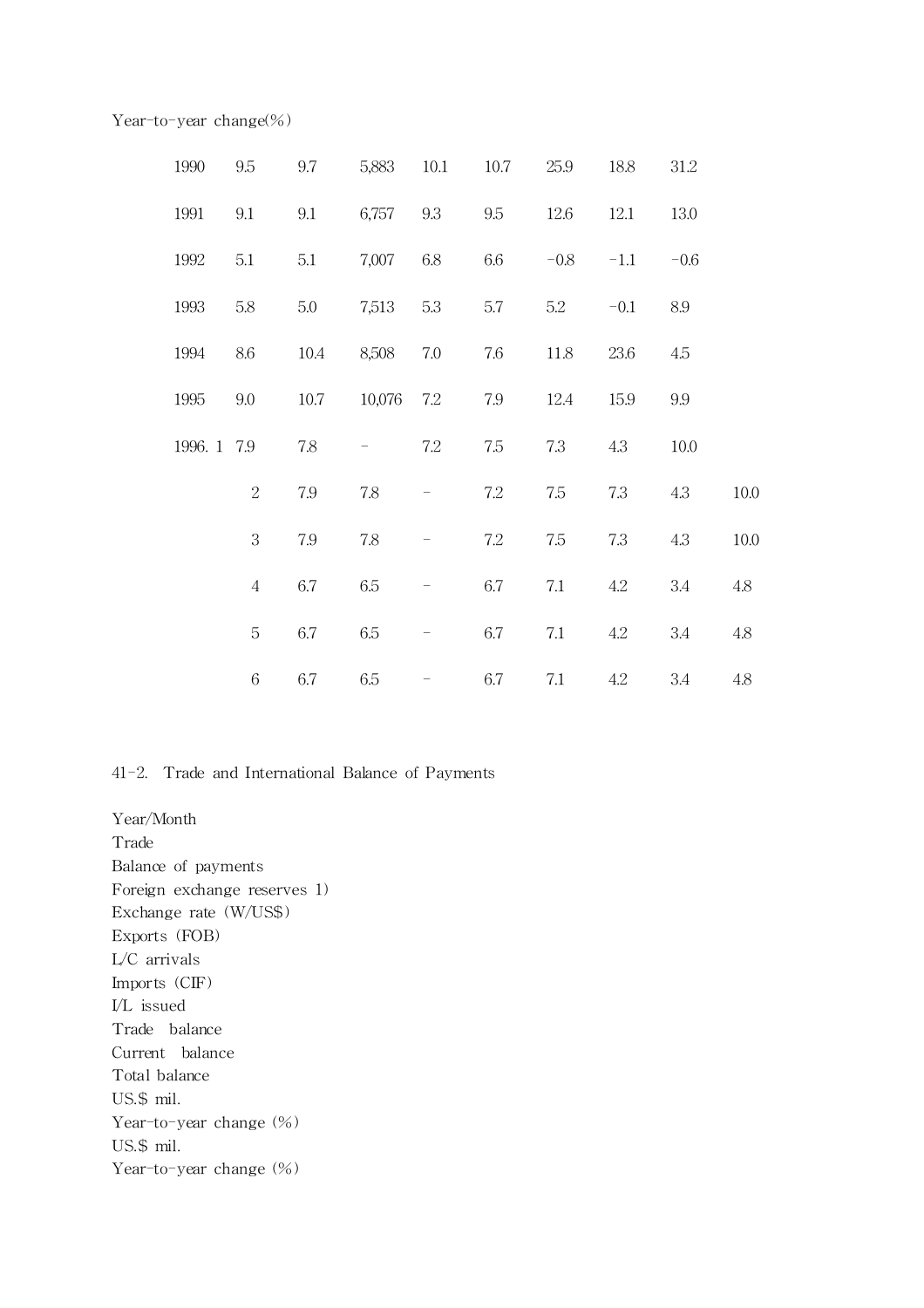US\$ 100 mil.

End of Year/Month

| 14,822   | 1990<br>716.4 | 65,016                   | 4.2          | 4.4     | 69,844 13.6                                                    |              | 21.8        |                   | $-2,004$ $-2,179$ $-274$   |        |
|----------|---------------|--------------------------|--------------|---------|----------------------------------------------------------------|--------------|-------------|-------------------|----------------------------|--------|
| 13,733   | 1991<br>760.8 | 71,807 10.5              |              | 5.2     | 81,525                                                         | 16.7         | 9.4         |                   | $-6,980$ $-8,728$ $-3,741$ |        |
| 17,154   | 1992<br>788.4 | 76,632                   | 6.6          | 4.7     | 81,775                                                         | 0.3          | $-10.3$     |                   | $-2,146$ $-4,529$          | 4,898  |
| 20,262   | 1993<br>808.1 | 82,236                   | 7.3          | $6.2\,$ | 83,800                                                         | $2.5\,$      | 8.5         | 1,860             | 385                        | 6,542  |
| 25,673   | 1994<br>788.7 | 96,013 16.8              |              | 15.7    |                                                                | 102,348 22.1 | 40.3        | $-3,145 -4,531$   |                            | 2,822  |
| 32,712   | 1995<br>774.7 |                          | 125,058 30.3 | 13.4    |                                                                | 135,119 32.0 | 33.1        | $-4,749$ $-8,948$ |                            | 3,034  |
| 33,264   | 784.3         | 1996. 1 10,067 29.7      |              |         | 10.7 12,046                                                    | 34.4         | 23.9        |                   | $-951 -1,524 -554$         |        |
| 113      | 33,115        | $\overline{2}$<br>780.7  | 9,976        | 18.3    | $-8.4$                                                         | 11,480       | 16.1        | 9.3               | $-1,164$ $-1,770$          |        |
| 849      | 33,451        | 3<br>782.7               | 11,720       | 17.2    | $-3.9$                                                         | 12,136       | 4.2         | 12.1              | $-128$                     | $-919$ |
| 509      | 35,930        | $\overline{4}$<br>778.7  | 10,665       | 5.0     | $-5.9$                                                         |              | 12,670 14.2 |                   | $-7.7$ $-1,534$ $-2,326$   |        |
| -67      | 36,240        | 787.9                    |              |         | 5 11,257 5.7 -11.1 12,685 7.3 4.3 -856 -1,596                  |              |             |                   |                            |        |
| 366      | 36,562        | $6\overline{6}$<br>810.6 |              |         | $11,367$ $1.1$ $-7.8$ $11,707$ $-1.1$                          |              |             |                   | $23.5 -571 -1,256$         |        |
| $-2,581$ | 35,062        | $7\degree$<br>813.3      |              |         | 9,930 -5.4 3.8 12,749 12.7                                     |              |             |                   | $24.1 -1,740 -2,362$       |        |
| $-2,232$ | 33,557        | 8<br>819.4               |              |         | $9,722$ $-8.4$ $-11.0$ $12,957$ $12.5$ $5.5$ $-2,875$ $-3,524$ |              |             |                   |                            |        |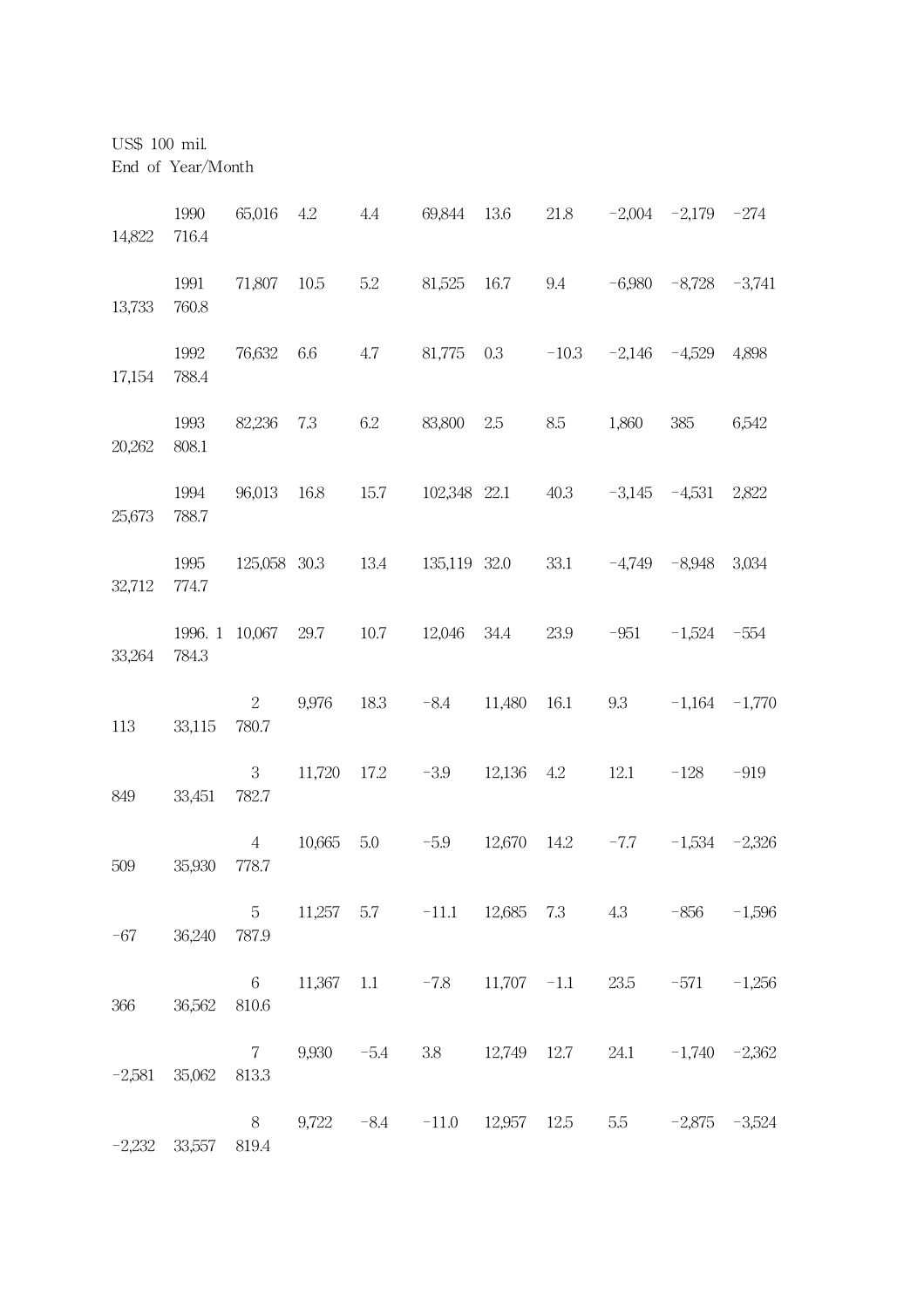|                       |  |  |  | 9 10,087 -8.1 -3.8 11,391 -1.9 1.1 -812 -1,415 |  |
|-----------------------|--|--|--|------------------------------------------------|--|
| $-1,051$ 32,837 821.2 |  |  |  |                                                |  |

Note : This index includes estimates

1) Based on long-term capital balance

## 42-1. Prices, Unemployment and Interest Rates

Year/Month Prices 2) Producer Consumer Year-to-year change  $(\%)$ Unemploy-ment rate (%) Nominal wage (mfg. ind.) Currency 3) M1 M2 Year-to-year change (%) Interest rate (Year-to-year change (%)) Rediscount Time deposit 4) Yield of debenture 5)

|      | 1990        |   | $4.2(7.2)$ $8.6(9.4)$ 2.4   |     | 20.2   | 18.1 | 21.2 | 7.0  | 10.0              | 16.5         |
|------|-------------|---|-----------------------------|-----|--------|------|------|------|-------------------|--------------|
|      | 1991        |   | $4.7(1.9)$ $9.3(9.3)$ $2.3$ |     | 16.9   | 16.1 | 18.6 | 7.0  | 10.0              | 18.9         |
|      | 1992        |   | $2.2(1.6)$ 6.2(4.5) 2.4     |     | 15.7   | 32.3 | 18.4 | 7.0  | 10.0              | 16.2         |
|      | 1993        |   | $1.5(2.0)$ $4.8(5.8)$ 2.8   |     | 10.9   | 22.1 | 18.6 | 5.0  | 8.5               | 12.6         |
|      | 1994        |   | $2.8(3.9)$ 6.2(5.6) 2.4     |     | 15.5   | 11.9 | 15.6 | 5.0  | 8.5-10.0 12.9     |              |
|      | 1995        |   | $4.7(3.4)$ $4.5(4.7)$ 2.0   |     | 9.9    | 11.6 | 15.5 | 5.0  | $7.5 - 10.0$ 13.8 |              |
|      | 1996. 1 3.5 |   | 5.1                         | 2.1 | $-0.1$ | 8.2  | 12.5 | 5.0  | $7.5 - 10.0$ 12.0 |              |
| 11.9 |             | 2 | 3.7                         | 5.1 | 2.3    | 35.3 | 14.1 | 14.8 | 5.0               | $7.5 - 10.0$ |
|      |             | 3 | 2.2                         | 4.5 | 2.2    | 14.4 | 11.7 | 14.6 | 5.0               | $7.5 - 10.0$ |
|      |             |   |                             |     |        |      |      |      |                   |              |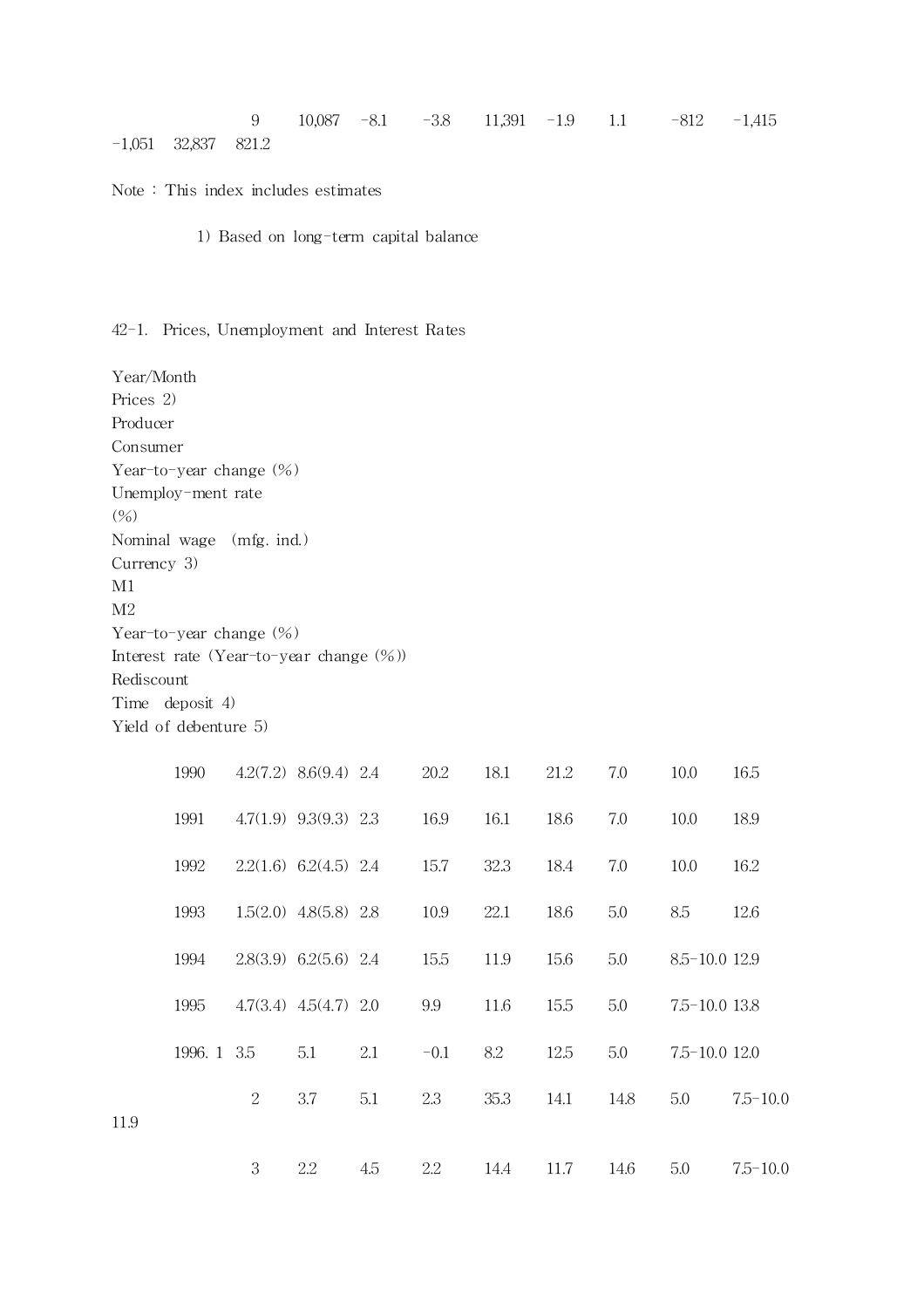| 11.0 | $\overline{4}$ | 2.0 | 4.6 | 2.0 | 12.8                              | 9.8 | 14.0 | 5.0 | $7.5-$  | 9.0 |
|------|----------------|-----|-----|-----|-----------------------------------|-----|------|-----|---------|-----|
| 11.0 | 5              | 1.7 | 5.1 | 1.9 | 9.0                               | 9.9 | 15.3 | 5.0 | $7.5 -$ | 9.0 |
| 11.6 | 6              | 1.6 | 5.5 | 1.9 | 9.7                               | 9.8 | 16.3 | 5.0 | $7.5-$  | 9.0 |
| 11.9 | $7\phantom{.}$ | 2.3 | 5.6 | 1.8 | 14.1                              | 8.9 | 17.1 | 5.0 | $7.5-$  | 9.0 |
| 12.3 | 8              | 2.3 | 5.3 | 1.9 | 6.0                               | 8.7 | 17.4 | 5.0 | $7.5 -$ | 9.0 |
| 12.2 | 9              | 2.3 | 4.7 | 1.8 | $\hspace{1.0cm} - \hspace{1.0cm}$ | 9.1 | 17.5 | 5.0 | $7.5 -$ | 9.0 |

Notes : 2) Figures in parentheses denote year-to-year change in December.

3) Ml and M2 represent average balances 4) Refers to interest on over 1-year time deposits; from Dec. 5, 1988 refers to interest on one-year

to less than two-year time deposits 5) For domestic market

#### 42-2. Industrial Production and Demand

Year/Month Ind. output Demand-rela ted indexes Mfg. Operating ratio index Retail Consumer goods shipment 6) M/C orders 7) M/C imports 8) Construction orders Const. permit (floor area) Ind. use Housing Year-to-year change (%)

1990 8.9 2.6 10.5 15.2 38.8 20.3 55.8 31.4 17.0

11.8

49.3